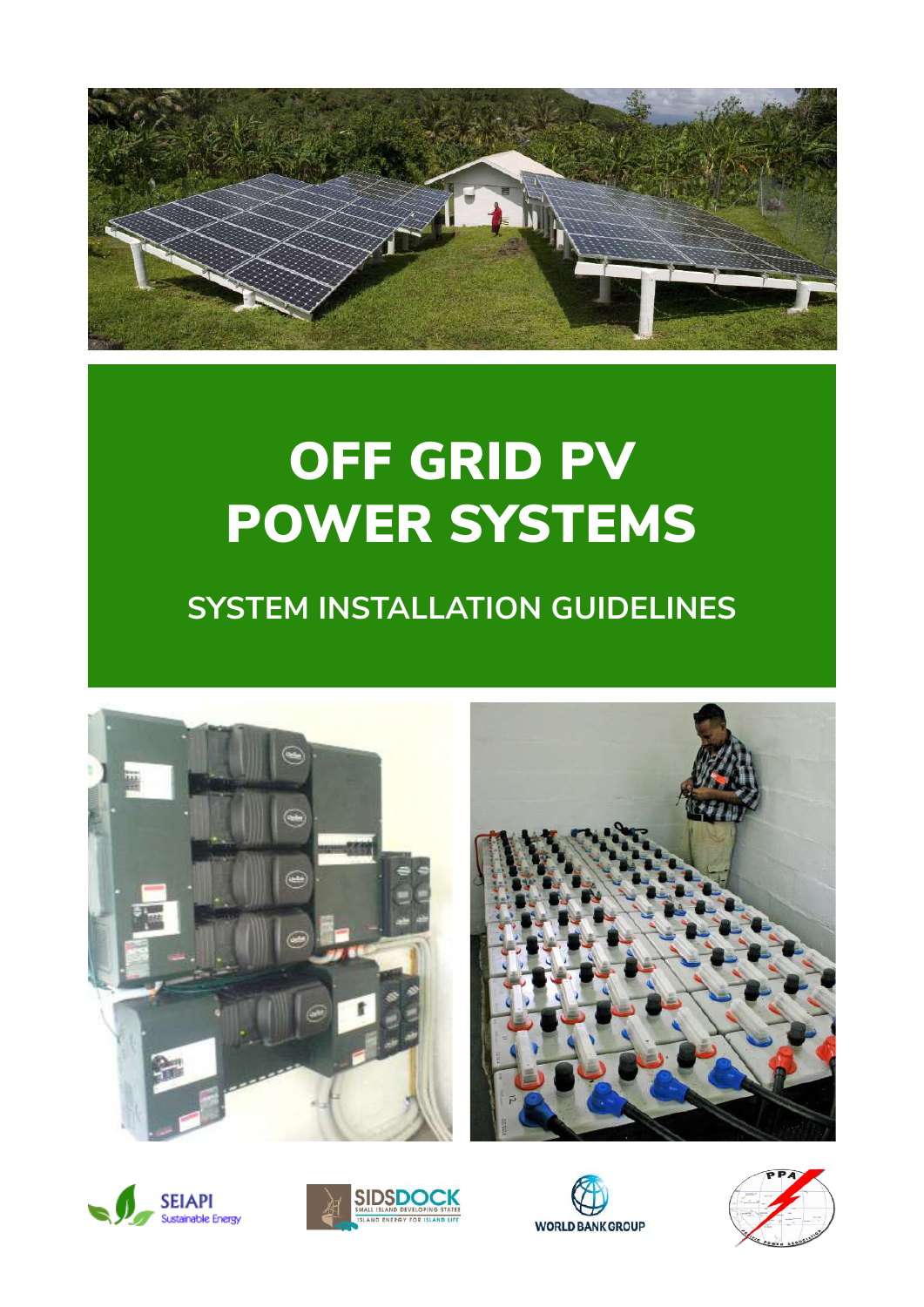### Acknowledgement

The development of this guideline was funded through the Sustainable Energy Industry Development Project (SEIDP). The World Bank through Scaling Up Renewable Energy for Low-Income Countries (SREP) and the Small Island Developing States (SIDSDOCK) have each provided funding to the PPA as the Project Implementation Agency for the SEIDP. The guidelines have been developed by Global Sustainable Energy Solutions with the support of Dr Herbert Wade and reviewed by PPA and SEIAPI Technical Committees.









These guidelines have been developed for The Pacific Power Association(PPA) and the Sustainable Energy Industry Association of the Pacific Islands (SEIAPI). They represent latest industry BEST PRACTICE for the Installation of Off-Grid PV Power Systems © Copyright 2019

While all care has been taken to ensure this guideline is free from omission and error, no responsibility can be taken for the use of this information in the installation of any Off-Grid PV Power System.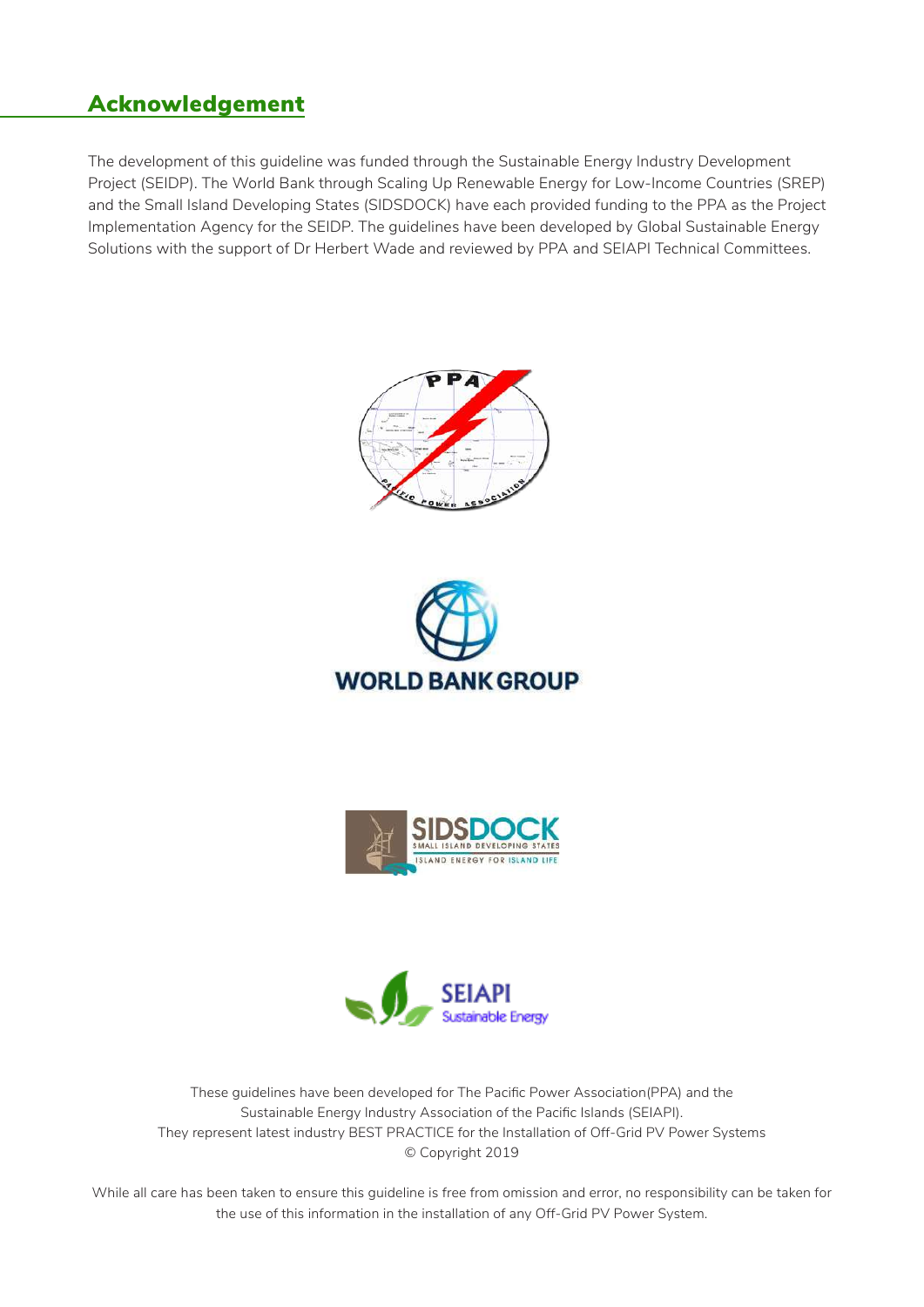# **Table of Contents**

|                                                                                          | 3              |
|------------------------------------------------------------------------------------------|----------------|
|                                                                                          | $\overline{4}$ |
|                                                                                          | 9              |
|                                                                                          |                |
|                                                                                          |                |
|                                                                                          |                |
|                                                                                          |                |
|                                                                                          | 11             |
|                                                                                          | 12             |
|                                                                                          | 12             |
|                                                                                          | 14             |
|                                                                                          | 16             |
|                                                                                          | 17             |
|                                                                                          | 17             |
|                                                                                          | 17             |
|                                                                                          | 18             |
|                                                                                          | 18             |
|                                                                                          | 18             |
|                                                                                          | 19             |
|                                                                                          | 19             |
|                                                                                          | 20             |
| <b>11.</b> Safe Installation Practice.                                                   | 20             |
|                                                                                          |                |
|                                                                                          |                |
|                                                                                          |                |
|                                                                                          |                |
|                                                                                          | 24             |
|                                                                                          |                |
|                                                                                          |                |
|                                                                                          | 24             |
|                                                                                          | 24             |
|                                                                                          | 25             |
| 13. Installation of PV Array Cable Between Array and Solar Controller (dc Bus System) or |                |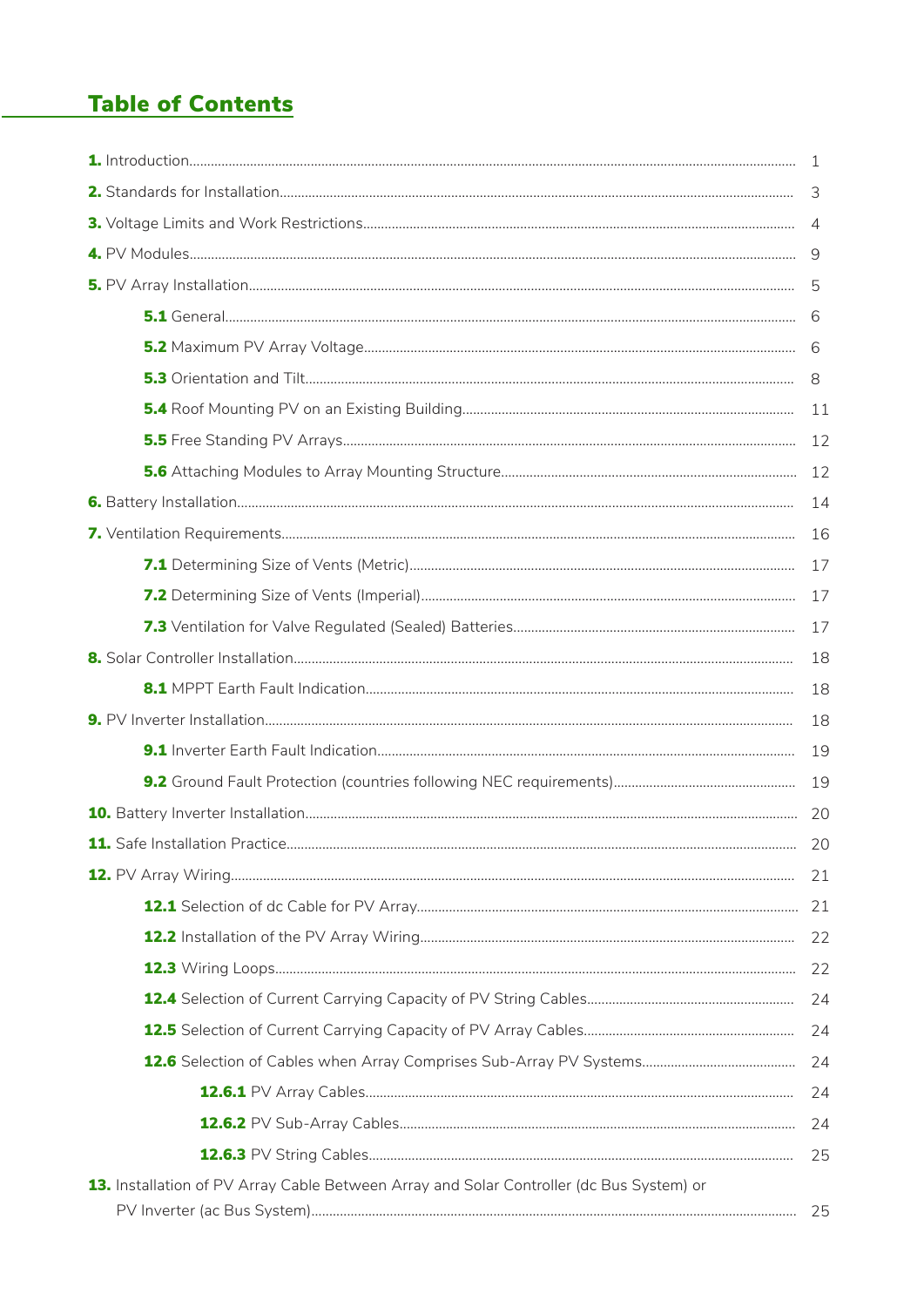|                                                                                               | 26 |
|-----------------------------------------------------------------------------------------------|----|
|                                                                                               | 26 |
|                                                                                               | 27 |
|                                                                                               | 27 |
| 17.1 Calculating Voltage Drop (Metric) for Systems That Include Switching Type                |    |
|                                                                                               | 27 |
|                                                                                               | 29 |
| 17.3 Tables Providing Route Lengths for Twin Cable for Various Specified Voltage              |    |
|                                                                                               | 30 |
| <b>17.4</b> Calculating Voltage Drop (Imperial) for Systems that Include a Switching Type     |    |
|                                                                                               | 31 |
|                                                                                               |    |
| 17.6 Tables Providing Route Lengths for Twin Cable for Various Specified Voltage              |    |
|                                                                                               |    |
|                                                                                               | 37 |
|                                                                                               | 41 |
|                                                                                               | 41 |
|                                                                                               | 41 |
|                                                                                               | 42 |
|                                                                                               |    |
|                                                                                               |    |
|                                                                                               | 42 |
|                                                                                               | 43 |
| <b>18.9</b> Rapid Shutdown of PV Systems on Buildings (countries following NEC requirements)  | 43 |
|                                                                                               | 43 |
|                                                                                               | 43 |
|                                                                                               | 44 |
|                                                                                               | 44 |
|                                                                                               | 45 |
|                                                                                               | 45 |
| 19.2 PV Array dc Switch Disconnector Near PV Inverter and MPPT (if array is LV) 45            |    |
|                                                                                               |    |
|                                                                                               |    |
|                                                                                               |    |
|                                                                                               | 47 |
| 20. Earthing (Grounding) of Array Frames for a PV Array With Maximum Voltage Greater Than ELV |    |
|                                                                                               | 49 |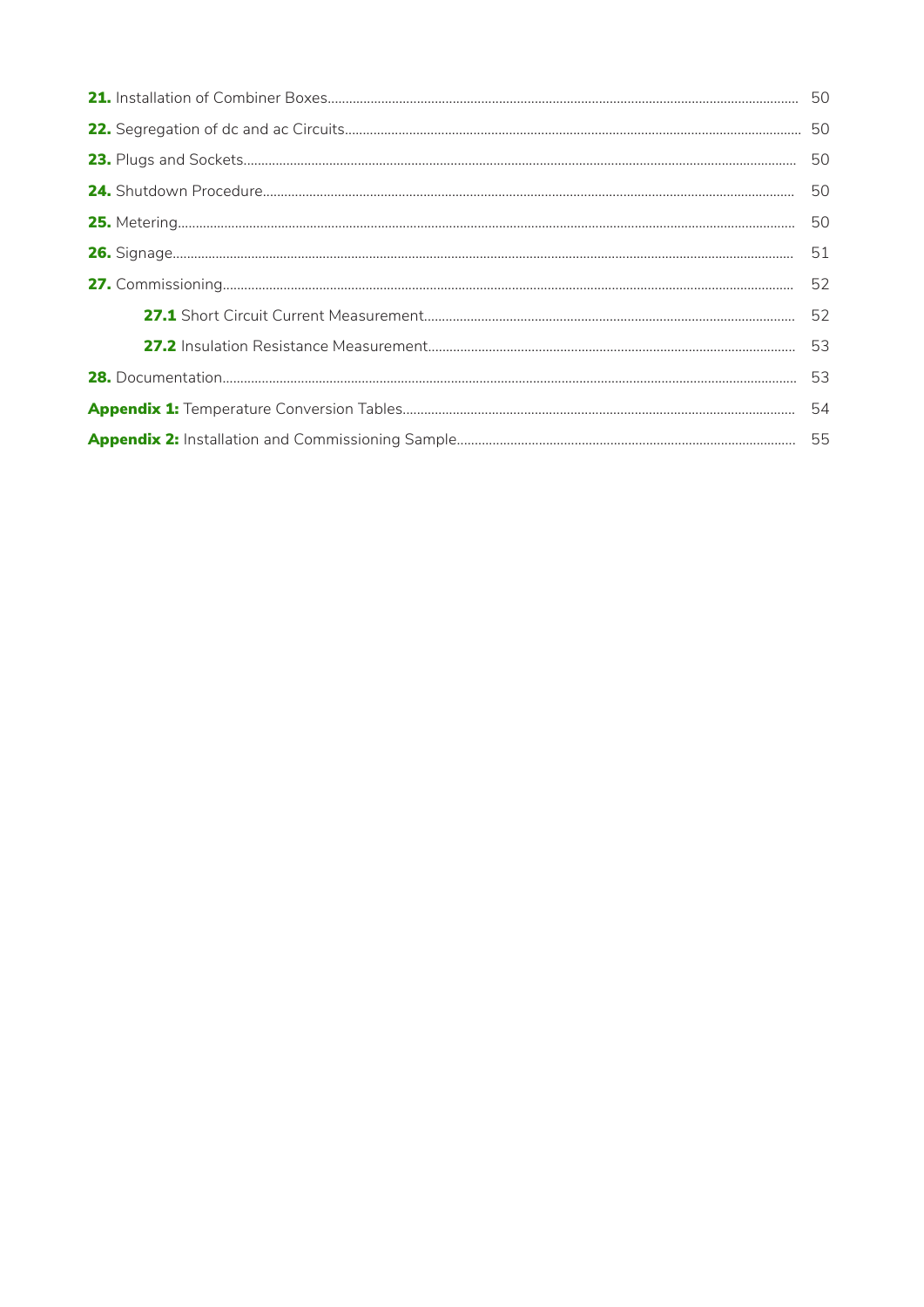# List of Figures

|                                                                                                  | 1  |
|--------------------------------------------------------------------------------------------------|----|
|                                                                                                  | 2  |
|                                                                                                  | 2  |
|                                                                                                  | 9  |
|                                                                                                  | 12 |
|                                                                                                  | 13 |
| Figure 7: Exclusion zone for equipment located near a battery system (assuming battery terminals | 15 |
|                                                                                                  | 15 |
|                                                                                                  | 16 |
|                                                                                                  | 16 |
|                                                                                                  | 21 |
|                                                                                                  | 21 |
|                                                                                                  | 22 |
|                                                                                                  | 23 |
|                                                                                                  | 23 |
|                                                                                                  | 23 |
|                                                                                                  | 25 |
|                                                                                                  | 37 |
|                                                                                                  | 38 |
|                                                                                                  | 39 |
|                                                                                                  | 40 |
|                                                                                                  | 46 |
|                                                                                                  | 51 |
|                                                                                                  | 51 |
|                                                                                                  | 52 |

# List of Tables

| Table 2: Voltage correction factors for monocrystalline and polycrystalline silicon PV modules 8 |      |
|--------------------------------------------------------------------------------------------------|------|
|                                                                                                  | - 10 |
|                                                                                                  | -30  |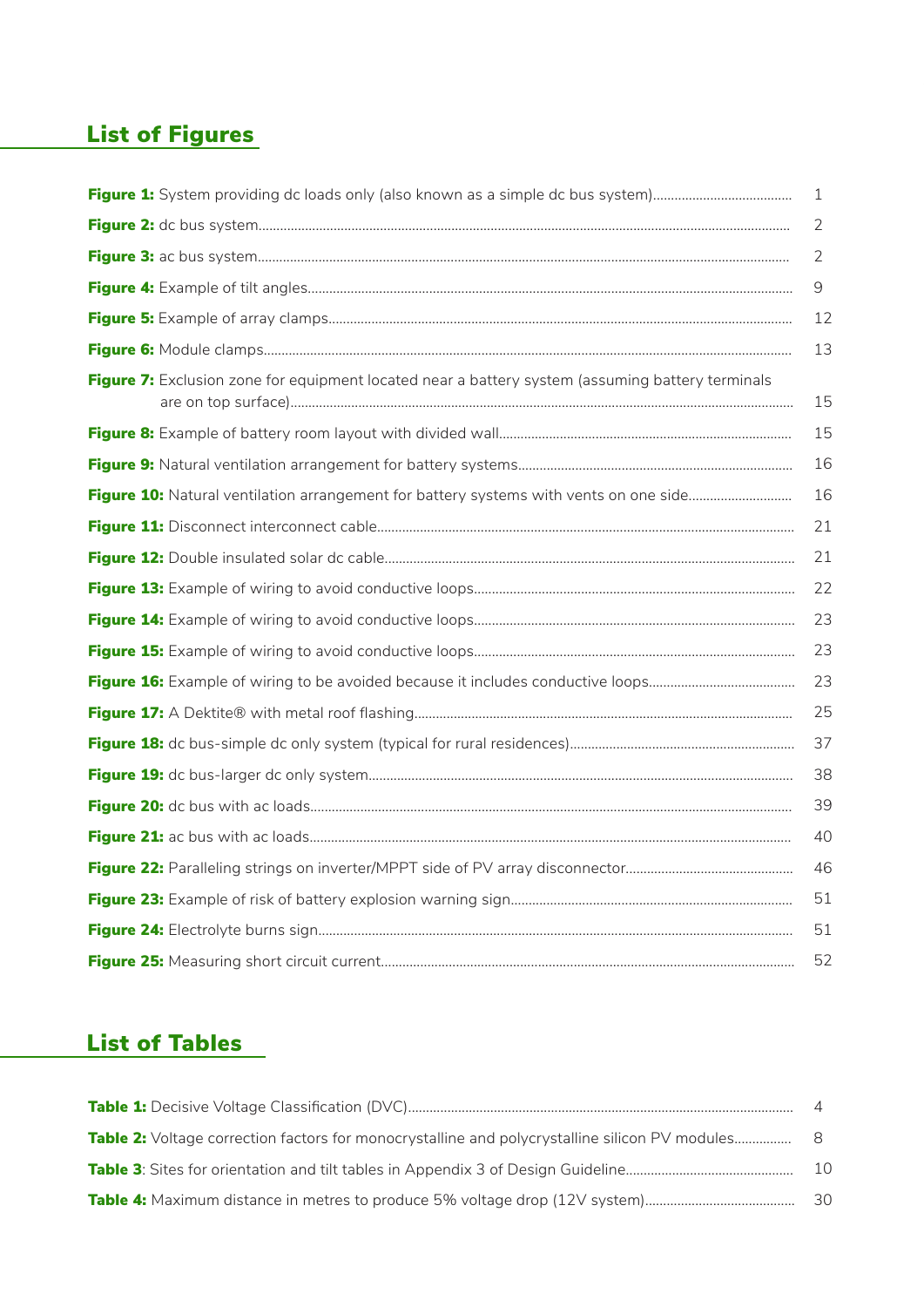# List of Tables

| 31 |
|----|
| 32 |
| 35 |
| 36 |
| 53 |
|    |

# List of Abbreviations

A summary of the main acronyms and terms used in this document is listed below:

| AC.           | Alternating current                           |
|---------------|-----------------------------------------------|
| Ah            | Amp hour                                      |
| AS            | Australian standards                          |
| CCC           | Current carrying capacity                     |
| <b>CSA</b>    | Cross section area                            |
| DC            | Direct current                                |
| <b>DVC</b>    | Decisive voltage classification               |
| <b>ELV</b>    | Extra low voltage                             |
| EN            | European standards (European norms)           |
| <b>GFPD</b>   | Ground fault protective device                |
| ICC           | International code council                    |
| <b>IEC</b>    | International electrotechnical commission     |
| <b>ISO</b>    | International organisation of standardisation |
| K.            | Kelvin                                        |
| $\mathsf{IV}$ | Low Voltage                                   |
| <b>MPPT</b>   | Maximum power point tracker                   |
| <b>NZS</b>    | New Zealand standards                         |
| <b>NEC</b>    | National electricity code                     |
| <b>NFPA</b>   | National fire protection association          |
| <b>PSH</b>    | Peak sun hour                                 |
| <b>PV</b>     | Photovoltaic                                  |
| <b>PVM</b>    | Pulse width modulation                        |
| <b>STC</b>    | Standard test conditions                      |
| UL            | Underwriters laboratories                     |
| <b>VA</b>     | Voltage amperes                               |
| Wp            | Watts peak (also known as peak-watt)          |
| Wh            | Watt-hour                                     |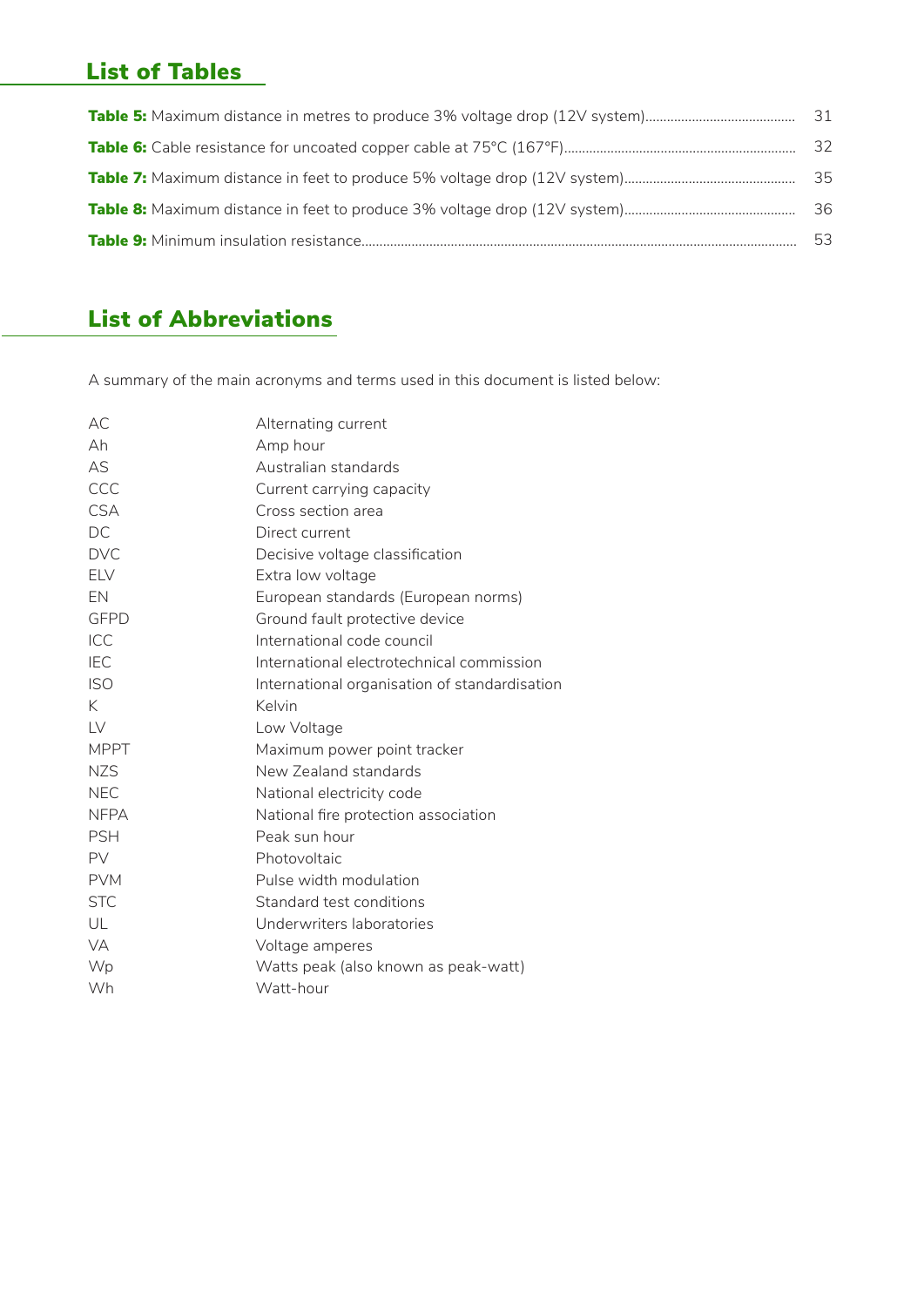# 1. Introduction

This document provides the minimum requirements when installing an Off Grid PV Power system.

The array requirements are generally based on the requirements of: IEC 62458: Photovoltaic (PV Arrays-Design Requirements. These are similar to the requirements of AS/NZS5033: Installation and Safety Requirements of PV Arrays. The National Electrical Code (NEC)specifies maximum currents for strings, sub-arrays and arrays of 1.25 times the short circuit currents of the strings, sub-arrays and arrays. For protection and isolation devices the NEC has a required safety margin of 1.25 (125%), thereby having an effective overall oversizing of 156% (1.56 times) the relevant short circuit currents. The NEC requirements are provided as notes where appropriate.

Diagram 1 shows the configuration of a system that provides dc power only. These systems typically range from 100Wp to 1 kWp of solar modules but may be smaller or larger. For all sizes, the principles of design are the same. Most solar installations installed on rural residences use this basic design.



*Figure 1: System Powering dc loads only (also known as a simple dc bus system)*

**Note:** Solar controller could be a switching type controller or a Maximum Power Point Tracking (MPPT) Controller

Systems that include an inverter providing ac power to end-user can be provided as either:

- dc bus systems (refer to Figure 2); or
- ac bus systems (refer to Figure 3).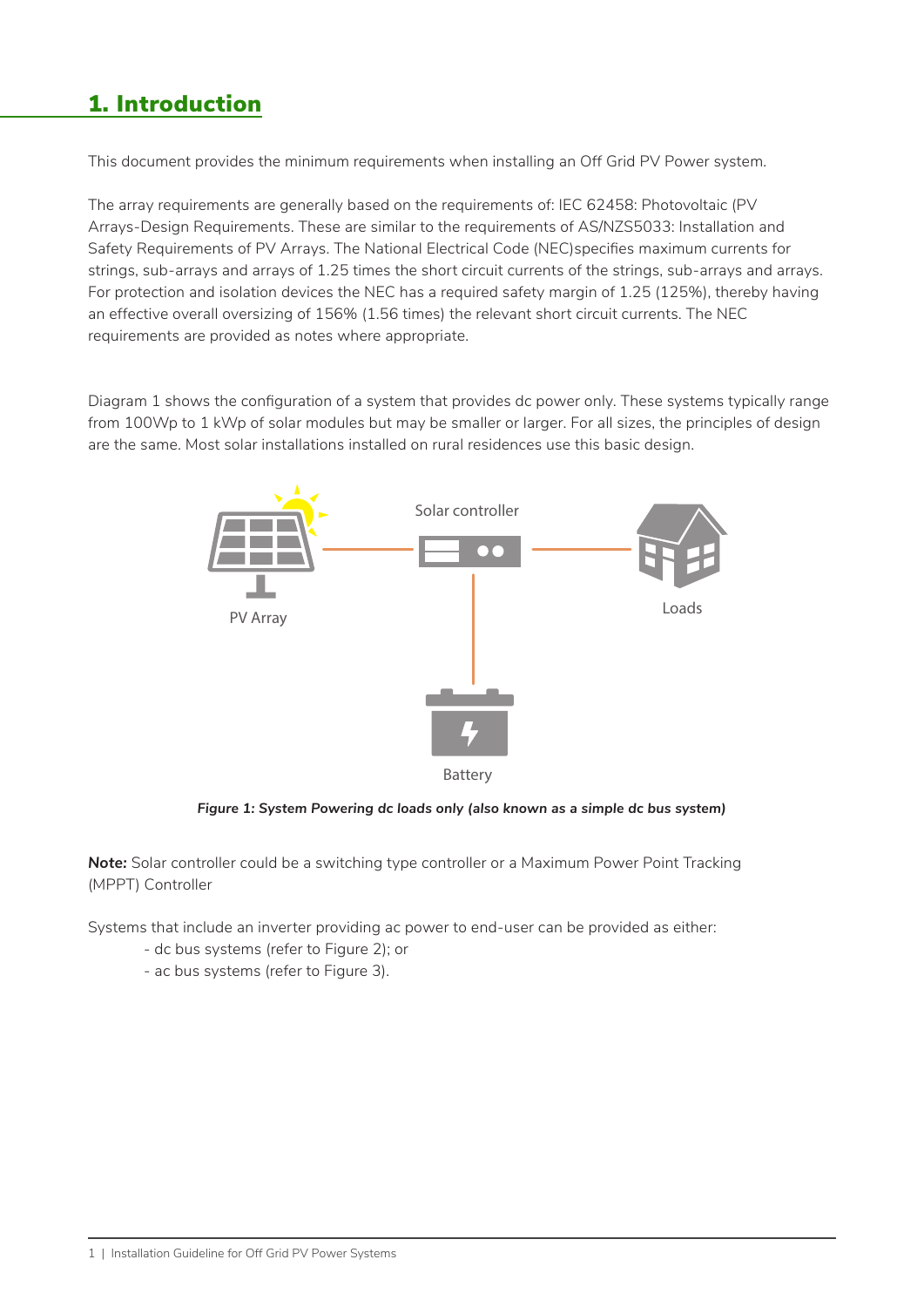



*Note:* Solar controller could be a switching type controller or a Maximum Power Point Tracking (MPPT) Controller



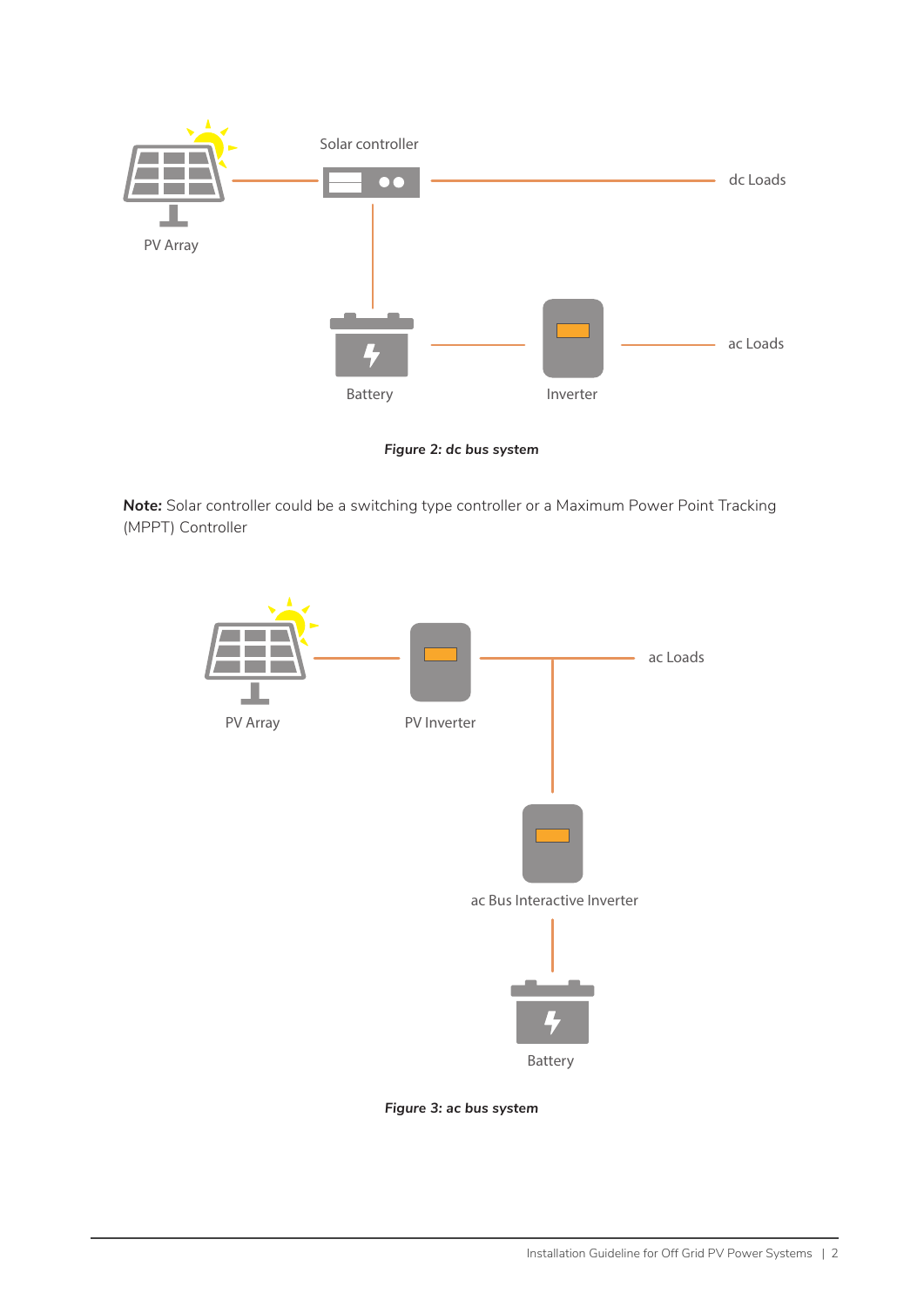Some systems can be a combination of ac bus and dc bus systems where part of the array is connected by dc through a solar controller to the battery and part of the array is connected directly to the ac load side via a PV inverter.

#### *Note:*

1. IEC standards use a.c. and d.c. for alternating and direct current respectively while the NEC uses ac and dc. This guideline uses ac and dc.

2. In this document there are calculations based on temperatures in degrees centigrade (°C). The formulas used are based on figures provided from solar module manufactures where the temperature coefficients are generally expressed in °C while there are some from the USA that have used degrees kelvin (K). A one-degree change in C is equal to a one-degree change in K. So if the module manufacturer provides the temperature coefficient in K, just change the K to a °C.

If your local temperatures are in Fahrenheit, then Appendix 1 has a table showing the conversion of °C to °F from 0°C to 50°C do the calculations.

#### 2. Standards for Installation

System installations should follow any standards that are typically applied in the country or region where the solar installation will occur. The following are the relevant standards in Australia, New Zealand and the USA. Some Pacific island countries and territories follow those standards though with some modifications to better fit local conditions. These standards are often updated and amended so the latest version should always be applied.

In Australia and New Zealand, the relevant standards include:

| - AS/NZS 1768           | Lightning Protection.                                                  |
|-------------------------|------------------------------------------------------------------------|
| - AS/NZS 3000           | Wiring Rules.                                                          |
| - AS/NZS 3008           | Electrical Installations-Selection of Cables.                          |
| - AS/NZS 4086           | Secondary Batteries for use with stand-alone power systems             |
|                         | (Note this will soon be superseded by AS/NZS 5139 Electrical           |
|                         | installations - Safety of battery systems for use with power           |
|                         | conversion equipment).                                                 |
| - AS/NZS 4509           | Stand-alone power ststems.                                             |
| - AS/NZS 5033           | Installation and safety requirements for PV Arrays.                    |
| $- AS 3011$             | Electrical Installations - Secondary batteries installed in buildings. |
| - AS 2676               | Guide to the installation, maintenance, testing and replacement of     |
|                         | secondary batteries in building.                                       |
| $-$ IEC 61215           | Terrestrial photovoltaic (PV) modules -                                |
|                         | Design qualification and type approval                                 |
| $\bullet$ IEC 61215-1   | Part 1: Test requirements.                                             |
| $\bullet$ IEC 61215-1-1 | Part 1-1: Special requirements for testing of crystalline silicon      |
|                         | photovoltaic (PV) modules.                                             |
| $\bullet$ IEC 61215-1-2 | Part 1-2: Special requirements for testing of thin-film Cadmium        |
|                         | Telluride (CdTe) based photovoltaic (PV) modules.                      |
| $\bullet$ IEC 61215-1-3 | Part 1-3: Special requirements for testing of thin-film amorphous      |
|                         | silicon based photovoltaic (PV) modules.                               |
| $\bullet$ IEC 61215-1-4 | Part 1-4: Special requirements for testing of thin-film Cu(In,GA)      |
|                         | (S,Se), based photovoltaic (PV) modules.                               |
|                         |                                                                        |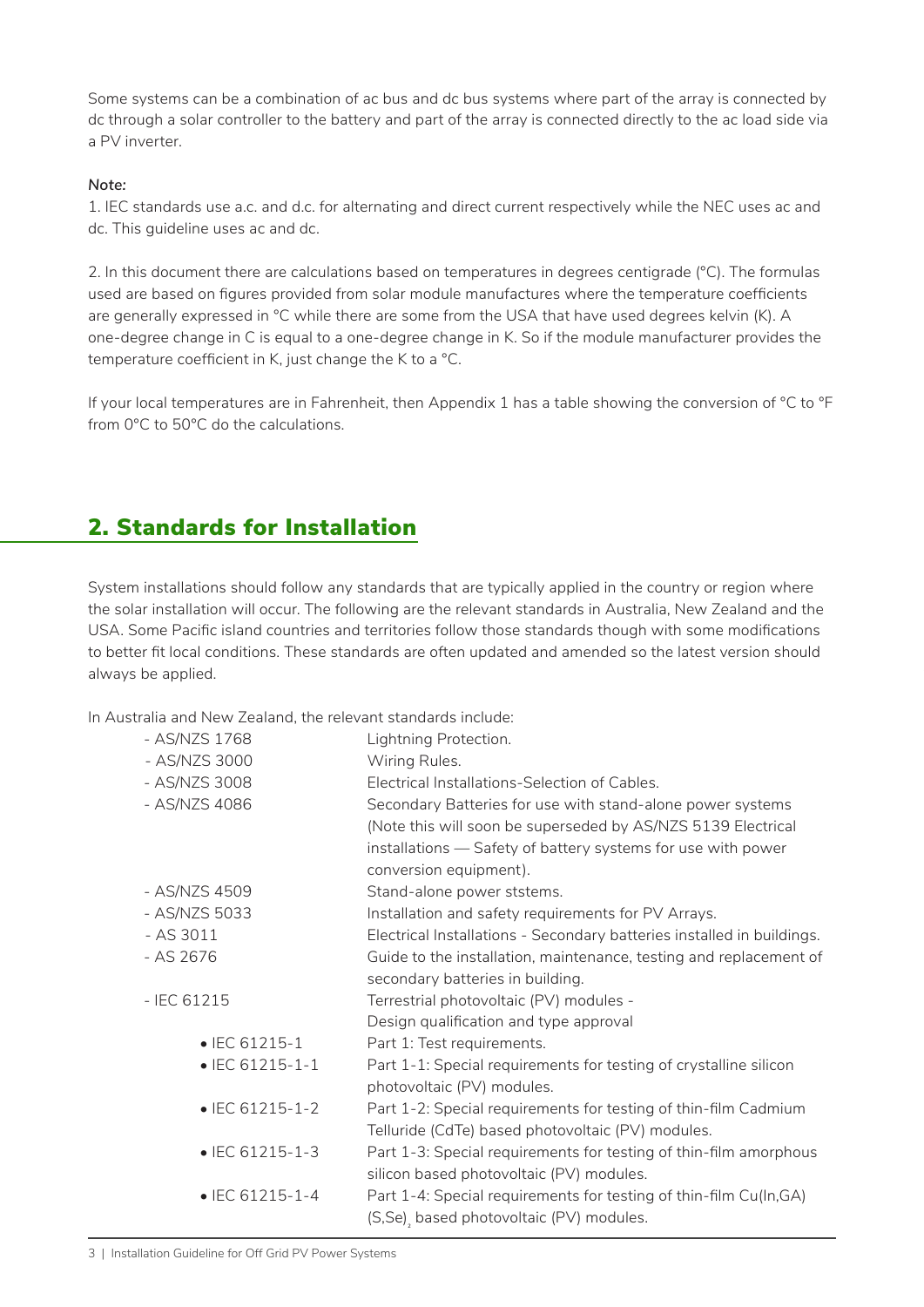| $\bullet$ IEC 61215-2                                    | Part 2: Test Procedures.                                         |
|----------------------------------------------------------|------------------------------------------------------------------|
| - IEC 61730                                              | Photovoltaic (PV) module safety qualification.                   |
| $\bullet$ IEC 61730-1                                    | Part 1: Requirements for construction.                           |
| $\bullet$ IEC 61730-2                                    | Part 2: Requirements for testing.                                |
| $-$ IEC 62109                                            | Safety of power converter for use in photovoltaic power systems. |
| $\bullet$ IEC 62109-1                                    | Part 1: General requirements.                                    |
| $\bullet$ IEC 62109-2                                    | Part 2: Particular requirements for inverters.                   |
| In USA the relevant codes and standards include:         |                                                                  |
| - Electrical Codes-National Electrical Code and NFPA 70: |                                                                  |
| $\bullet$ Article 690:                                   | Solar Photovoltaic Systems.                                      |
| $\bullet$ Article 705:                                   | Interconnected Electric Power Production.                        |
| - Building Codes-                                        | ICC, ASCE 7                                                      |

- UL Standard 1703 Flat Plate Photovoltaic Modules and Panels.
- UL Standard 1741 Standard for Inverter, converters, Controllers and Interconnection System Equipment for use with Distributed Energy Resources. - UL 62109 Standard for Safety of Power Converters for Use in Photovoltaic
- Power Systems. - UL 2703 Standard for Mounting Systems, Mounting Devices, Clamping/ Retention Devices, and Ground Lugs for Use with Flat-Plate Photovoltaic Modules and Panels. - UL(IEC) 61215 Crystalline silicon terrestrial photovoltaic (PV) modules— Design qualification and type approval.

### 3. Voltage Limits and Work Restrictions

System voltage classification in this guideline follows the Decisive Voltage Classification (DVC) as defined in IEC 62109 Safety of power converter for use in photovoltaic power systems and as shown in Table 1. The Decisive Voltage Classification has not been adopted by the NEC at this stage.

| Decisive voltage<br>classification<br>(DVC) | Limits of working voltage $(V)$ |                   |                   |
|---------------------------------------------|---------------------------------|-------------------|-------------------|
|                                             | ac voltage (rms)                | ac voltage (peak) | dc voltage (mean) |
| DVC-A                                       | V < 25                          | V < 35.4          | V < 60            |
| DVC-B                                       | 25 < V < 50                     | 354 < V < 50      | 60 < V < 120      |
| DVC-C.                                      | V > 50                          | V > 71            | V > 120           |

#### **Table 1: Decisive Voltage Classification (DVC)**

Some countries in the Pacific follow the voltage limits as defined in the Australian/New Zealand standard AS/NZS3000 where:

- Extra Low Voltage (ELV) is <120V dc or <50V ac
- Low Voltage (LV) is >120V dc and <1500V dc or >50V ac and <1000 ac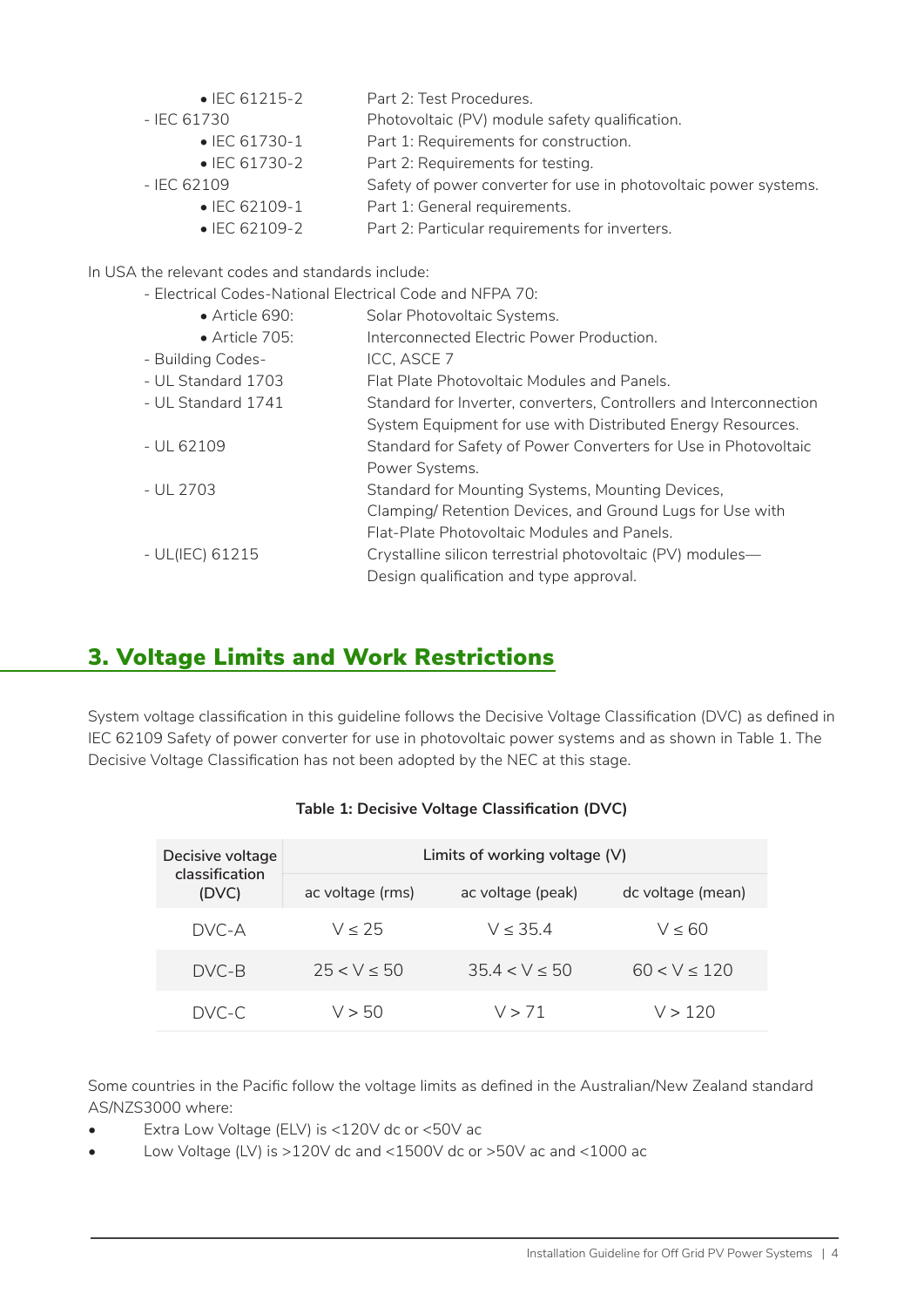In following this, some countries impose the following requirements on licensed or registered electricians:

#### **Extra Low Voltage Work:**

- All extra low voltage wiring should be performed by a 'competent' person, which is defined in various standards: "a person who has acquired through training, qualifications, experience or a combination of these, knowledge and skill enabling that person to correctly perform the task required."

#### **Low Voltage Work:**

- All low voltage work: >120V dc or >50V ac should be performed by a trained electrician or similar (e.g. licensed or registered).

In the NEC standard anything above 60V dc is considered dangerous. Except when module inverters are used, grid connect PV arrays have open circuit voltage typically above 120V dc and hence considered LV. LV is dangerous and can kill a person if they come into contact with live terminals.

### 4. PV Modules

Solar modules shall comply with either:

The following IEC standards:

- IEC 61215 Terrestrial photovoltaic (PV) modules Design qualification and type approval
	- IEC 61215-1 Part 1: Test Requirements
	- One of IEC 61215 Part 1.1, Part 1.2 Part 1.3, part 1.4 which all relate to specific types of modules e.g. crystalline, thin film amorphous etc (See Section 2)
	- IEC 61215-2 Part 2: Test Procedures

- IEC 61730 Photovoltaic (PV) module safety qualification

- IEC 61730-1 Part 1: Requirements for construction
- IEC 61730-2 Part 2: Requirements for testing

#### Or

The UL standard

- UL Standard 1703: Flat Plate Photovoltaic Modules and Panels

For modules with IEC certification, they must be certified as Application Class A per IEC 61730.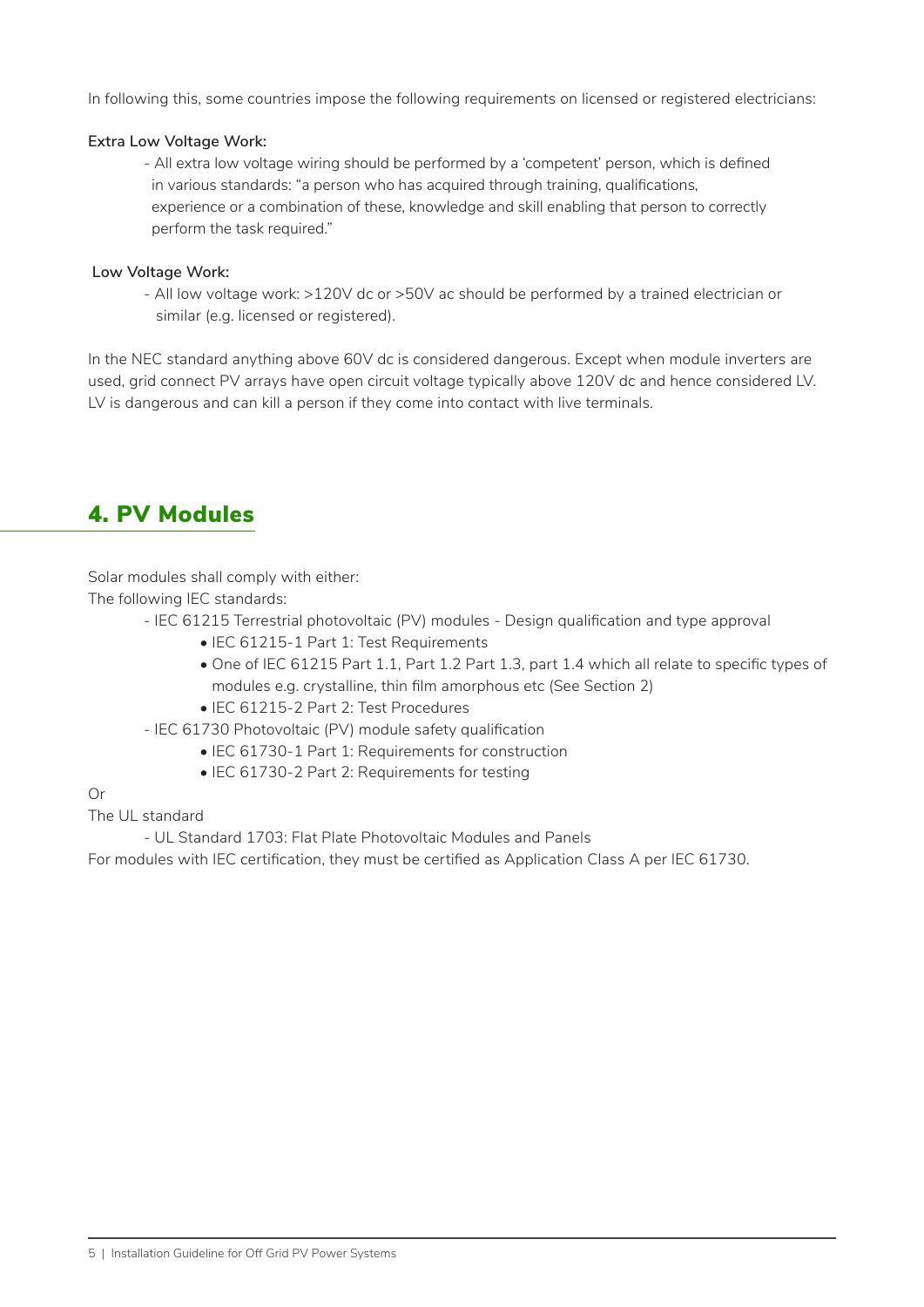#### **5.1 General**

- PV arrays for installation on domestic dwellings shall not have PV array maximum voltages greater than 600 V.
- Modules that are electrically in the same string shall all be in the same orientation.
- Even for latitudes less than 10°, a minimum tilt of 10° is recommended to take advantage of self-cleaning when it rains. Arrays mounted with a tilt less than 10° may require additional maintenance [cleaning] and this should be included in the recommended maintenance schedule.

### **5.2 Maximum PV Array Voltage**

The PV Array Maximum voltage, the increased open circuit voltage  $(V_{\alpha})$  of the array when it experiences the lowest effective cell temperature, can be calculated using the minimum expected temperature at a site and the temperature coefficient of a module.

The maximum  $V_{\alpha}$  of a module is determined by calculating the increase in  $V_{\alpha}$  due to the effective cell temperature when the effective cell temperature is less than 25°C (77°F).

The increase in  $V_{\infty}$  is calculated by multiplying the voltage temperature coefficient (V/°C) by the difference between the effective cell temperature and the STC temperature of 25°C (77°F).

If we use 15°C (59°F) as an example, then the increase in  $V_{\text{mo}}$  is (15°C − 25°C) = −10°C multiplied by the voltage temperature coefficient (V/°C).

**Note:** it is an increase because the co-efficient is a negative number and the difference in temperatures is also a negative number, so the two multiplied together becomes a positive number.

The effective  $V_{oc}$  of the module due to the minimum temperature =  $V_{oc}$  plus the increase in  $V_{oc}$ .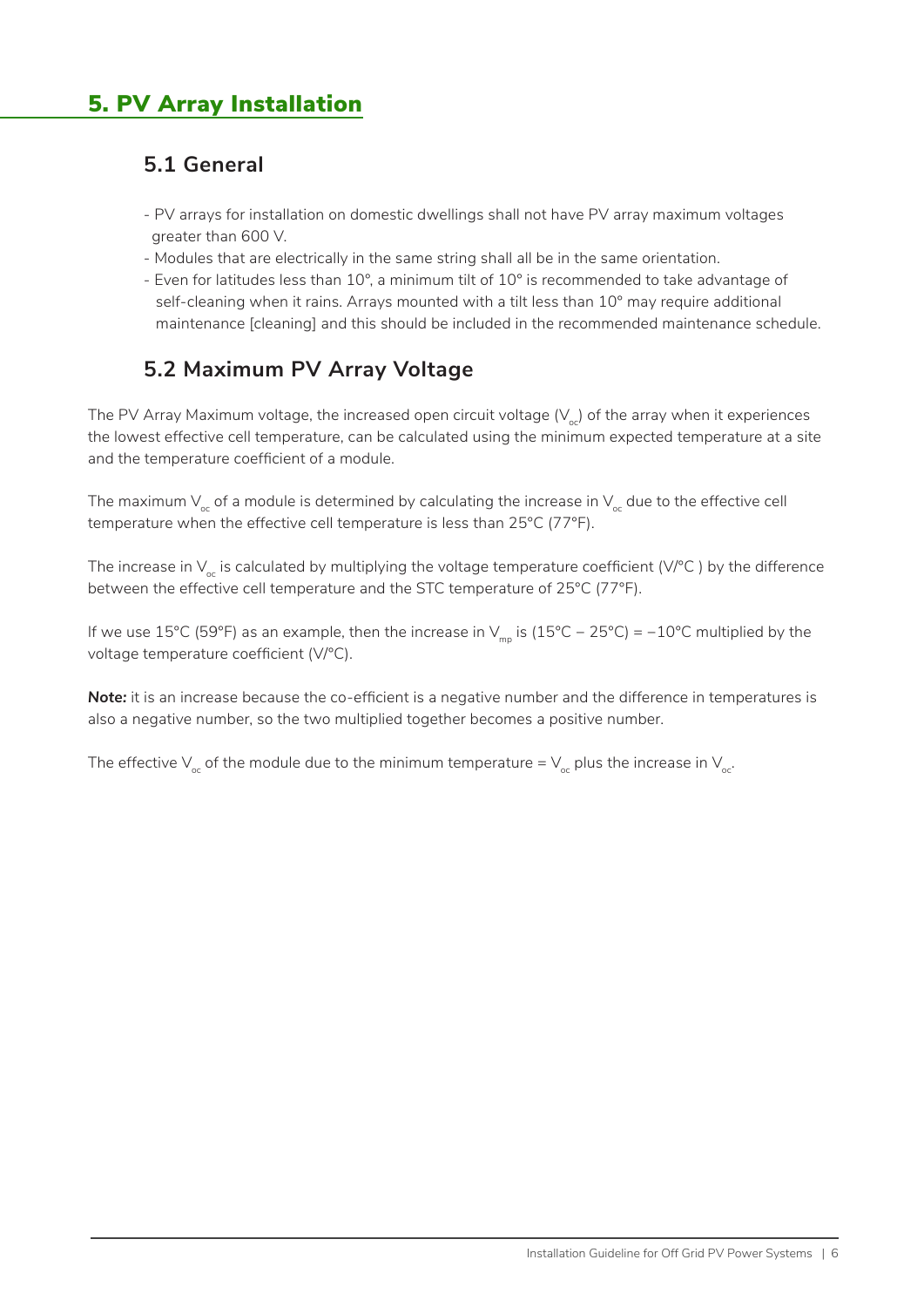### **Worked Example 1** (Refer to Design Guideline for Off Grid PV Power Systems) Assume the minimum effective cell temperature is 15°C (59°F), The module data sheet provides the following information: •  $V_{\infty}$  = 37.7V •  $V_{\text{oc}}$  temperature coefficient = 0.32%/°C Therefore, in V/°C the V<sub>oc</sub> temperature coefficient = -0.32V/100 per degree C x 37.7V  $= -0.121V$ <sup>o</sup>C Based on the minimum temperature of 15°C then the: Increase in  $V_{oc}$  due to temperature = -10°C times the voltage temperature coefficient (V/°C).  $= -10^{\circ}$ C x  $-0.121$ V/ $\circ$ C  $= 1.21V$ <sup>o</sup>C So the effective maximum  $V_{oc}$  of the module due to temperature = 37.7V + 1.21V = 38.91V for each module in the string. (For countries that use  ${}^{\circ}$ F, use the supplied conversion table (Appendix 1) to convert the

The maximum  $V_{\alpha}$  of the string is then calculated by multiplying the maximum  $V_{\alpha}$  of one module by the number of the modules in the string. Thus in the example above, if there are 4 modules in a string, the maximum  $V_c$  of the string will be  $4 \times 38.91$ V = 155.64 V dc.

minimum temperature in °F to °C then proceed as in the above example)

If the temperature coefficients are not available and the array uses monocrystalline or polycrystalline modules, the PV array maximum voltage can be estimated by using Table 2 that contains the temperature ranges and multiplication factors to correct the voltage. (Note: this table does not apply if the modules are thin-film types, the voltage/temperature coefficient for the specific thin-film modules in use should be obtained from the module manufacturer).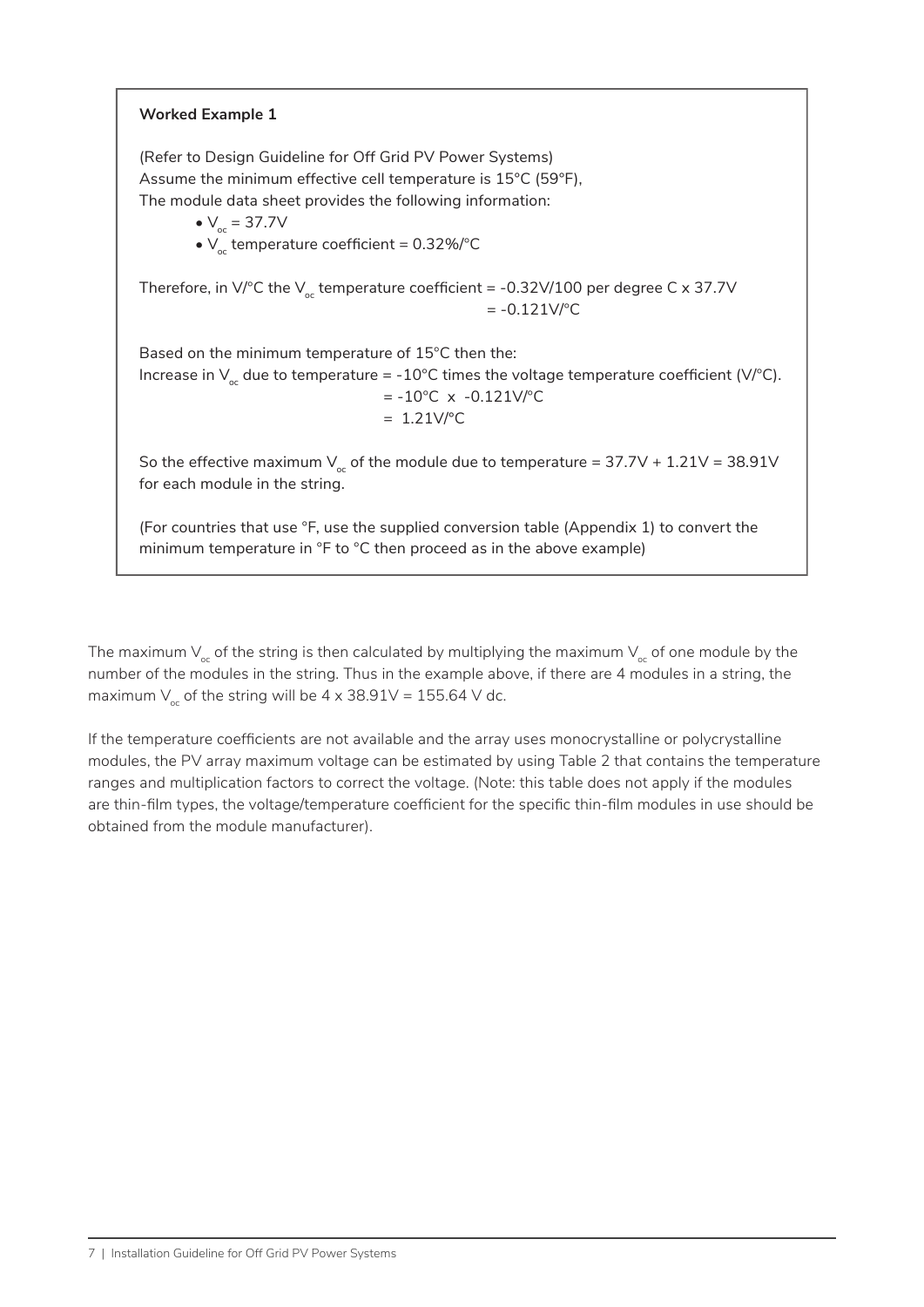| Lowest expected<br>operating temperature<br>(degrees Celsius) | Correction factor | Lowest expected<br>operating temperature<br>(degrees Fahrenheit) |
|---------------------------------------------------------------|-------------------|------------------------------------------------------------------|
| 24 to 20                                                      | 1.02              | 76 to 68                                                         |
| 19 to 15                                                      | 1.04              | 67 to 59                                                         |
| 14 to 10                                                      | 1.06              | 58 to 50                                                         |
| 9 to 5                                                        | 1.08              | 49 to 41                                                         |
| $4$ to $0$                                                    | 1.10              | 40 to 32                                                         |
| $-1$ to $-5$                                                  | 1.12              | 31 to 23                                                         |
| $-6$ to $-10$                                                 | 1.14              | 22 to 14                                                         |
| $-11$ to $-15$                                                | 1.16              | 13 to 5                                                          |
| $-16$ to $-20$                                                | 1.18              | $4$ to $-4$                                                      |
| $-21$ to $-25$                                                | 1.20              | $-5$ to $-13$                                                    |
| $-26$ to $-30$                                                | 1.21              | $-14$ to $-22$                                                   |
| $-31$ to $-35$                                                | 1.23              | $-23$ to $-31$                                                   |
| $-36$ to $-40$                                                | 1.25              | $-32$ to $-40$                                                   |

#### **Table 2: Voltage correction factors for monocrystalline and polycrystalline silicon PV modules**

*Note:* this table does not apply if the modules are thin-film types, the voltages/temperature coefficient for the specific thin-film modules in use should be obtained from the module manufacturer.

#### **5.3 Orientation and Tilt**

In off-grid PV systems the solar array is generally mounted:

- on an array frame that is tilted to fix the array at a preferred angle (usually used for flat roofs or for ground mounted), or
- "flat" on the roof so it is parallel to the slope of the roof but raised off the roof, or
- on a pole mounted system separate from the house, or
- ground mounted if it is a large system.

Although the maximum output would be obtained using an array frame that it tilted to fix the array at the optimum angle, because of concerns about wind loadings due to cyclones, the arrays can be mounted parallel to the roof.

For best year-round performance a fixed PV array typically should be mounted facing true north  $(\pm 10^{\circ})$  in the South Pacific and true south ( $\pm$  10°) in the North Pacific at an inclination equal to the latitude angle or at an angle that will produce the best annual average performance taking into consideration: seasonal cloud patterns, local shading and other environmental factors. In the tropics this may vary due to the sun being in the north half of the sky part of the year and in the south half part of the year.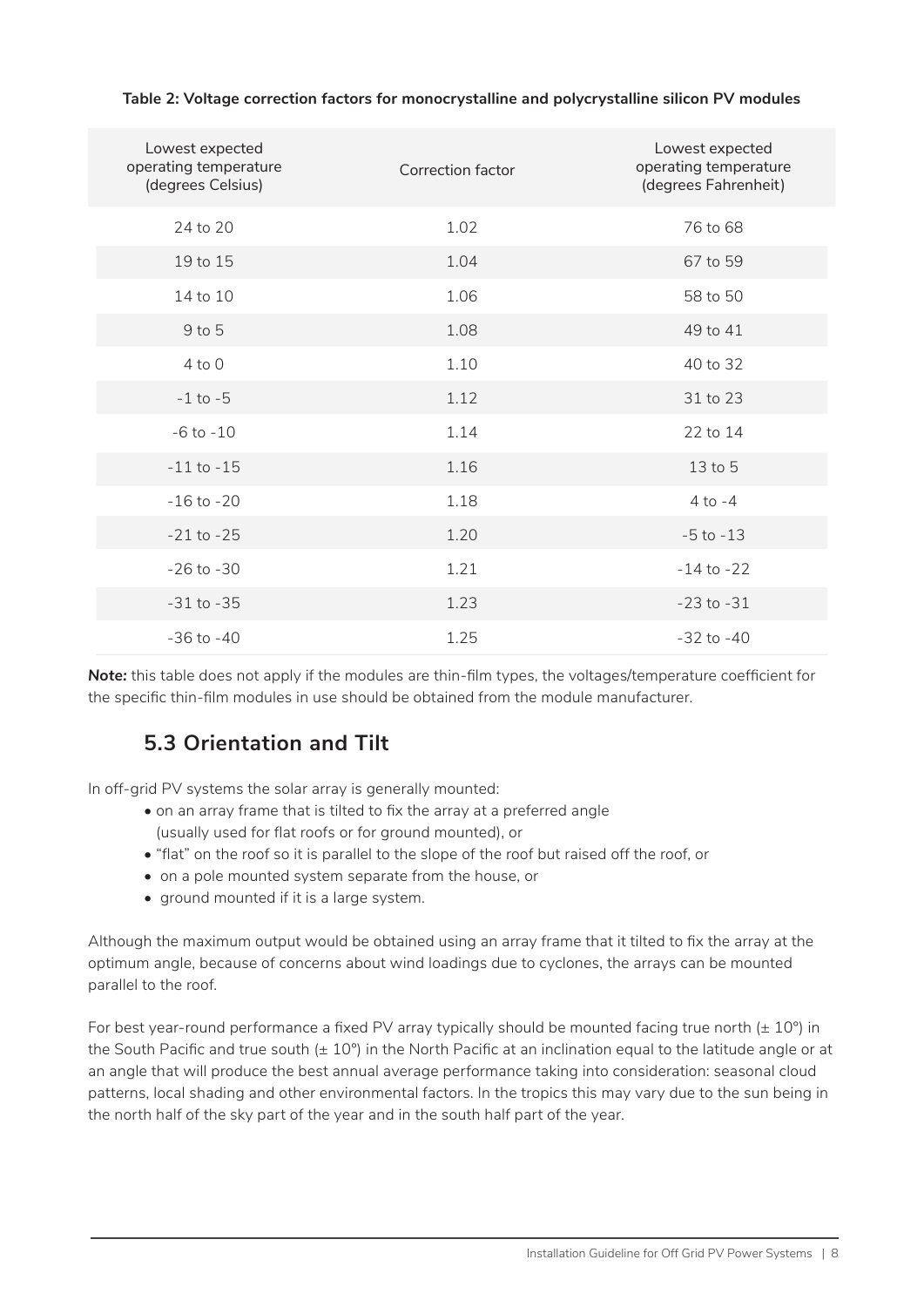Between latitudes 10° South and 10° North the array should be tilted at a minimum of 10 degrees. If the array is "flat" on the roof (that is parallel to the slope of the roof) or integrated into the building, the array will often not be at the preferred (optimum) tilt angle and in many situations will not be facing due north or due south; however, the effect on energy output due to installations not being at the optimum tilt and orientation is usually small for installations in the tropics.

In the design guideline, a design month was selected based on the relationship between the energy usage and the available solar irradiation. Ideally the array should be tilted at an angle that is best for this design month but this might not always be possible.



#### **Figure 4: Examples of Tilt Angles**

Included with the design guide (Appendix 2) is a set of tables for the following locations:

- Alofi, Niue (Latitude 19°04′S, Longitude 169°55′W)
- Apia, Samoa (Latitude 13°50′S, Longitude 171°46′W)
- Hagåtña, Guam (Latitude 13°28′N, Longitude 144°45′E)
- Honiara, Solomon Islands (Latitude 09°27′S, Longitude 159°57′E)
- Koror, Palau (Latitude 7°20′N, Longitude 134°28′E)
- Lae, Papua New Guinea (Latitude 6°44'S, Longitude 147°00'E)
- Majuro, Marshall Islands (Latitude 7°12′N, Longitude 171°06′E)
- Nauru (Latitude 0°32′S, Longitude 166°56′E)
- Nouméa, New Caledonia (Latitude 22°16′S, Longitude 166°27′E)
- Nuku'alofa, Tonga (Latitude 21°08′S, Longitude 175°12′W)
- Pago Pago, American Samoa (Latitude 14°16′S, Longitude: 170°42′W)
- Palikir, Pohnpei FSM (Latitude 6°54′N, Longitude 158°13′E)
- Port Moresby, Papua New Guinea (Latitude 9°29′S, Longitude 147°9′E)
- Port Vila, Vanuatu (Latitude 17°44′S, Longitude 168°19′E)
- Rarotonga, Cook Islands (Latitude 21°12′S, Longitude 159°47′W)
- Suva, Fiji (Latitude 18°08′S, Longitude 178°25′E)
- Tarawa, Kiribati (Latitude 1°28′N, Longitude 173°2′E)
- Vaiaku, Tuvalu (Latitude 8°31′S, Longitude 179°13′E)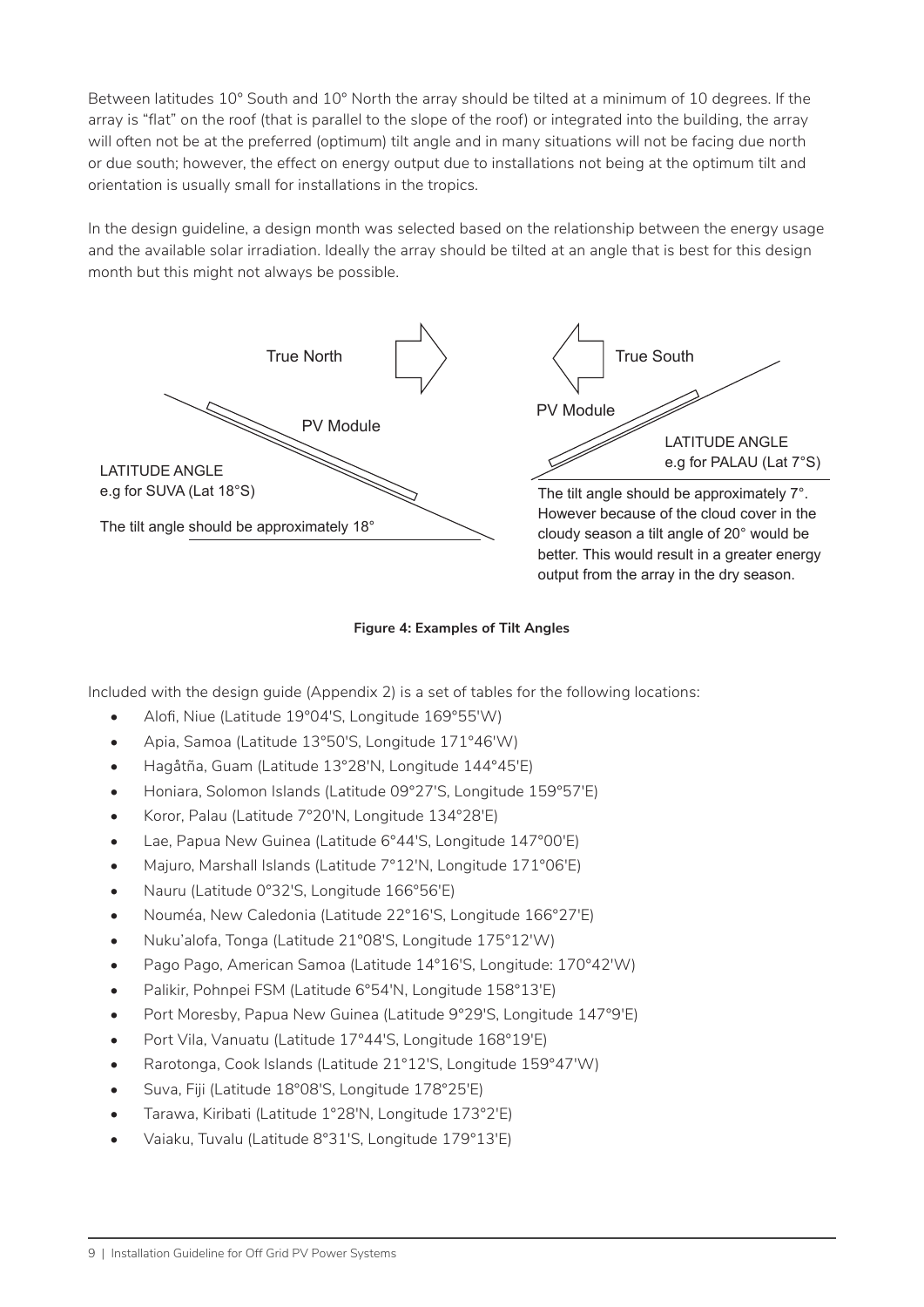These tables show the average daily total irradiation for each month of the year for: surface at horizontal, a surface tilted at latitude and for a surface tilted at latitude plus 15 degrees.

When the roof is not oriented true north (southern hemisphere) or true south (northern hemisphere) and/or not at the optimum inclination, the output from the array will generally be less than the maximum possible though local conditions may cause some variations in that rule.

Appendix 3 of the design guideline provides tables that show the variation in irradiation due to different tilts and azimuths from the optimums as shown for the locations listed in Table 3. The tables show the average daily total irradiation represented as a percentage of the maximum value i.e. PV orientation is true North (azimuth =  $0^{\circ}$ ) in the Southern Hemisphere or true South in the Northern Hemisphere (azimuth =  $180^{\circ}$ ) with an array tilt angle equal to the latitude angle or 10° whichever is greater<sup>1</sup>. If the location for the system you are designing is not shown it is recommended that you use the site with the latitude closest to your location.

| $N^{\circ}$    | <b>Site</b>          | Latitude             | Longitude      |
|----------------|----------------------|----------------------|----------------|
| 1              | Nauru                | 0°32' South          | 166°56' East   |
| $\overline{2}$ | Vaiaku, Tuvalu       | 8°31' South          | 179°13' East   |
| 3              | Apia, Samoa          | 13°50' South         | $171°46'$ West |
| $\overline{4}$ | Suva, Fiji           | 18°08' South         | 178°25' East   |
| 5              | Tongatapu, Tonga     | 21°08' South         | 175°12' West   |
| 6              | Palikir, Pohnpei FSM | $6^{\circ}54'$ North | 158°13' East   |
| 7              | Hagåtña, Guam        | $13°28'$ North       | 144°45' Fast   |

#### **Table 3: Sites for Orientation and Tilt Tables in Appendix 3 of Design Guideline**

The tables in Appendix 3 provide values for an array mounted in 36 orientations (azimuths) and 10 inclination (tilt) angles in increments of 10°.

Using these tables will provide the system installer with information on the expected output of a system (with respect to the maximum possible output) when it is located on a surface that is not facing true north (or south) or at an inclination not equal to the latitude angle. The designer can then use the peak sun hour data for the site to determine the expected peak sun hours of sun falling on the array at the actual orientation and tilt angle for the system to be installed. Note that in the case of arrays that are mounted on several roofs at different orientations and tilts, each roof must have the solar input calculated separately as the kWh per individual roof then all the kWh that result can be added together to get the total from all the modules in the installation.

*<sup>1</sup> It is not advisable to mount panels at a tilt angle less than 10° since panels need to be self-cleaned by the rapid run-off of rain.*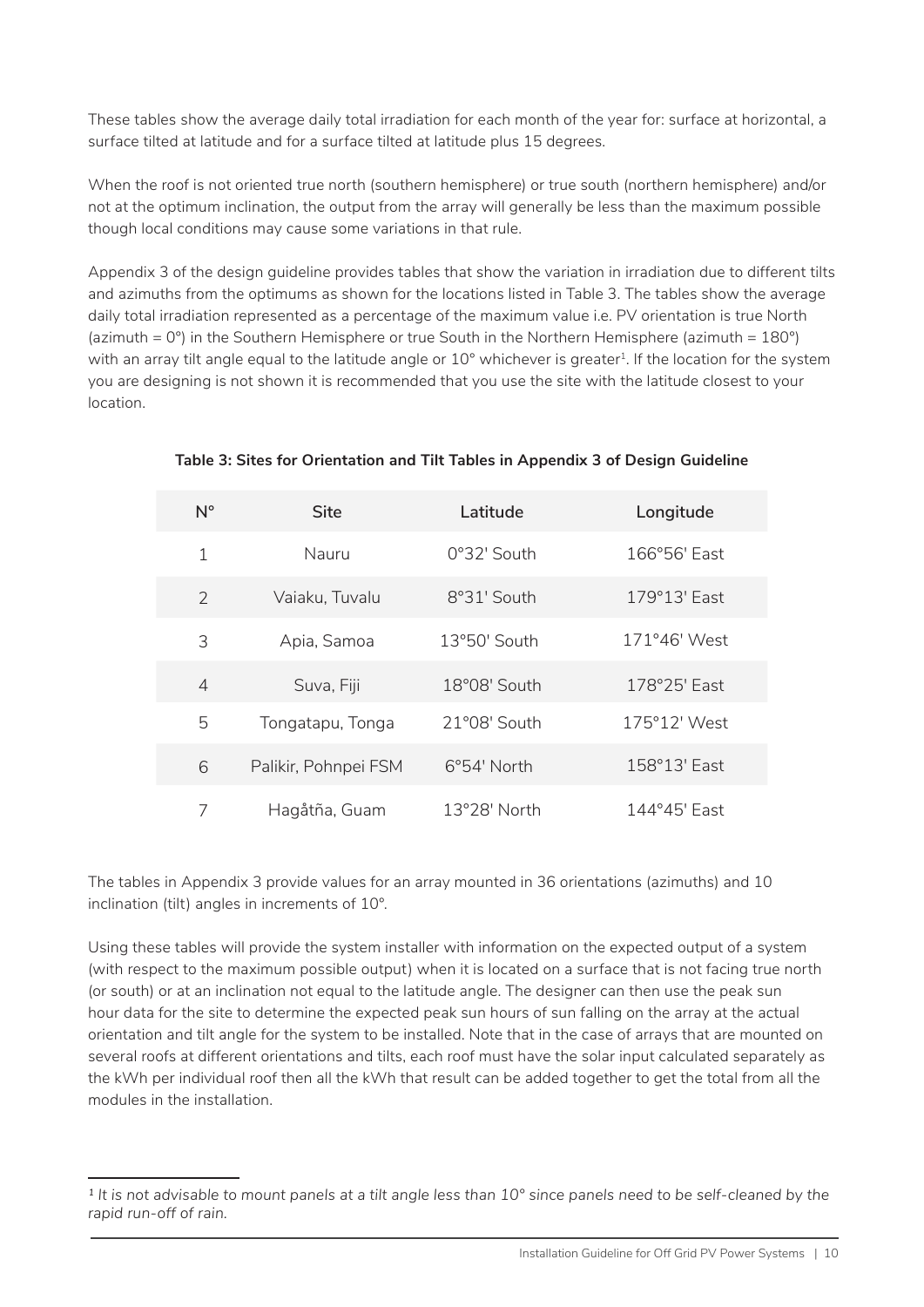### **5.4 Roof Mounting PV on an Existing Building**

- If the modules use crystalline cells, then it is preferable to allow sufficient space below the array (> 50mm or 2 inches) for cooling by natural ventilation. Insufficient cooling will result in high module operating temperatures and lower outputs from the modules.
- It is important to allow sufficient clearance to facilitate self-cleaning of the roof to prevent the build-up of leaves and other debris.
- If fauna (e.g. rats) are a problem in the vicinity of the installation, then consideration should be given as to how to prevent them gaining access to the cables (see cable protection).
- The array structures shall be designed to withstand the aggressively salty atmosphere.
- All array supports, brackets, screws and other metal parts shall be of low-corrosion materials suitable for the lifetime and duty of the system and use materials that do not increase their rates of corrosion when mounted together in an array or when mounted on the surface of the underlying structure. This may include techniques to minimise corrosion rates appropriate to the local environment, including but not restricted to methods such as: inserting non-reactive separators between metal surfaces and under screw and bolt heads and selection of materials with an appropriate type and thickness of anti-corrosive coating.
- Where timber is used it must be suitable for long-term external use and fixed so that trapped moisture cannot cause corrosion of the roof and/or rotting of the timber. The expected replacement time should be stated in the system documentation.
- Any roof penetrations must be suitably sealed and remain waterproof for the expected life of the system. If this is not possible then this must be detailed in the Maintenance Timetable
- If the roof uses tiles, tiles shall sit flat after the installation of tile mounting brackets to ensure the tiles maintain their original water ingress protection. There may be a requirement to grind some of the underside of the tile to enable it to sit correctly.
- For metal roofs the array frame structure should be attached to the roof using brackets that are screwed through the ridges of the roof into a purlin or rafter below.
- All fixings must ensure structural security when subject to the highest wind speeds likely in the region and nearby areas - This may require specific tests of the fixing/substrate combination on that roof. Those countries that have experienced Category 5 cyclones/typhoons in the past shall have the frames and module attachments designed to meet the wind speeds expected in a Category 5 cyclone/typhoon.
- The installer shall ensure that the array frame that they install has applicable engineering certificates verifying that the frame meets wind loadings appropriate for that particular location.
- The installer must follow the array frame suppliers/manufacturers recommendations when mounting the array to the roof support structure to ensure that the array structure still meets the wind loading certification. The installer shall also consider the following:
	- Area of roof applicable for modules to be installed
	- Type, length and gauge of screws to be used
	- Number of screws required per attachment.
	- Size of batten/purlin required per attachment.
- If necessary, refer to the roof manufacturer's guidelines to ensure that the materials introduced by the installation of PV array frame are compatible with the roofing material.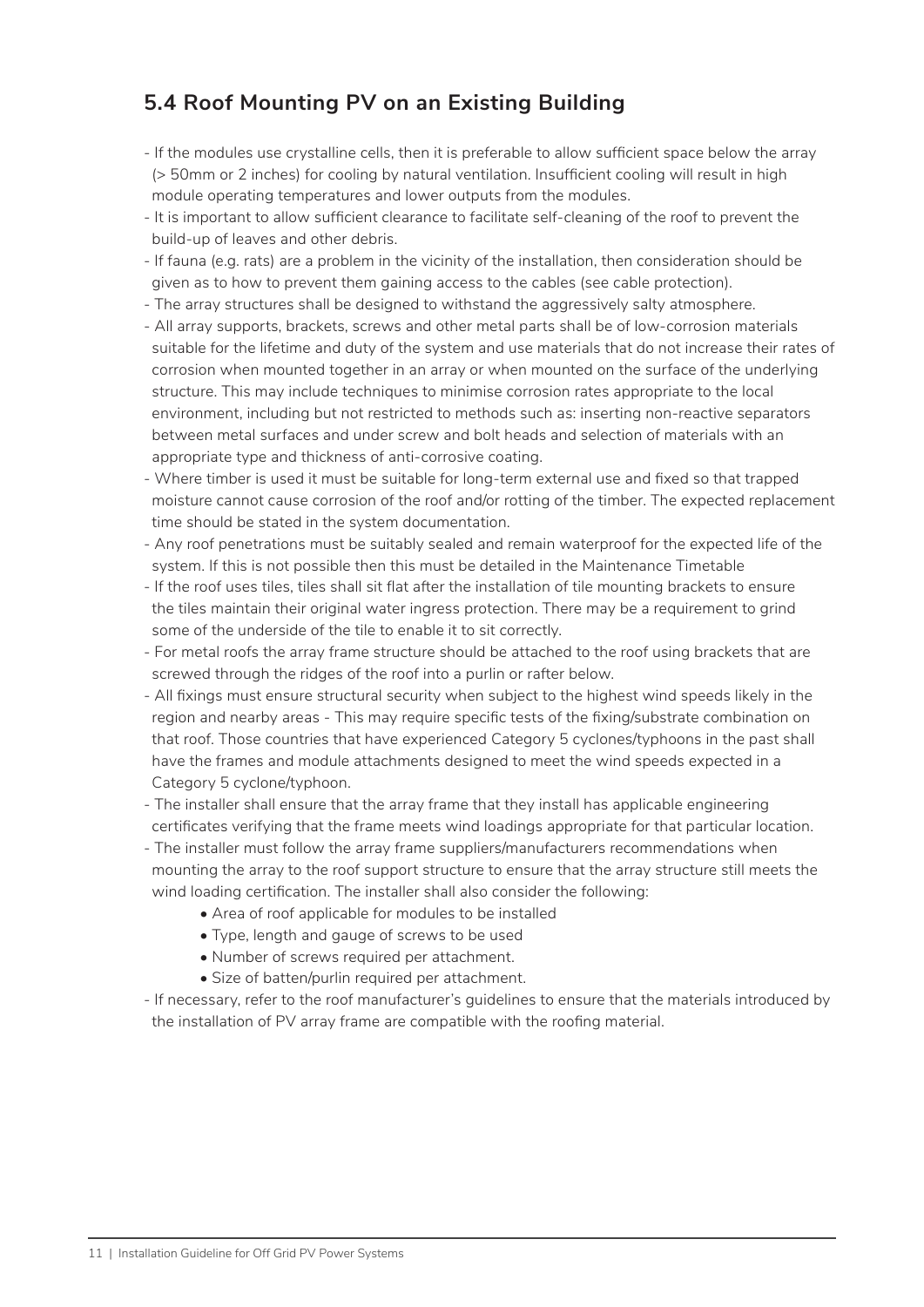#### **5.5 Free Standing PV Arrays**

- The array mounting frames must be wind rated in accordance with relevant wind loading standards. For those countries which have experienced Category 3 to Category 5 cyclones typhoons, the frames shall be designed to remain intact in the wind speeds expected in a Category 5 cyclone/typhoon.
- The array structures shall be designed to withstand the aggressively salty atmosphere.
- Installation of footings, posts, screws and/or in-ground fasteners shall follow manufacturer's instructions and installation manuals.

#### **5.6 Attaching Modules to Array Mounting Structure**

- Solar modules should be attached to the array structure either using the mounting holes provided by the manufacturer or via clamps that are suitable for the maximum wind at the site.
- The mounting of the PV modules should allow for the expansion and contraction of the PV modules under expected operating conditions.
- Where modules are installed in such way that a junction box is to the side or at the bottom, care must be taken to ensure this is permitted by the manufacturer.
- When using clamps, the solar module manufacturer's installation instructions shall be followed. The installer shall consider the following:
	- amount of overhang allowed from clamp to end of module
	- size of clamp required



**Figure 5: Example of Array Clamps (Source: Canadian Solar)**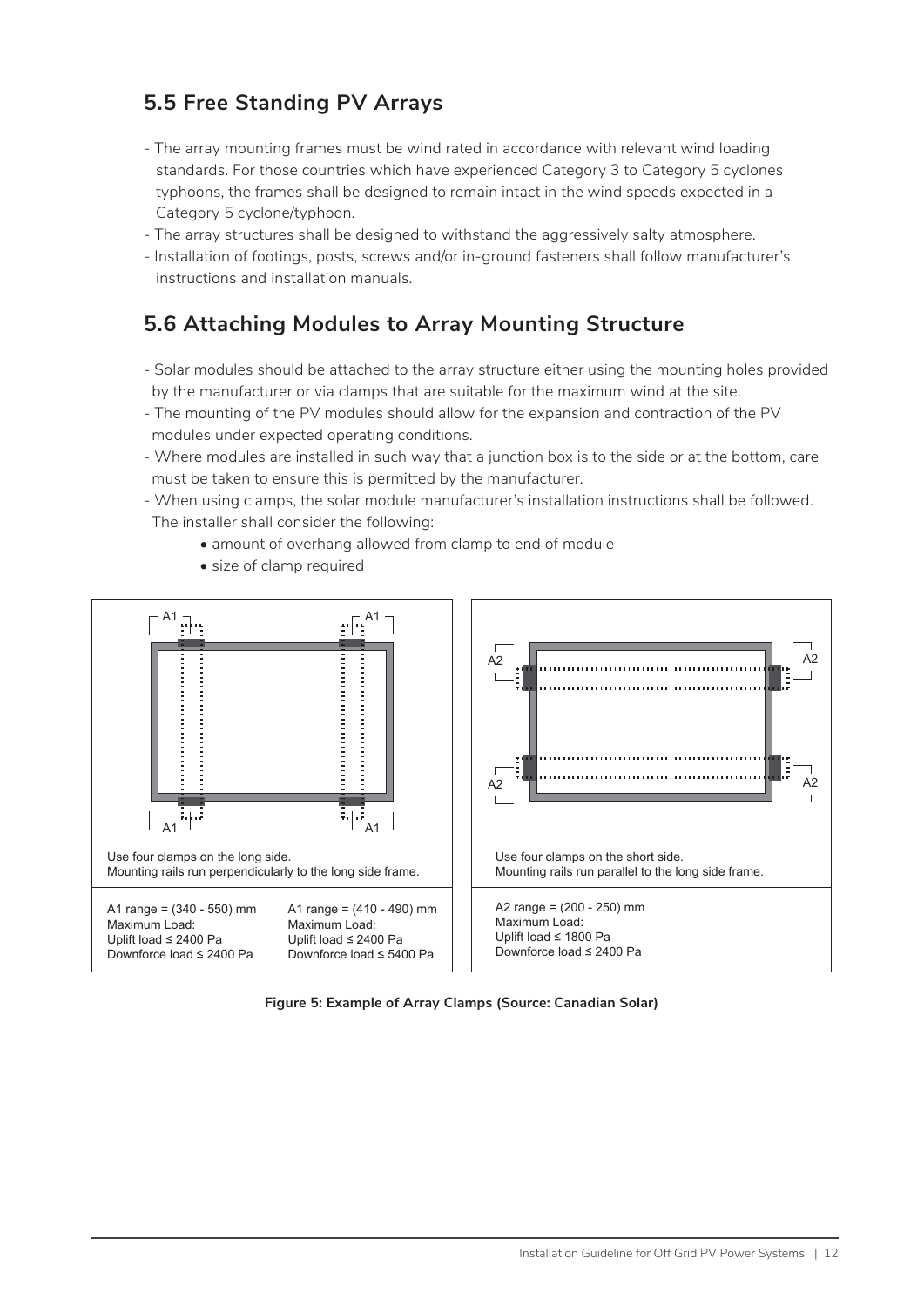- Ensure the clamps overlap the module 4 frame by at least 5 mm (0.2 in)
- Ensure the clamps overlap length is at 5 least 40 mm (1.57 in)
- $6)$  Ensure the clamp's thickness is at least 3 mm (0.12 in)



**Figure 6: Module Clamps (Source: Canadian Solar)**

*Note:* Attaching a solar module in such a manner that creates a hole in the anodised aluminium frame of the solar module (e.g. drilling, pop riveting) typically voids the manufacturer's product warranty with respect to defects in material and workmanship. If the installer intends to undertake an installation in this manner, they shall obtain written verification from the manufacturer that it does not affect the warranty. This shall be included in the system documentation supplied to the customer.

#### **What clamps should be used in countries that experience Cyclones/Typhoons?**

In the last few years in countries that experience category 3 plus cyclones/typhoons there have been a number of failures of dual module clamps due to cyclones which have resulted in a "zipper" effect where by one clamped module comes loose due to wind causing the clamp to vibrate and undergo stress. Then the rest of the modules in that string also come loose since the loss of the module on one side of the dual clamp loosens the clamping force on the module on the other side of the clamp and so on down the string.

Therefore, it is important that the array frame selected has been designed to be suitable for installation to with stand Category 5 cyclones. Array frames that are designed for winds experienced in Category 5 cyclones typically have mid-clamps longer than 50 mm (2 inches) in length and there can be as many as 3 railings per module. In a large system, consideration shall be given to using an end clamp for every fourth module so if one does become loose then only a few other modules would be affected, not necessarily the whole array.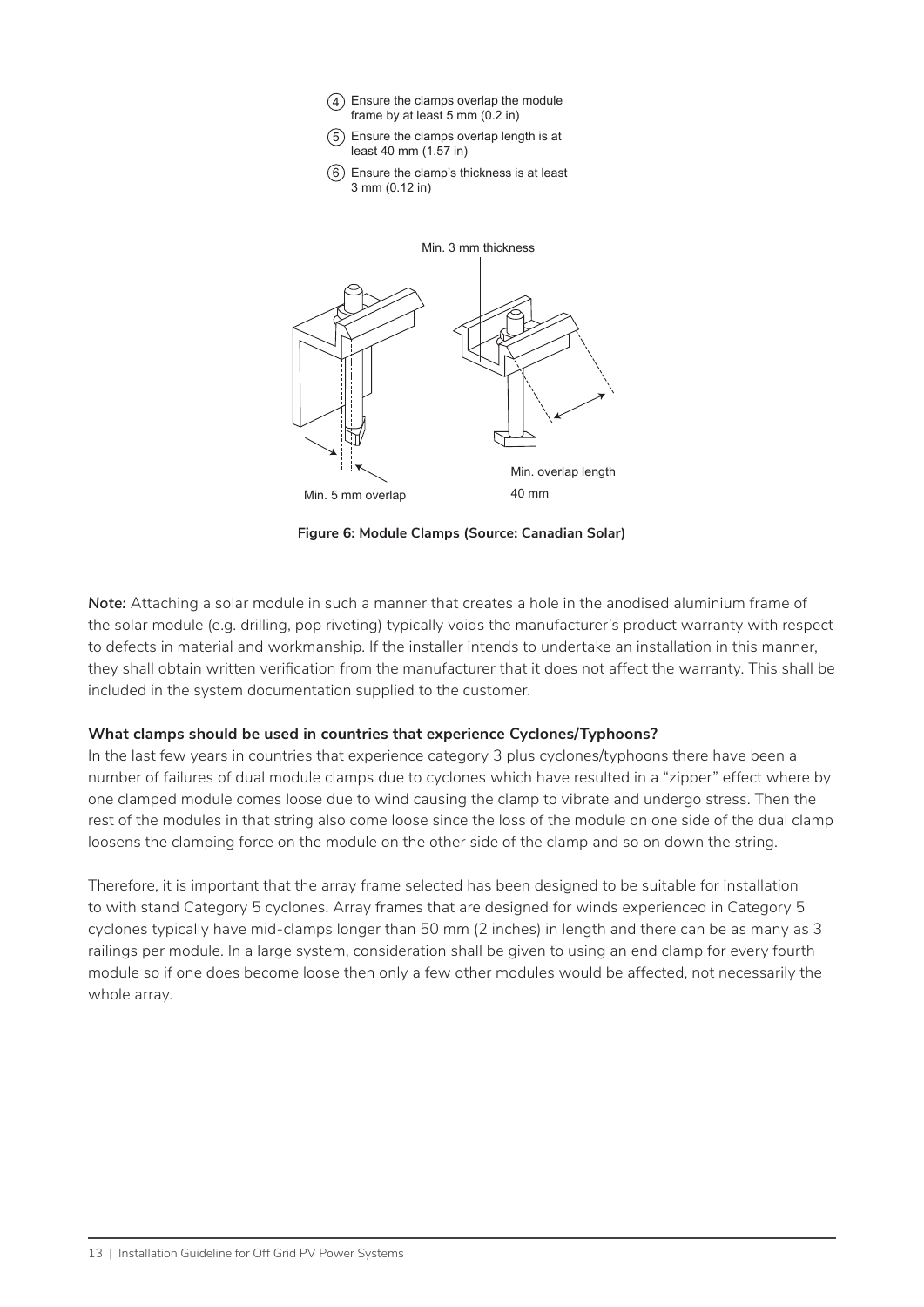### 6. Battery Installation

- The battery/batteries must be installed in a dedicated battery room or an enclosure.
- The location and/or enclosure selected must ensure that mechanical protection is guaranteed and access to the batteries is restricted to those people who are authorised to be in proximity to the batteries.
- Sufficient space should be available within the enclosure to allow for ease of battery installation and maintenance, and no metal objects should be in the vicinity such that one could fall across battery terminals and cause a short circuit.
- For large battery banks containing multiple batteries it is recommended that, if possible, the battery enclosure should not be located within an occupied building and the ideal location is within a building (e.g. shed) that is separated from the residence or other occupied building.
- If the battery enclosure is mounted outside, then those batteries that emit explosive fumes should be vented only to the outside.
- If the battery enclosure is a dedicated room and part of an occupied building, then the access should be from the outside and for batteries that emit explosive fumes (e.g. open-cell lead-acid type batteries) the internal walls should not have any vents/penetrations to the inside of the house and there must be venting to the outside.
- Explosive and/or corrosive gas-emitting battery systems should not be located within 500 mm (20 inches) horizontally of any other equipment from 100 mm (4 inches) below the battery terminals (Figure 7), except where there is a solid separation barrier (Figure 8).
- No electrical equipment shall be mounted above explosive and/or corrosive gas emitting batteries.
- No metal devices shall be installed above a battery that could fall onto the batteries.
- The location where the batteries are installed should be dry.
- Batteries must be raised off the ground or concrete floor. If left on the ground, the lower sections of the batteries will adopt the temperature of the ground, which is generally lower than the ambient temperature adopted by the upper sections of the battery systems. With certain chemical based battery systems, this can lead to stratification of the electrolyte and premature failure.
- Luminaires should not be installed directly above or within 200 mm (8 inches) of any battery.
- The enclosure should not be located in direct sunlight and should be in a location that keeps the batteries as cool as possible.
- Adequate ventilation should be available to assist in temperature control and if necessary, to avoid the build-up of hydrogen or other gases associated with charging. The outlet ventilation must be to the outside of the building in which the battery system is located.
- Batteries are typically heavy and the area under the batteries shall be capable of bearing the weight of the batteries without distortion.
- Guard against electrolyte spillage for those battery system types containing liquid chemicals. The material used for the construction of the enclosure should resist the electrolyte specific corrosive effects or be painted with a corrosion resistant paint.
- Ideally any electrolyte spillage should be contained within the enclosure or room.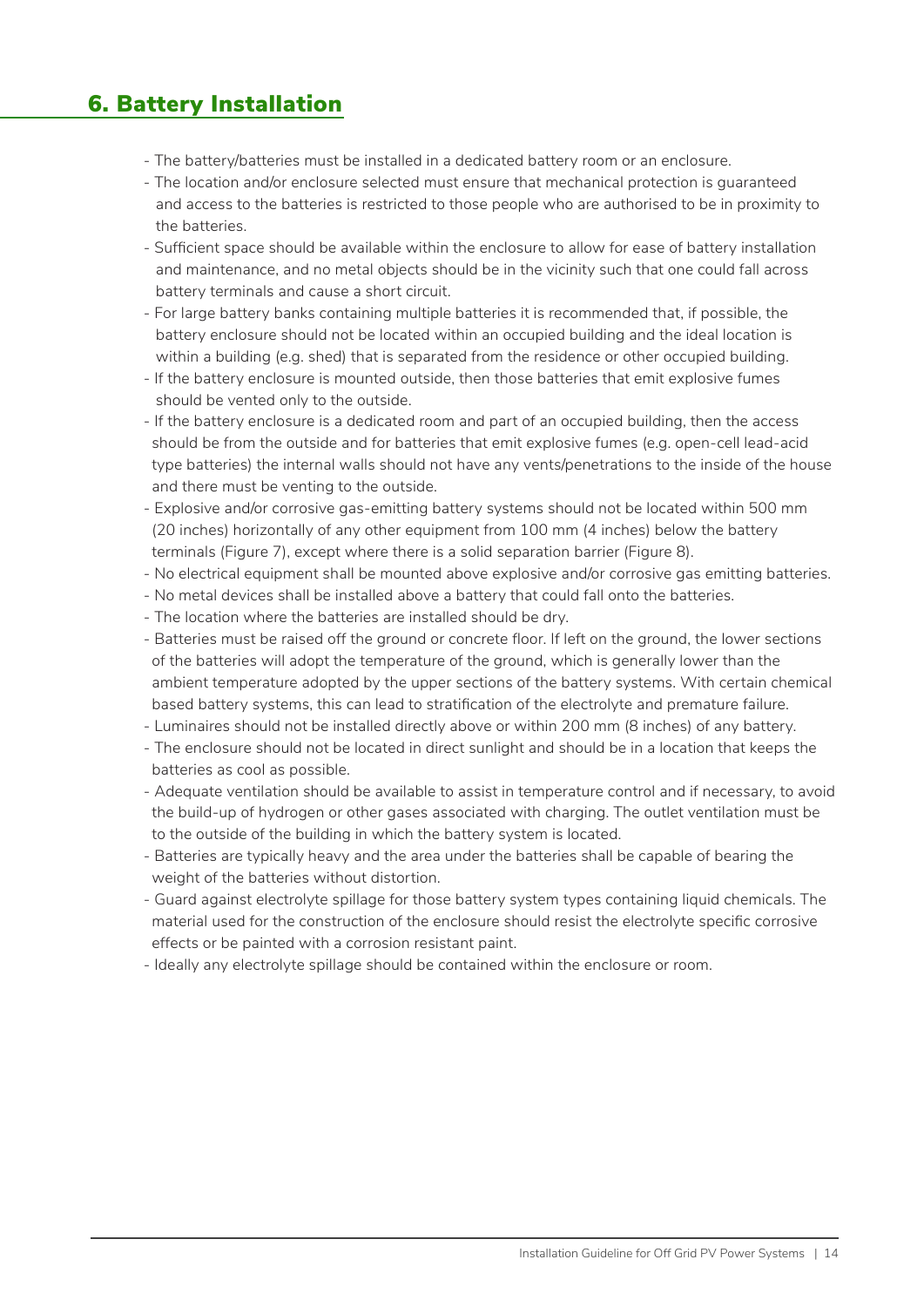

**Figure 7: Exclusion zone for equipment located near a battery system (assuming battery terminals are on top surface)**



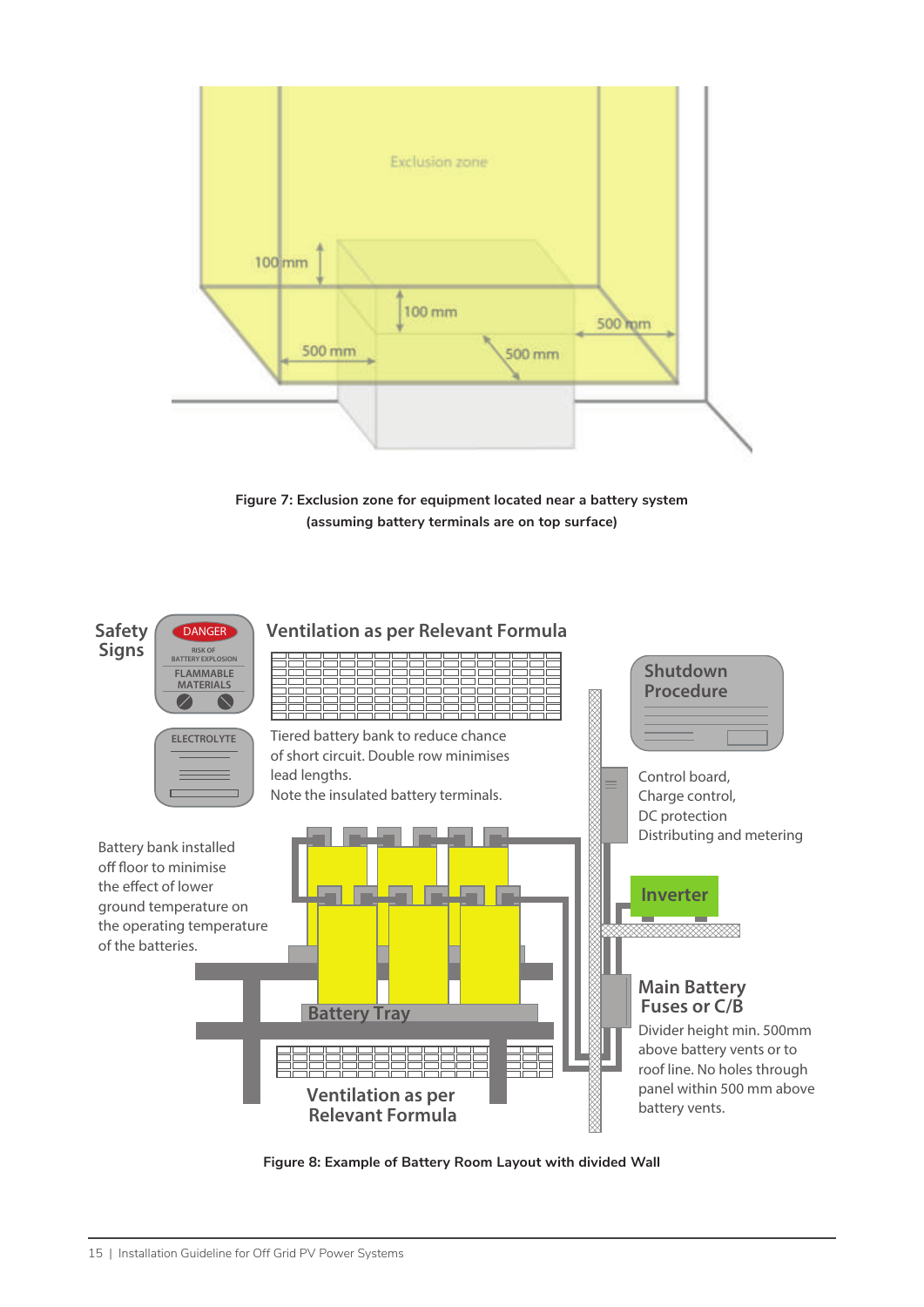# 7. Ventilation Requirements

- Battery types that can emit explosive gases shall be installed in enclosures (rooms) with sufficient ventilation to prevent the build-up of explosive gases generated when the battery is being charged.
- Best practice is to provide the input ventilation vents on an outside wall below the level of battery and the output vents on an outside wall on the opposite side of the batteries as high as possible in the enclosure to prevent hydrogen build up (as shown in Figure 9).



**Figure 9: Natural ventilation arrangement for battery systems**



**Figure 10: Natural ventilation arrangement for battery systems with vents on one side**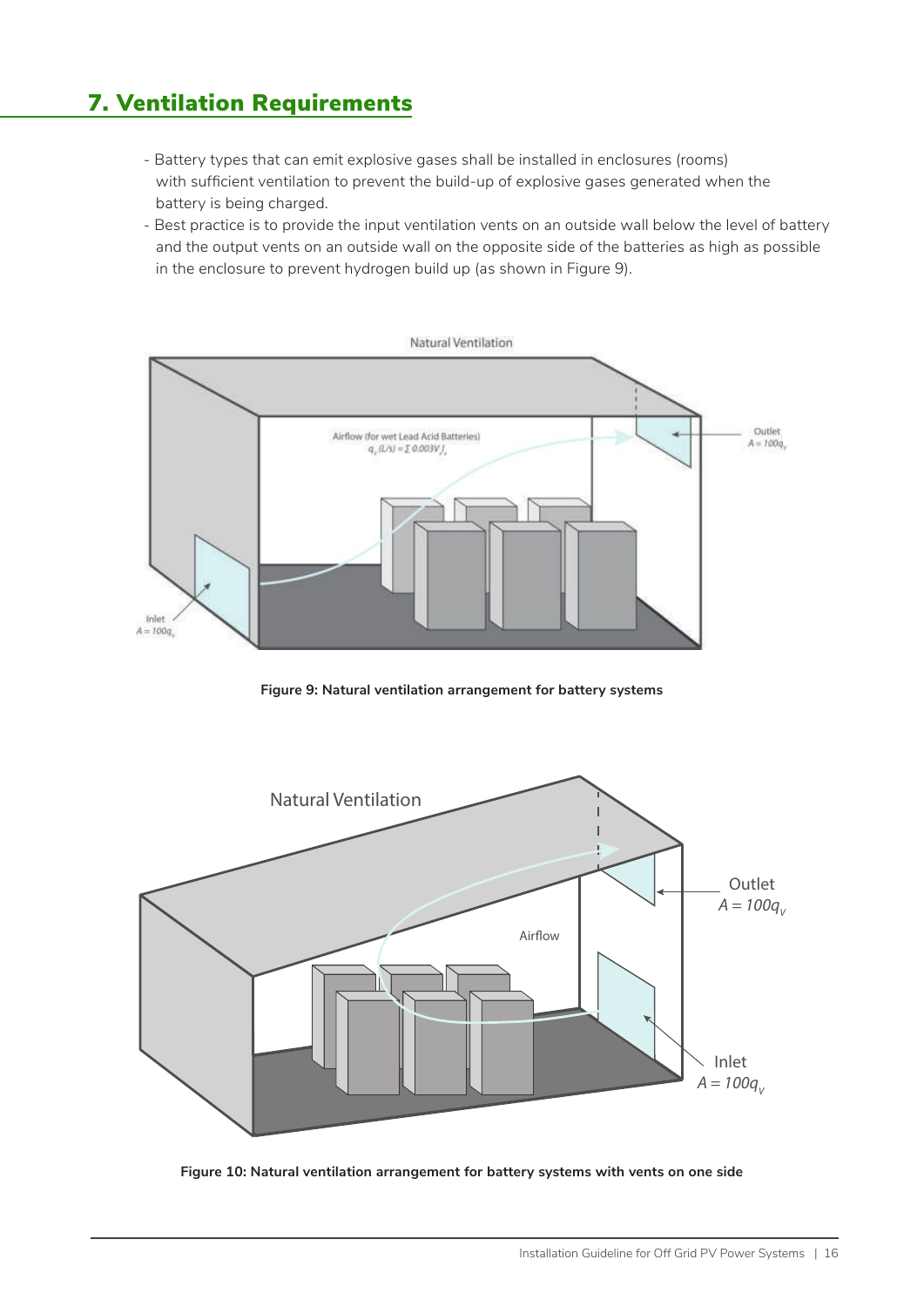### **7.1 Determining Size of Vents (Metric)**

The minimum area required for natural ventilation for both inlet and outlet apertures (for lead acid batteries) are given by:

$$
A = 100 \times q_v \text{ cm}^2
$$

Where q<sub>v</sub> is the minimum exhaust ventilation rate in litres per second =  $\,$  0.006  $\times$  n  $\times$  l

and  $n =$  the number of battery cells

 $I =$  the charging rate in amperes

*Note:* The charging rate in amperes is the maximum output rating of the largest charging source or the rating of its output fuse or circuit breaker. Where two parallel battery banks are used, the charging rate is halved.

#### **7.2 Determining Size of Vents (Imperial)**

The minimum area required for natural ventilation for both inlet and outlet apertures (for lead-acid batteries) are given by:

 $A = 15.5 \times q_v$  in<sup>2</sup>

Where q<sub>v</sub> is the minimum exhaust ventilation rate in litres per second =  $\,$  0.006  $\times$  n  $\times$  l

and  $n =$  the number of battery cells

 $I =$  the charging rate in amperes

*Note:* The charging rate in amperes is the maximum output rating of the largest charging source or the rating of its output fuse or circuit breaker. Where two parallel battery banks are used, the charging rate is halved.

### **7.3 Ventilation for Valve Regulated (Sealed) Batteries**

The charging rate I in the ventilation formula is 0.5A per 100Ah at the 3 hour rate  $(C<sub>3</sub>)$  of discharge of battery capacity for lead-acid batteries.

e.g. battery has C<sub>3</sub> rating of 500Ah therefore the charge current used in ventilation formula is  $I = (500A h/100Ah) \times 0.5A = 2.5A$ 

**Note:** This is based on the charger (either a solar controller in dc bus systems or a battery inverter for ac bus systems) having an automatic overvoltage cut-off. If not, the maximum charge current must be used in the formula.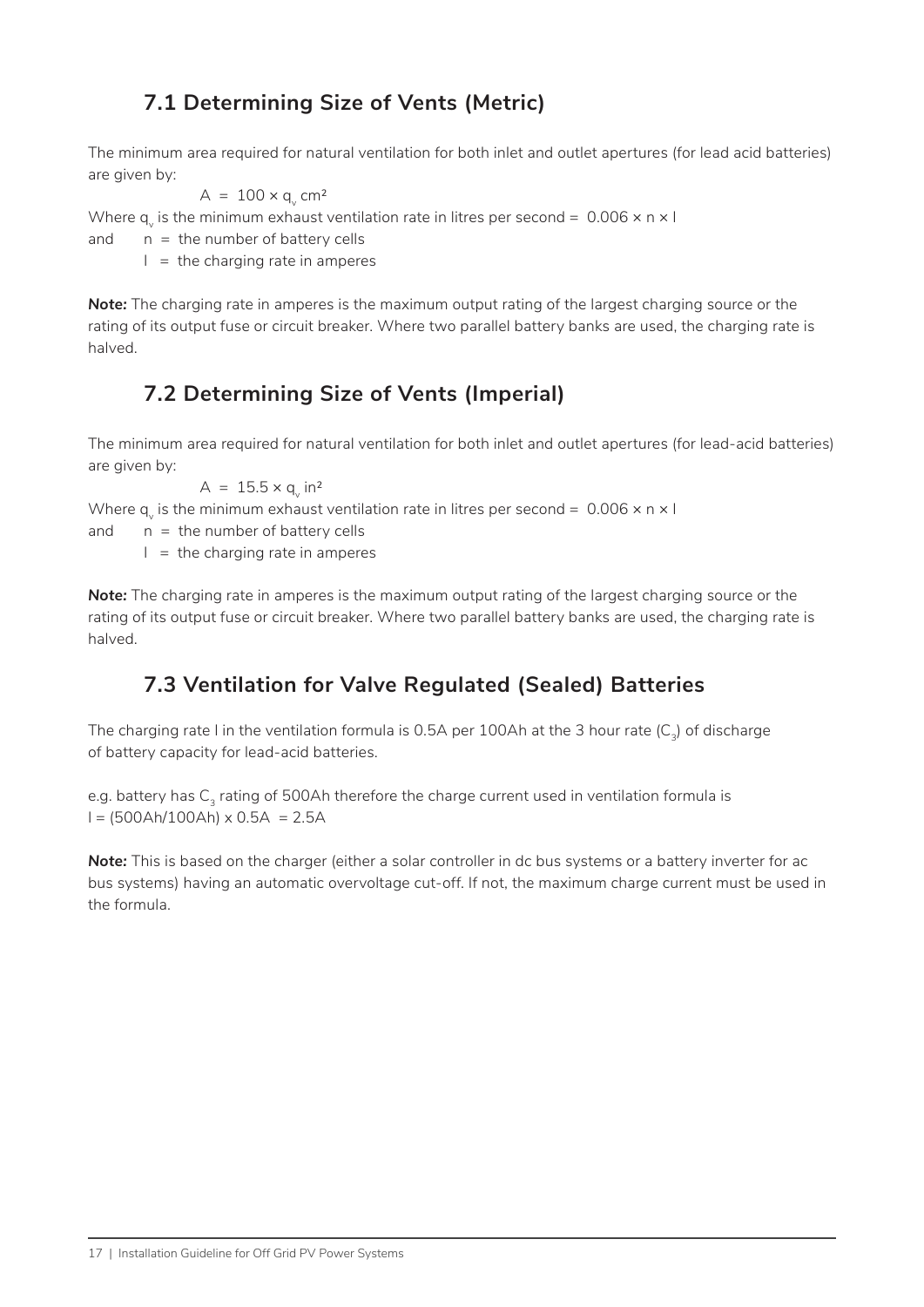### 8. Solar Controller Installation

- The solar controller shall be installed as to the manufacturer`s instructions
- Installation of solar controllers (either switching controllers or MPPTs) should be near batteries or at a convenient monitoring location as close as practical to the batteries.
- For a solar controller not located near batteries, it will be necessary to use a model that has a separate battery voltage sensor connected at the battery terminals to allow for voltage drop in the cables that could cause improper charging if the voltage is measured at the controller instead of at the battery.
- Never install controllers on top or above the enclosure of batteries that emit explosive gases, or near the ventilation vents.
- Solar controllers dissipate heat, there must be sufficient ventilation for these sensitive pieces of equipment. Always follow the manufacturer's recommendations for installation, ventilation and clearances around controller heat sinks.
- If a solar controller is installed outside, the controller should have an IP rating of at least IP56. Due to the humidity and high salt environment in the Pacific region it is recommended that all controllers should have this IP rating or higher.
- Solar controllers are not to be installed in direct sunlight.

#### **8.1 MPPT Earth Fault Indication**

- Where the PV array maximum voltage is greater than ELV (DVC-C) an earth fault system shall be installed.
- The alarm system may be an audible signal, indicator light or another form of fault communication, e.g. fax, email, SMS. The fault indication shall be installed in a way that it will make the system owner aware of the fault and initiate an action to correct an earth fault.

### 9. PV Inverter Installation

- The PV inverter shall be installed as to the manufacturer`s instructions.
- The PV inverters shall be installed in a location that is appropriate for the IP rating of the PV inverter. Where this is not possible then the PV inverter/s should be in an appropriate weatherproof enclosure that has adequate ventilation.
- If a PV inverter is installed outside, the PV inverter should have an IP rating of at least IP56. Due to the humidity and high salt environment in the Pacific region it is recommended that all PV inverter should have this IP rating or higher.
- PV inverters are not to be installed in direct sunlight.
- The PV inverter shall be installed with recommended clearances around the PV inverter as specified by the manufacturer.
- PV Inverters should be installed in dust free locations.
- PV inverters can be heavy; it is important that the surface on which the PV inverters will be mounted is appropriately weight-bearing.
- The PV inverter heat sink shall be clear of any obstacles that may interfere with cooling of the PV inverter.
- Cables connected to the inverter shall be mechanically secured in such a manner that they cannot be inadvertently unplugged from the inverter. This can be achieved by: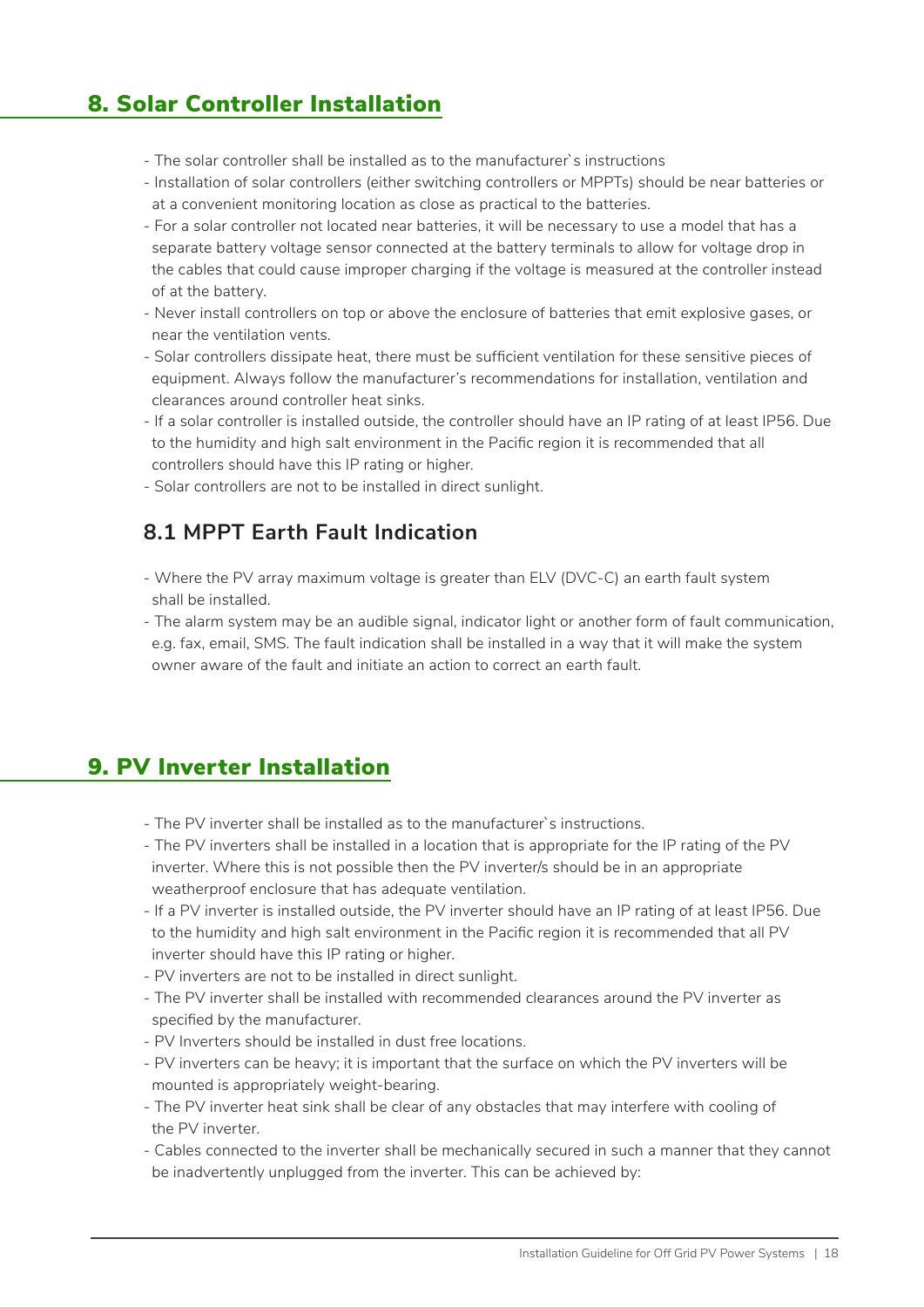- Having the inverter housed in an enclosure (with cables suitably supported).
- The use of an inverter which has the cable connection area of inverter covered by a removable enclosure/cover which protects the supported cables so that there are no exposed, unsupported cable loops.
- The use of conduit and secure wall fixings: Where the inverter requires dc connectors to be used, a maximum allowable distance of no more than 200mm (8 inches) of unprotected dc cable shall be permitted between connectors and conduit provided the location is not subject to mechanical damage.
- Where the inverter is exposed to the weather there shall be no open ends of conduit. If a cable is required to exit from a conduit, an appropriate cable gland shall be installed on the end of the conduit to ensure the IP rating is maintained.

#### **9.1 Inverter Earth Fault Indication**

- Where the PV array maximum voltage is greater than ELV (DVC-C) an earth fault system shall be installed.
- The alarm system may be an audible signal, indicator light or another form of fault communication, e.g. fax, email, SMS. The fault indication shall be installed in a way that it will make the system owner aware of the fault and initiate an action to correct an earth fault.

#### **9.2 Ground Fault Protection (countries following NEC requirements)**

NEC 2017 (690.41) introduced the requirement that PV array shall be with dc ground-fault protection meeting

- The ground fault protective device (GFPD) or system shall detect ground fault(s) in the PV array dc current–carrying conductors and components.
- The circuit with the ground fault shall be interrupted by either:
	- The GFPD disconnecting the conductor with the fault, or
	- The Inverter connected to the conductor with the fault stops providing any output power.

Exception: PV arrays with not more than two PV source circuits and with all PV system dc circuits not on or in buildings shall be permitted without ground-fault protection.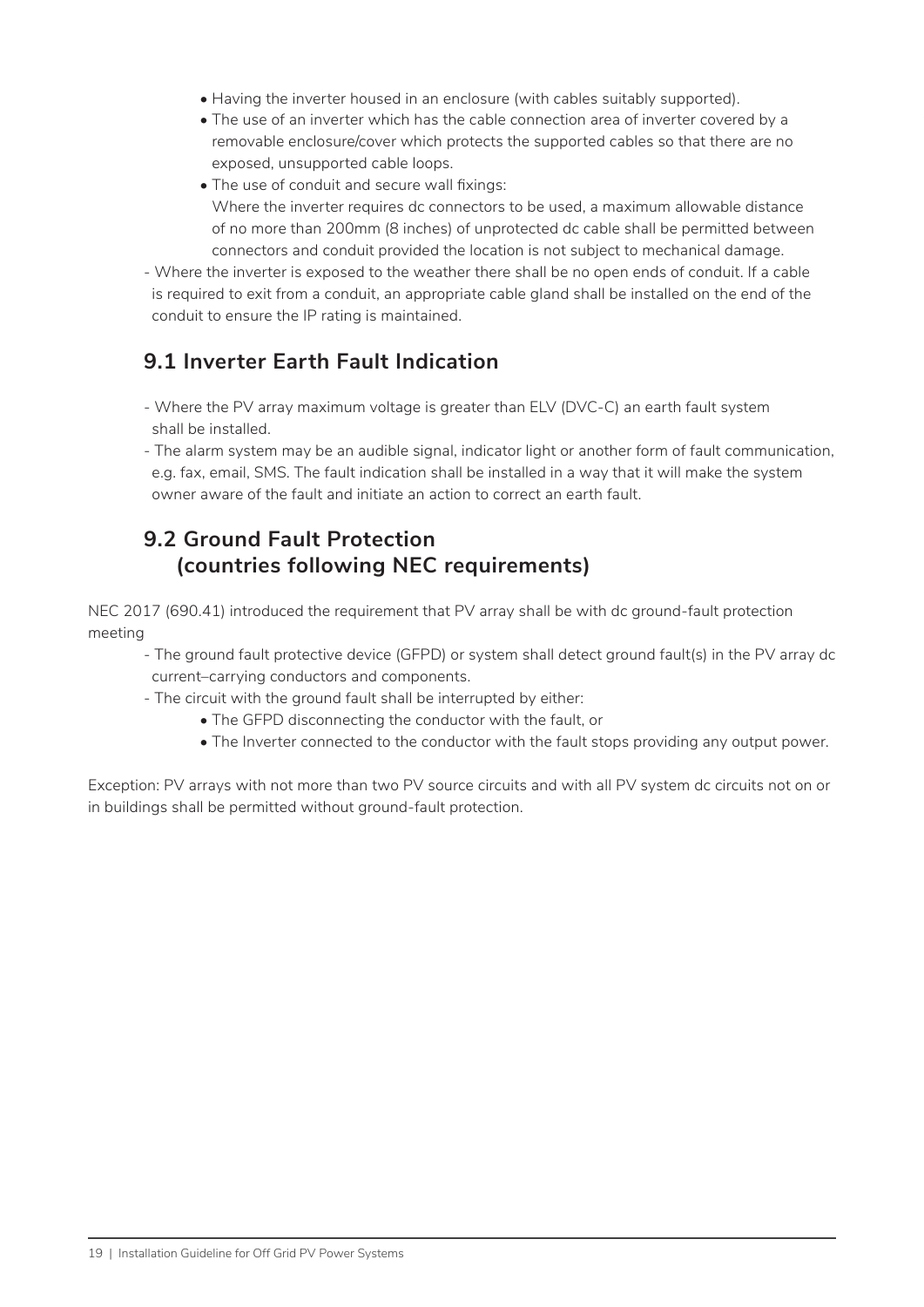### 10. Battery Inverter Installation

- Non-separated (i.e. transformerless) battery inverters should not be used if the output of the inverter is going to be hard wired to a switchboard.
- Non-separated inverters should have loads directly connected via a plug to the ac output via the power outlet located on the inverter.
- The battery inverter should be installed as close as possible to the battery system to minimise voltage drop.
- If the battery inverter is installed outside, the battery inverter should have at least an IP rating of at least IP56. Due to the humidity and high salt environment in the Pacific region it is recommended that all PV inverter should have this IP rating or higher.
- Battery inverters are not to be installed in direct sunlight.
- The battery inverter shall be installed with recommended clearances around the battery inverter as specified by the manufacturer.
- Battery inverters should be installed in dust free locations;
- Battery inverters can be heavy, it is important that the surface on which the PV inverters will be mounted is appropriately weight-bearing.
- The battery inverter heat sink shall be clear of any obstacles that hamper cooling of the battery inverter.

### 11. Safe Installation Practice

A dangerous situation occurs when the person installing the system is able to come in contact with the positive and negative outputs of the solar array or sub-array when the output voltage is rated DVC-C (that is greater than 120V dc). This could occur with dc bus systems using MPPTs as the controller or with ac bus systems using PV inverters.

Most systems use approved solar modules which are connected using double insulated leads with polarised shrouded plug and socket connections.

For ac bus systems or dc bus systems using MPPTs, a dangerous situation is only likely to occur at:

- the PV Array switch-disconnector (isolator) before the PV inverter or MPPT;
- AND
- the sub-array and array combiner boxes (if used).

To prevent the possibility of an installer coming in contact with live wires it is recommended practice that one of the interconnect cables of each string (as shown in Figure 11) is left disconnected until all the wiring is complete between the array and the inverter. Only after all switch-disconnectors and other hard wired connections are completed should the interconnect cable of the array be connected.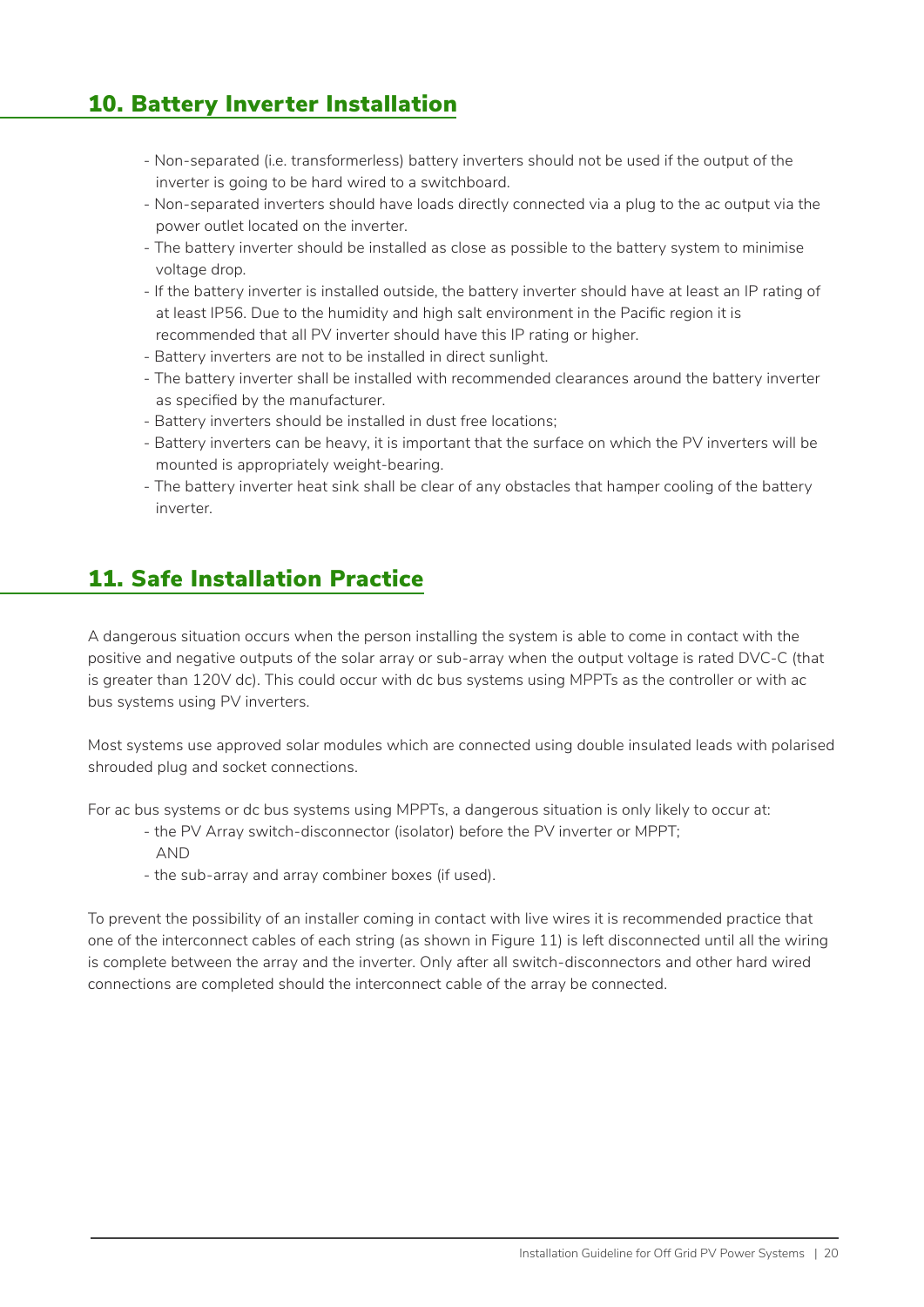

**Figure 11: Disconnected interconnect cable**

The installer shall ensure that all connectors used are waterproof and connected securely to avoid the possibility of a loose connection. Only connectors of the same type from the same manufacturer are allowed to be mated at a connection point.

When mounted on a roof, the solar module interconnect cables must be supported clear of the roof surface to prevent debris build up or damage to insulation.

### 12. PV Array Wiring

#### **12.1 Selection of dc Cable for PV Array**



*Figure 12: Double insulated solar DC cable*

Cables used within the PV array wiring shall:

- Be suitable for dc applications.
- Have a voltage rating equal to or greater than the PV array maximum voltage determined in Section 5.2.
- Have a temperature rating appropriate to the application.
- If exposed to salt environments, used tinned copper, multi-stranded conductors to reduce degradation of the cable over time due to corrosion.
- Be water resistant.
- In all systems operating at voltages above DVC-A, cables shall be selected so as to minimise the risk of earth faults and short-circuits. This is commonly achieved using reinforced or double insulated cables, particularly for cables that are exposed or laid in a metallic tray or metal conduit.
- It is recommended that string cables be sufficiently flexible to allow for thermal/wind movement of arrays/modules.
- For PV arrays that operate at voltages above DVC-A, cables should comply with PV1-F requirements or UL 4703 or VDE-AR-E-2283-4.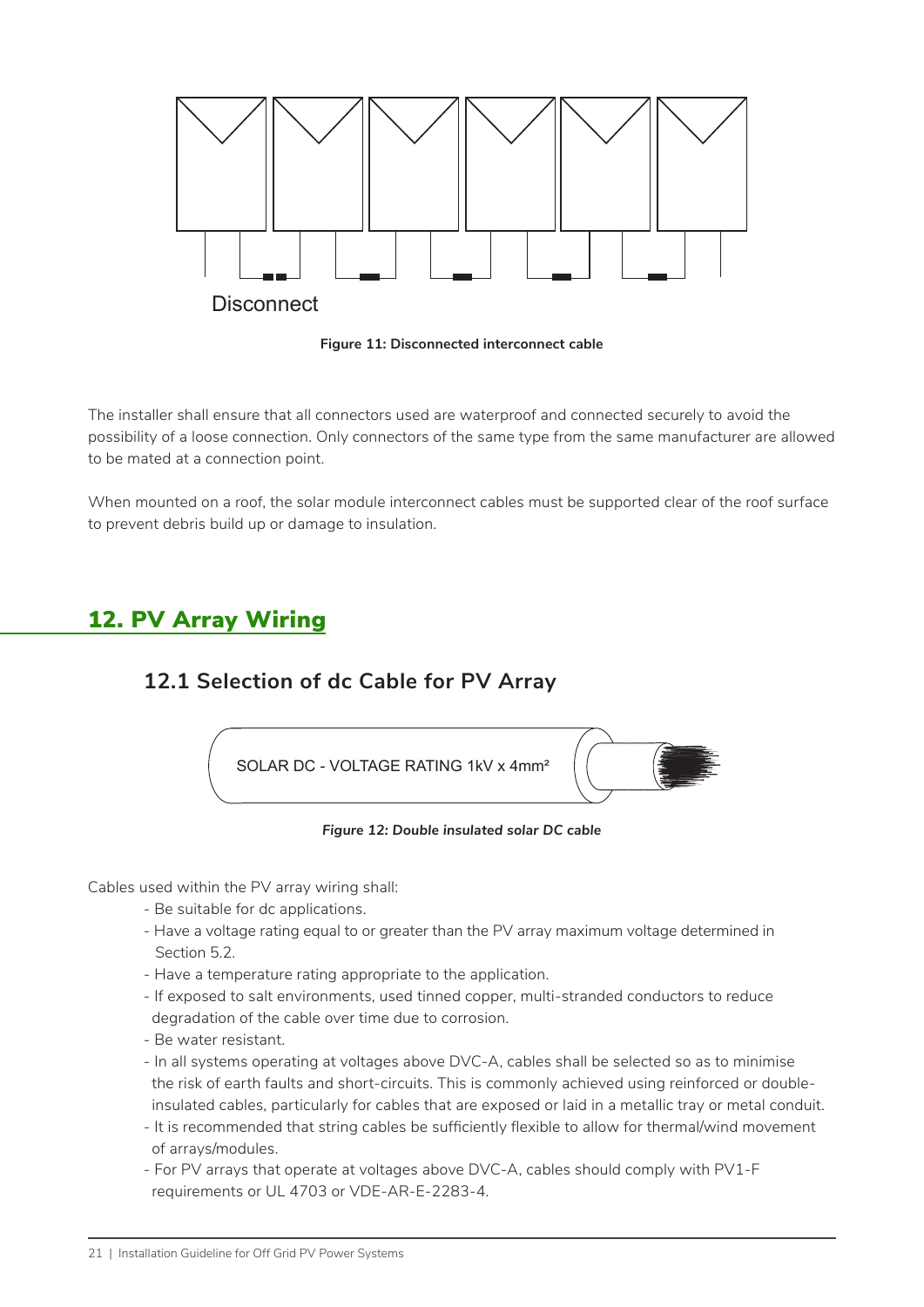*Note:* PV1-F cable requirements may be found in the document TUV 2 PfG 1169/08.2007.

- Correctly sized cables in an installation will produce the following outcomes:
	- No excessive voltage drops (which equates to an equivalent power loss) in the cables.
	- The current in the cables will not exceed the safe current handling capability of the selected cables [known as current carrying capacity (CCC)]

#### **12.2 Installation of the PV Array Wiring**

- Plastic cable ties are not to be used as the primary means of support.
- Cables shall not lie on roofs or the ground without an enclosure or conduit.
- Cables shall be protected from mechanical damage. Where the presence of fauna (e.g. rats) is expected to constitute a hazard, either the wiring system shall be selected accordingly, or special protective measures shall be adopted.
- All external wiring must be protected from UV either by using UV rated cables or installing the cables in enclosures/conduit.
- All conduits exposed to direct sunlight shall be suitably UV rated.
- The installer shall ensure that all cable connectors used are waterproof and connected securely to avoid the possibility of a loose connection.
- Only cable connectors that are the same type/model and from the same manufacturer are allowed to be mated at a connection point.
- It is recommended that under maximum solar current, the voltage drop from the most remote module in the array to the input of the solar controller or PV inverter should not exceed 3% of the  $V_{\text{mn}}$  voltage (at STC) for LV PV arrays.

#### **12.3 Wiring Loops**

- Cables need to be laid in parallel close together to avoid wiring loops which could cause damaging high voltage surges to the controller or inverter if there are nearby lightning strikes. Figures 13, 14 and 15 give examples on how a conductive wiring loop can be avoided while Figure 16 shows a wiring arrangement that will cause a conductive loop and should not be used. For minimizing lightning generated voltage surges, the positive and the negative wires should always be run together.



*Figure 13: Example of Wiring to avoid Conductive Loops*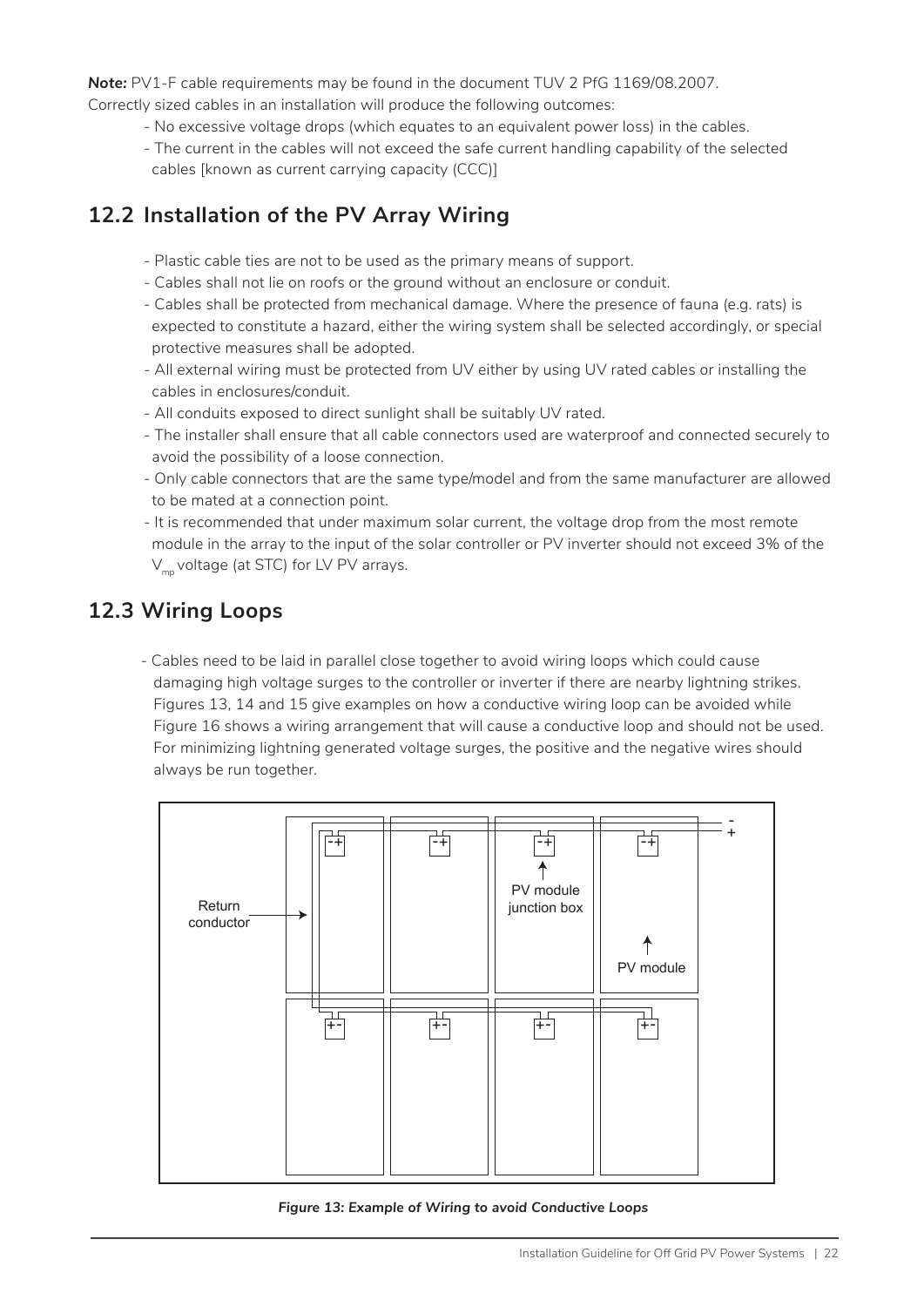

**Figure 14: Example of Wiring to avoid Conductive Loops**



**Figure 15: Example of Wiring to avoid Conductive Loops**



**Figure 16: Example of Wiring to be avoided because it includes Conductive Loops**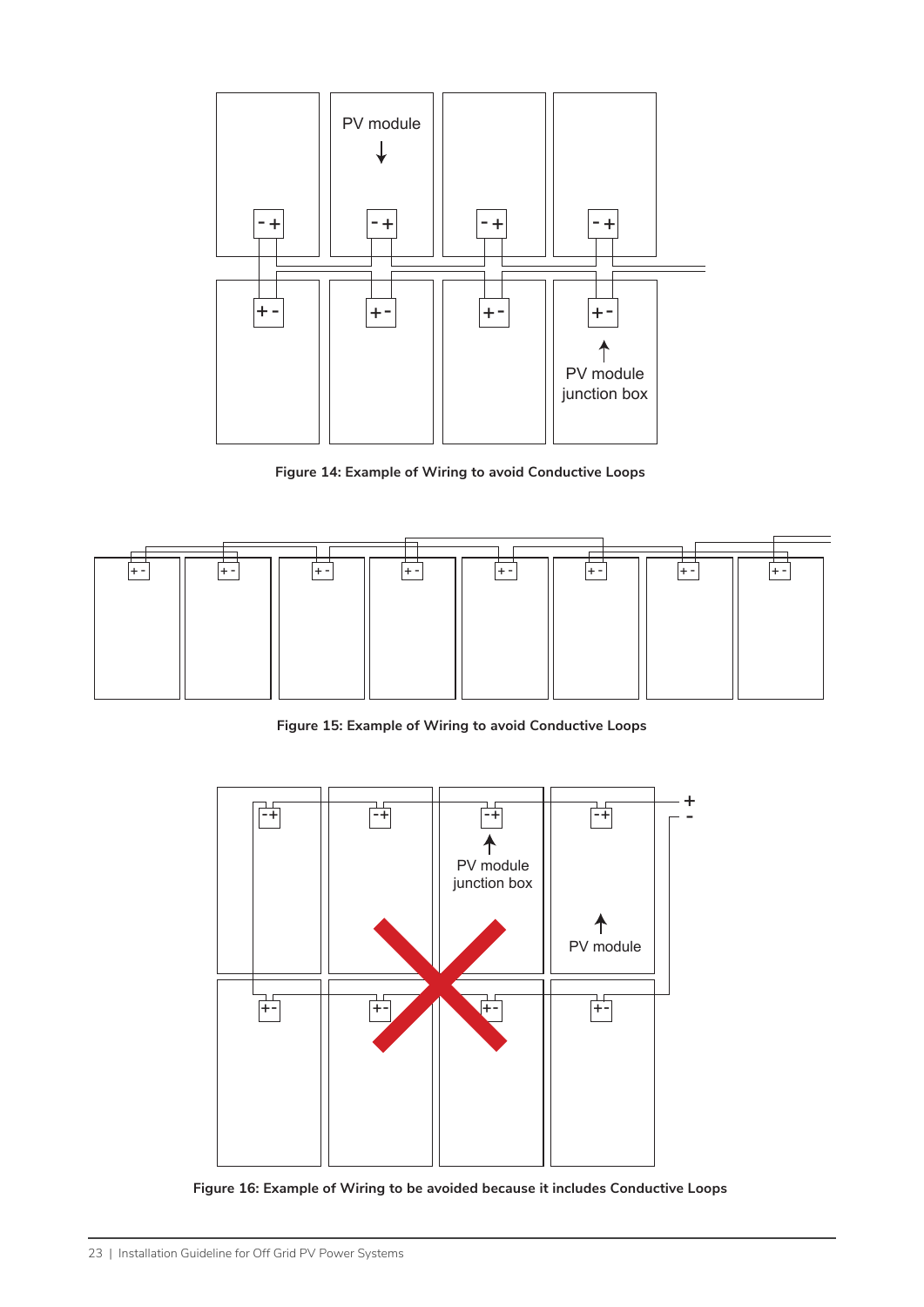### **12.4 Selection of Current Carrying Capacity of PV String Cables**

- If a fault current protection device is located in the string cable, the string cable must have a rating equal to or greater than the current rating of the fault current protection device. For example, if the fault current protection device is rated at 8A, the string will need to be rated with a current carrying capacity (CCC) of a minimum of 8A.
- If no fault current protection is provided, the current carrying capacity (CCC) of the string cable will be rated according to:

 $CCC ≥ 1.25 × I<sub>SCMOD</sub> × (Number of parallel connected Strings - 1) + I<sub>n</sub>$ 

Where:

 $\mathbf{I}_{\mathbf{a}}$ 

 $I_{\rm SC\,MOD}$  = short circuit current of PV module

= is the current rating of the nearest downstream overcurrent protection device.

#### **12.5 Selection of Current Carrying Capacity of PV Array Cables**

- If a fault current protection device is located in the array cable, the array cable must have a current rating equal to or greater than the current rating of the fault current protection device.
- If no fault current protection device has been included, the current carrying capacity of the PV array cable will be rated according to:

$$
\text{CCC} \geq 1.25 \times I_{\text{SC ARRAY}}
$$

Where:

 $I_{\rm SC\, ARRAY}$  = sum of short circuit currents of all the strings in the array

#### **12.6 Selection of Cables when Array Comprises Sub-Array PV Systems**

#### **12.6.1 PV Array Cables**

- In a large grid connected PV system the array could consist of a number of sub-arrays. A sub array comprises a number of parallel strings of PV modules. The sub-array is installed in parallel with other sub-arrays to form the full array. The effect of this is to decrease the potential fault current through different parts of the system.
- If a fault current protection device is located in the array cable, the array cable must have a rating equal to or greater than the current rating of the fault current protection device. Note for dc bus off-grid systems array protection will be required.
- If no fault current protection device has been included (mainly in ac bus system configurations), the current carrying capacity of the PV array cable will be rated according to:

#### $CCC \geq 1.25 \times I_{SC AR RAY}$

Where:

 $I_{\rm SC\, ARRAY}$  = sum of short circuit currents of all the sub-arrays in the array

#### **12.6.2 PV Sub-Array Cables**

- If a fault current protection device is located in the array cable, the sub-array cable must have a current rating equal to or greater than the current rating of the fault current protection device.
- If no fault current protection device has been included, the current carrying capacity of the PV sub-array cable will be rated according to:

 $CCC \geq 1.25 \times I_{SC SUB-ARRAY} + I_n$ 

#### Where:

I<sub>sc SUB-ARRAY</sub> = sum of short circuit currents of all the other sub-arrays

I n = current rating of the nearest downstream overcurrent protection device.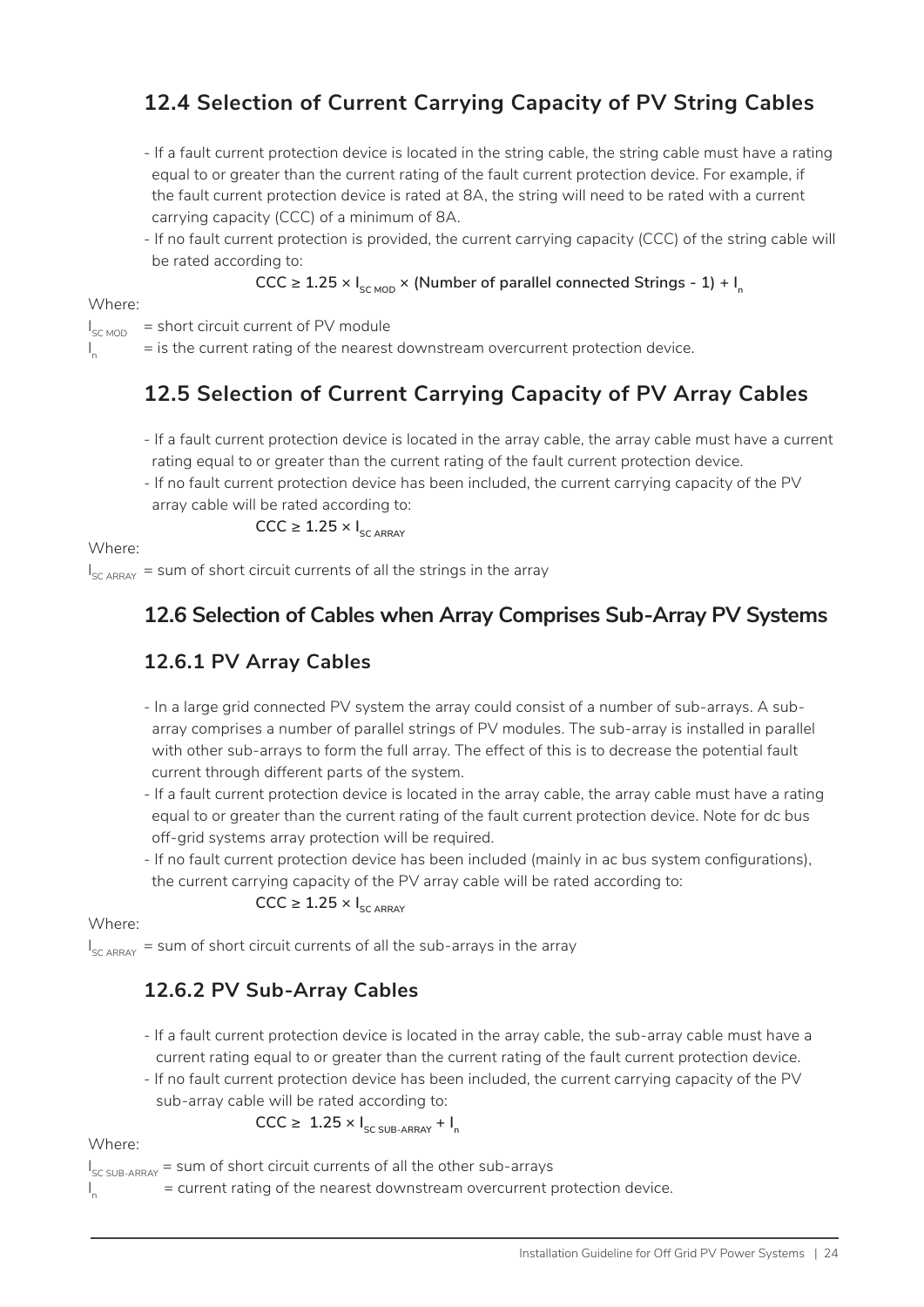#### **12.6.3 PV String Cables**

- If sub-array fault current protection is used, the current carrying capacity of the string cable will be the rated trip current of the sub-array fault current device plus the fault current of the other strings in the sub-array:

#### $CCC ≥ I$ <sub>TRIP SUBARRAY</sub> + 1.25 ×  $I<sub>SC MOD</sub>$  × (Number of parallel connected Strings - 1) Where:

 $I<sub>TRP-SUBARRAY</sub>$  = the rated trip current of the sub-array fault current protection device  $I_{SCMOD}$  = the short circuit current rating of the PV module.

- If no sub-array fault current protection device is used, the current carrying capacity of the string cable will be:

#### **CCC ≥ 1.25 × (sum of short circuit currents of all other strings in the array)**

 **Note:** Refer to Grid Installation Guidelines for some worked examples in determining the current carrying capacity in arrays.

# 13. Installation of PV Array Cable Between Array and Solar Controller (dc Bus System) or PV Inverter (ac Bus System)

- If the PV array has a rated output voltage greater than 120V dc (DVC-C) the PV array cables within buildings installed in: ceiling spaces, wall cavities, under floors and other hidden locations shall be enclosed in heavy-duty (HD) insulating conduit so that the risk of short-circuit is reduced. In all other locations, it shall be installed in medium-duty conduit as a minimum.
- PV array cables shall be installed in UV-resistant conduits if exposed to the outdoor environment.
- Conduits shall be installed so that they are adequately supported.
- Double insulation of each conductor shall be maintained within wiring enclosures (e.g. conduit).
- The wiring enclosure shall be labelled 'SOLAR' on the exterior surface of the enclosure at an interval not exceeding 2 metres.
- Where the PV array cable and conduit passes through a tile or steel roof, an appropriate collar flashing (e.g. Dektite\*) shall be installed.
- Installing a conduit just through a hole in a metal roof and sealing with silicone is prohibited.



**Figure 17: A Dektite\* with a metal roof flashing**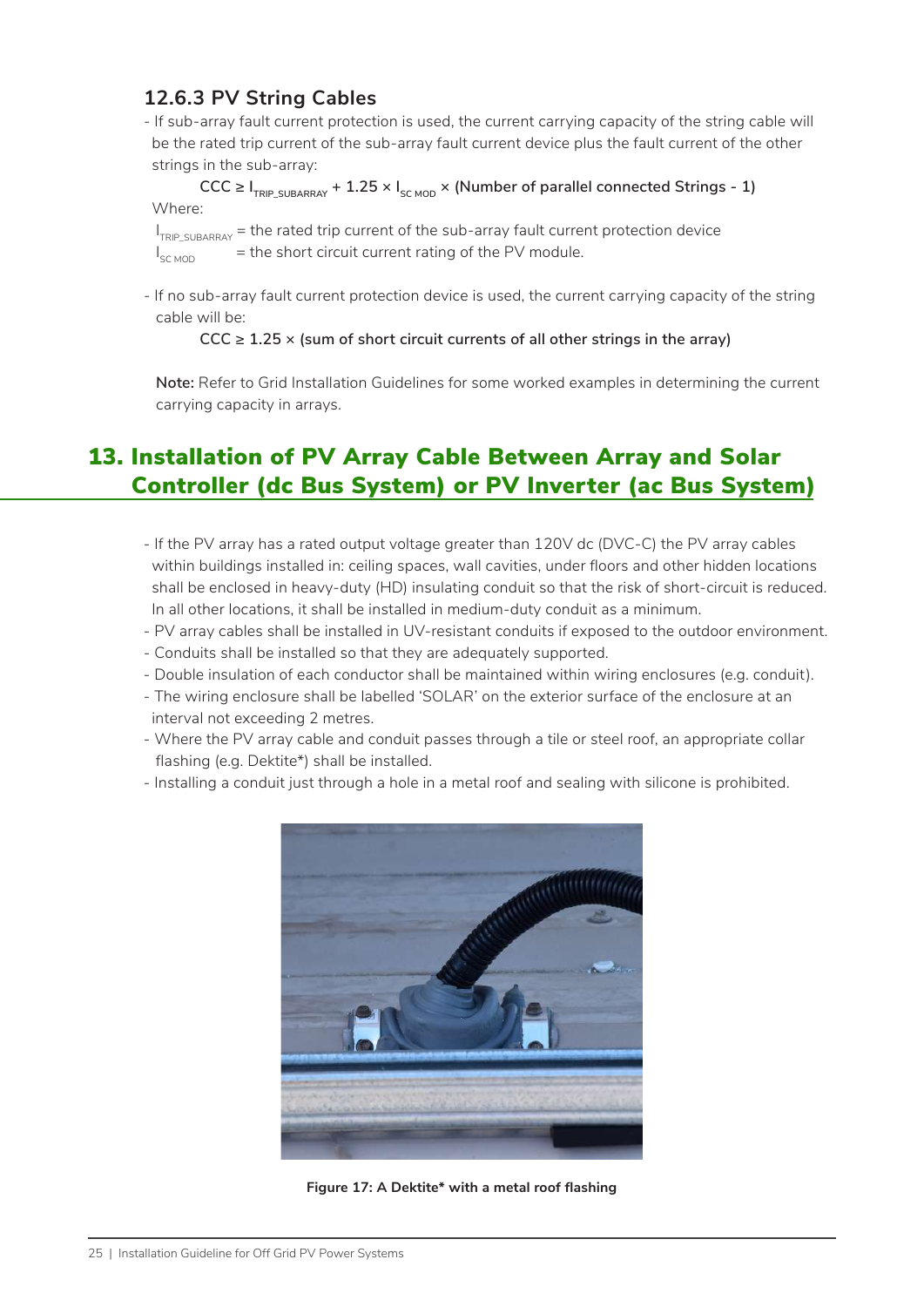### 14. Installation of Cable Between Standard Solar Controller and Battery

- The cables between the standard solar controller and the battery shall have a voltage rating greater than the maximum voltage rating of the battery when being charged.
- The current carrying capacity of the cable between the controller and battery shall be capable of carrying the maximum charge current from the array.
- The current-carrying capacity of the cable between the battery and solar controller shall be based on the dc current rating of the associated over-current protection.
- Any battery cable forming the connection between a battery system terminal and the solar controller, shall be rated to withstand the prospective fault current for a time at least equal to the operating time of the associated over-current protective device
- The dc cables between the solar controller and the battery bank can be single insulated if the battery bank is ELV.
- Cables and conduits shall be installed so that they are adequately supported.
- When using switching controllers, it is recommended that under maximum solar current, the voltage drop from the most remote module in the array to the battery should not exceed 5% of the battery voltage.

#### 15. Installation of Cable Between MPPT Controller and Battery

- If the PV array has a rated output voltage greater than 120V (DVC-C) and the MPPT is not electrically separated between the input and output, the dc cables between the MPPT and the battery bank shall be double insulated and should be in medium duty conduit.
- The cables between a non-separated MPPT and the battery shall have a voltage rating greater than the maximum voltage of the array.
- The cables between a separated MPPT and the battery shall have a voltage rating greater than the maximum voltage of the battery.
- The current carrying capacity of the cable between the controller and battery shall be capable of carrying the maximum charge current from the MPPT.
- The current-carrying capacity of the cable between the battery and MPPT shall be based on the dc current rating of the associated over-current protection.
- Any battery cable forming the connection between a battery system terminal and the MPPT, shall be rated to withstand the prospective fault current for a time at least equal to the operating time of the associated over-current protective device.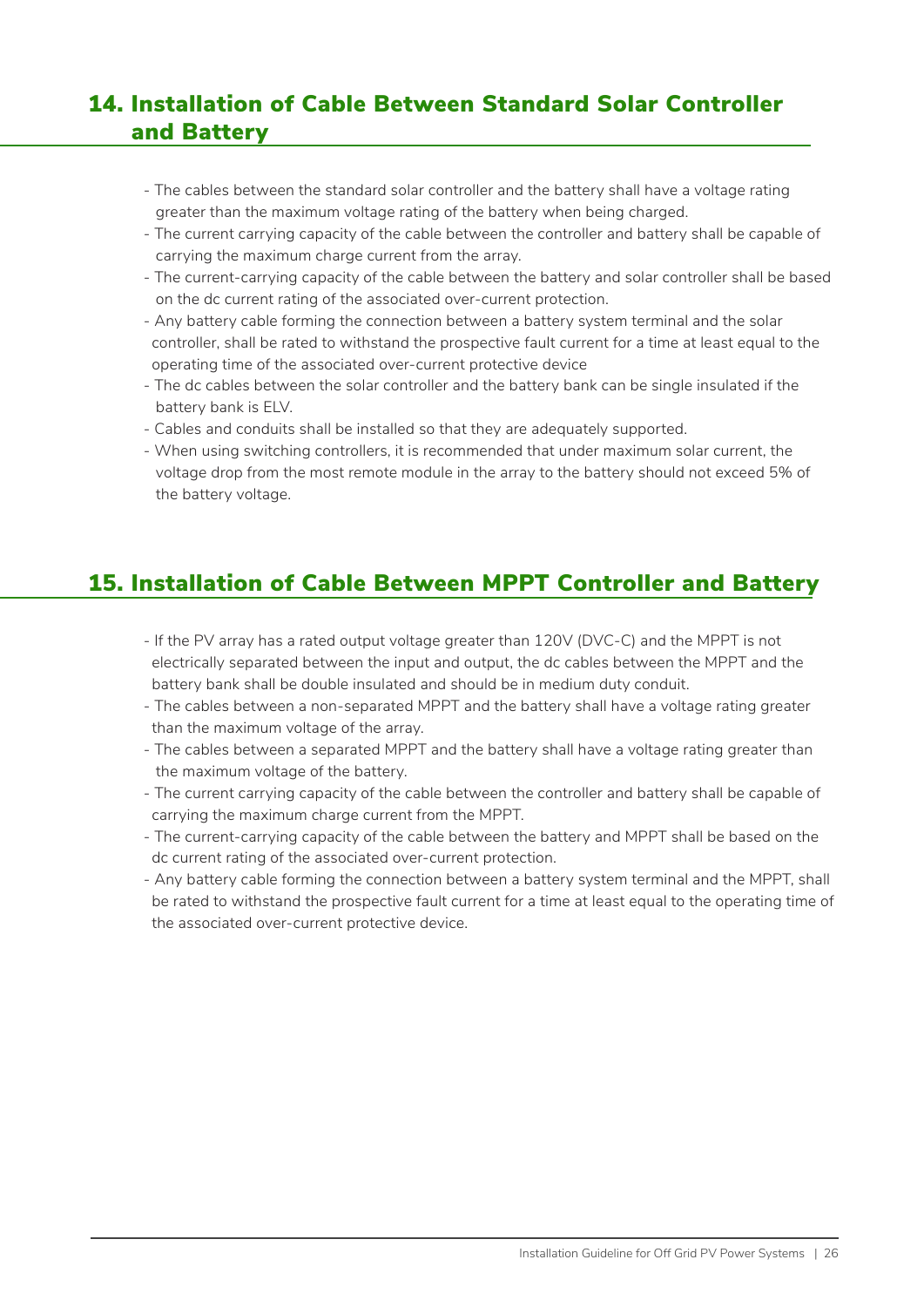### 16. Installation of Cable Between Battery and Battery Inverter (if applicable)

- For systems using switching type solar controllers, the cable shall have a voltage rating greater than the battery voltage when being charged.
- For systems using a separated MPPT controller, the cable shall have a voltage rating greater than the battery voltage when being charged
- For systems using non-separated MPPT the cable shall have a voltage rating greater than the maximum voltage of the array.
- If the PV array has a rated output voltage greater than 120V (DVC-C) and the solar controller is a non-separated MPPT unit, the dc cables between the battery and the battery inverters shall be double insulated.
- For systems using switching type solar controllers or separated MPPT controllers and the battery bank voltage is ELV, the dc cables between the battery and the battery inverter can be single insulated.
- Any battery system cable forming the connection between a battery system terminal and the inverter, shall be rated to withstand the prospective fault current for a time at least equal to the operating time of the associated over-current protective device.
- The current carrying capacity of the cable between the battery bank and the battery inverter shall be capable of carrying the maximum current based on either the 30 minute power rating of the inverter (if provided) or the continuous power rating of the inverter.
- The current-carrying capacity of the cable between the battery and inverter shall be based on the dc current rating of the associated over-current protection.
- Cables and conduits shall be installed so that they are adequately supported.

### 17. Voltage Drop

- The voltage drop between the PV array and the battery bank should never exceed 5%
- The voltage drop between the battery bank and any DC load should never exceed 5%
- The voltage drop between the PV array and Solar Controller should never exceed 3% (dc bus)
- The voltage drop between the PV array and PV inverter should never exceed 3% (ac bus)

#### **17.1 Calculating Voltage Drop (Metric) for Systems That Include Switching Type Solar Controllers**

This section is for systems that are using standard pulse width modulated (PWM) solar controllers.

Voltage drop is calculated using Ohm's law:

$$
V = I \times R
$$

Combining this with the formula for calculating resistance, the voltage drop along a cable is given by:

$$
V_d = \frac{2 \times L_{\text{CABLE}} \times I \times \rho}{A_{\text{CABLE}}}
$$

27 | Installation Guideline for Off Grid PV Power Systems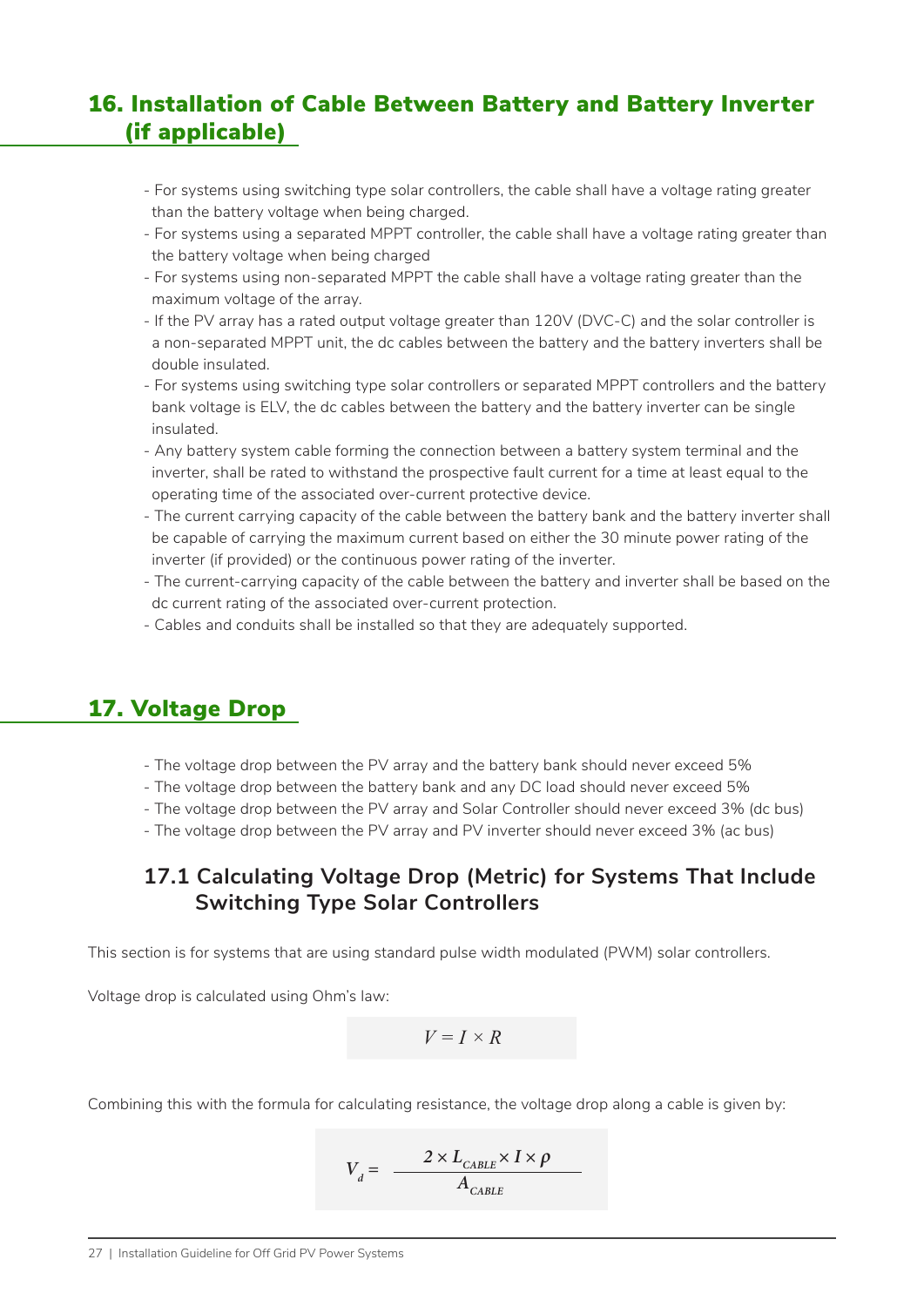Voltage drop (in percentage) = *Vd Vbatt*

Where:

- *L<sub>CABLE</sub>* = route length of cable in metres (multiplying it by two adjusts for total circuit wire length since a complete circuit requires a wire out and another wire back along the route).
- *I* = current in amperes.
- $\rho$  = resistivity of the wire in  $\Omega/m/mm^2$
- $A_{CABIE}$  = cross sectional area (CSA) of cable in mm<sup>2</sup>.

 $V_{\text{hatt}}$  = the nominal voltage of the battery which is the dc system voltage.

*× 100*

For PV arrays connected to a switching type controller, the current is the short circuit current  $(I_{s})$  of the string, sub-array or array. The battery voltage is the nominal battery voltage of the battery bank.

#### **Worked Example 2**

A solar array has been installed and the distance between the output of the array and the solar controller is 10 metres. The short circuit current of the array is 9.6A. The cable has a cross sectional area of  $10 \text{ mm}^2$ The cable is copper with a resistivity of 0.0183 ohms/metres/mm2 The battery voltage of the system is 12V.

$$
V_d = \frac{2 \times L_{CABLE} \times I \times \rho}{A_{CABLE}}
$$
  
= 2 x 10 x 9.6 x 0.0183/10 V  
= 0.35 V  
  
Voltage Drop in percentage =  $\frac{V_d}{V_{batt}}$  x 100  
= 0.351/12 x 100  
= 2.9%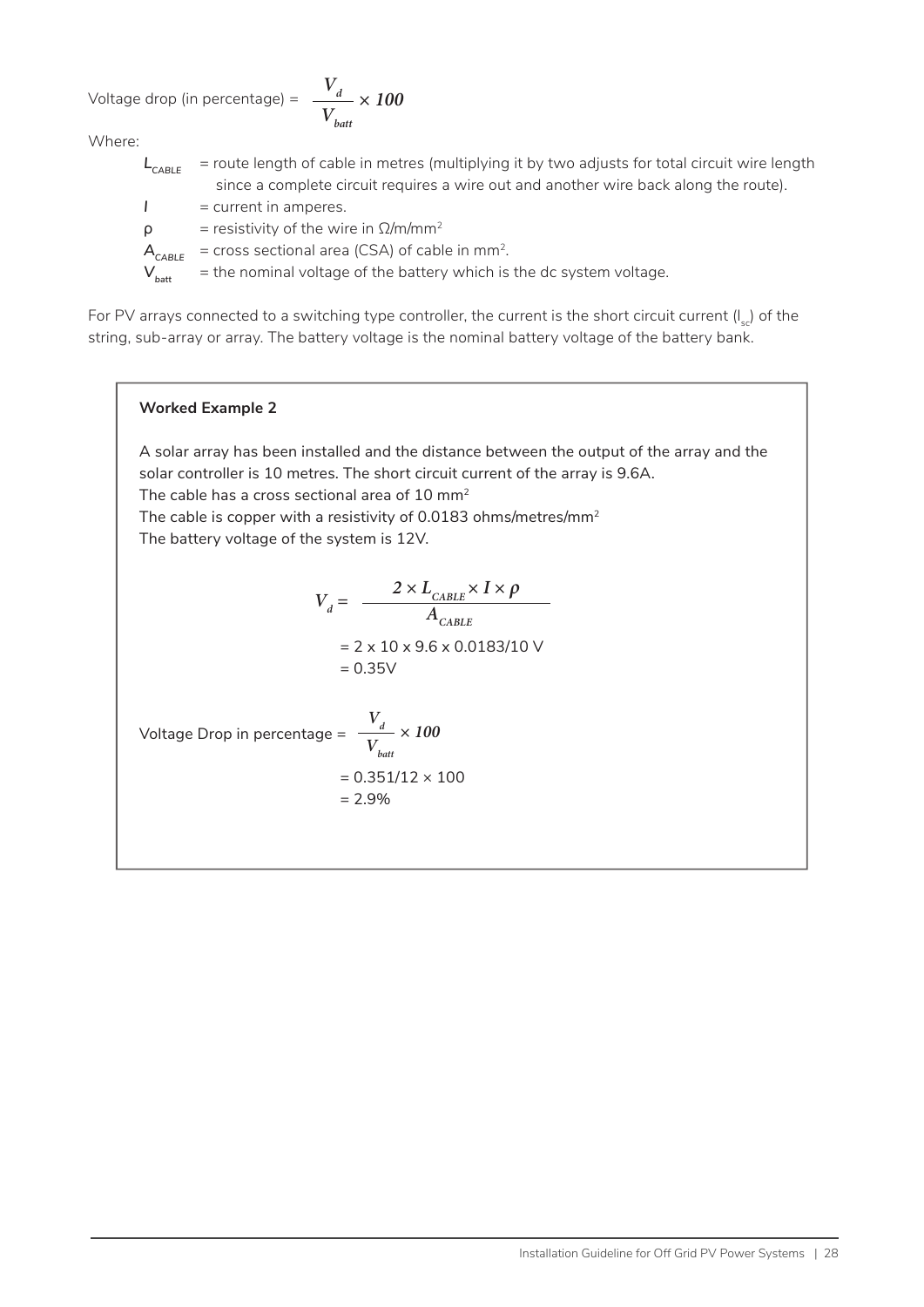#### **17.2 Calculating Voltage Drop (Metric) for Systems That Include a MPPT**

This section is for systems that are using Maximum Power Point Trackers (MPPT) type solar controllers (dc bus) or a PV inverter that includes an MPPT controller (ac bus). Voltage drop is calculated using Ohm's law:

$$
V = I \times R
$$

Combining this with the formula for calculating resistance, the voltage drop along a cable is given by:

$$
V_{d} = \frac{2 \times L_{\text{CABLE}} \times I \times \rho}{A_{\text{CABLE}}}
$$

Voltage drop (in percentage) =

$$
\frac{V_d}{V_{bat}} \times 100
$$

Where:

*L<sub>CABLE</sub>* = route length of cable in metres (multiplying it by two adjusts for total circuit wire length since a complete circuit requires a wire out and another wire back along the route).

*I* = current in amperes.

 $\rho$  = resistivity of the wire in  $\Omega/m/mm^2$ 

 $A_{\text{c}}$  = cross sectional area (CSA) of cable in mm<sup>2</sup>.

 $V_{\text{max}}$  = maximum line voltage in volts

For PV arrays connected to a MPPT type solar controller (dc bus) or PV inverter (ac bus) the current is the short circuit current  $(I_{s})$  of the string, sub-array or array. The maximum line voltage in volts is the maximum power point voltage of the string, sub-array or array  $(V_m)$ .

#### **Worked Example 3**

A solar array has been installed and the distance between the output of the array and the solar controller is 10 metres. The short circuit current of the array is 9.6A.

The cable has a cross sectional area of 4  $mm<sup>2</sup>$ 

The cable is copper with a resistivity of 0.0183 ohms/metres/mm2

The array has maximum power point voltage of 154.4V.

$$
V_d = \frac{2 \times L_{CABLE} \times I \times \rho}{A_{CABLE}}
$$
  
= 2 x 10 x 9.6 x 0.0183/4 V  
= 0.35

Voltage Drop in percentage =  $= 0.88/154.4 \times 100$  $= 0.57\%$  $V_d$ *Vbatt × 100*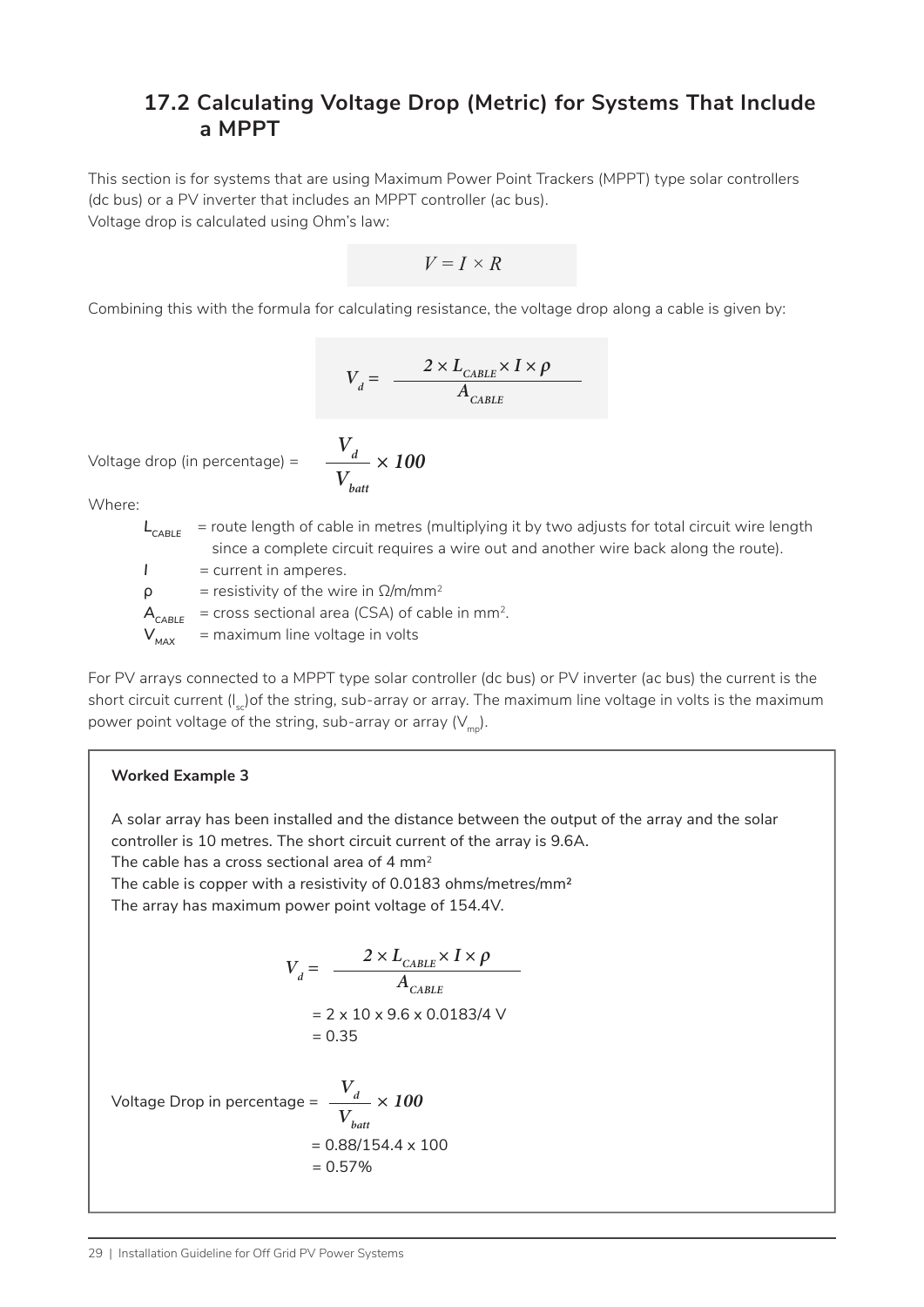#### **17.3 Tables Providing Route Lengths for Twin Cable for Various Specified Voltage Drop (Metric)**

| Current (A)                                               | 1mm <sup>2</sup> | $1.5$ mm <sup>2</sup> | $2.5$ mm <sup>2</sup> | 4mm <sup>2</sup> | 6mm <sup>2</sup> | 10mm <sup>2</sup> | 16mm <sup>2</sup> |
|-----------------------------------------------------------|------------------|-----------------------|-----------------------|------------------|------------------|-------------------|-------------------|
| $\mathbf{1}$                                              | 16.4             | 24.6                  | 41                    | 65.6             | 98.4             | 163.9             | 262.3             |
| $\overline{2}$                                            | 8.2              | 12.3                  | 20.5                  | 32.8             | 49.2             | 82                | 131.1             |
| 3                                                         | 5.5              | 8.2                   | 13.7                  | 21.9             | 32.8             | 54.6              | 87.4              |
| $\overline{4}$                                            | 4.1              | 6.1                   | 10.2                  | 16.4             | 24.6             | 41.0              | 65.6              |
| 5                                                         | 3.3              | 4.9                   | 8.2                   | 13.1             | 19.7             | 32.8              | 52.5              |
| 6                                                         | 2.7              | 4.1                   | 6.8                   | 10.9             | 16.4             | 27.3              | 43.7              |
| $\overline{7}$                                            | 2.3              | 3.5                   | 5.9                   | 9.4              | 14.1             | 23.4              | 37.5              |
| $\,8\,$                                                   | 2.0              | 3.1                   | 5.1                   | 8.2              | 12.3             | 20.5              | 32.8              |
| $\mathcal{G}% _{M_{1},M_{2}}^{\alpha,\beta}(\varepsilon)$ | 1.8              | 2.7                   | 4.6                   | 7.3              | 10.9             | 18.2              | 29.1              |
| 10                                                        | 1.6              | 2.5                   | 4.1                   | 6.6              | 9.8              | 16.4              | 26.2              |
| 11                                                        | 1.5              | 2.2                   | 3.7                   | 6.0              | 8.9              | 14.9              | 23.8              |
| 12                                                        | 1.4              | 2.0                   | 3.4                   | 5.5              | 8.2              | 13.7              | 21.9              |
| 13                                                        |                  | 1.9                   | 3.2                   | 5.0              | 7.6              | 12.6              | 20.2              |
| 14                                                        |                  | 1.8                   | 2.9                   | 4.7              | 7.0              | 11.7              | 18.7              |
| 15                                                        |                  | 1.6                   | 2.7                   | 4.4              | 6.6              | 10.9              | 17.5              |
| 16                                                        |                  | 1.5                   | 2.6                   | 4.1              | 6.1              | 10.2              | 16.4              |
| 17                                                        |                  |                       | 2.4                   | 3.9              | 5.8              | 9.6               | 15.4              |
| 18                                                        |                  |                       | 2.3                   | 3.6              | 5.5              | 9.1               | 14.6              |
| 19                                                        |                  |                       | 2.2                   | 3.5              | 5.2              | 8.6               | 13.8              |
| 20                                                        |                  |                       | 2.0                   | 3.3              | 4.9              | 8.2               | 13.1              |

#### **Table 4: Maximum distance in metres to produce 5% voltage drop (12V system)**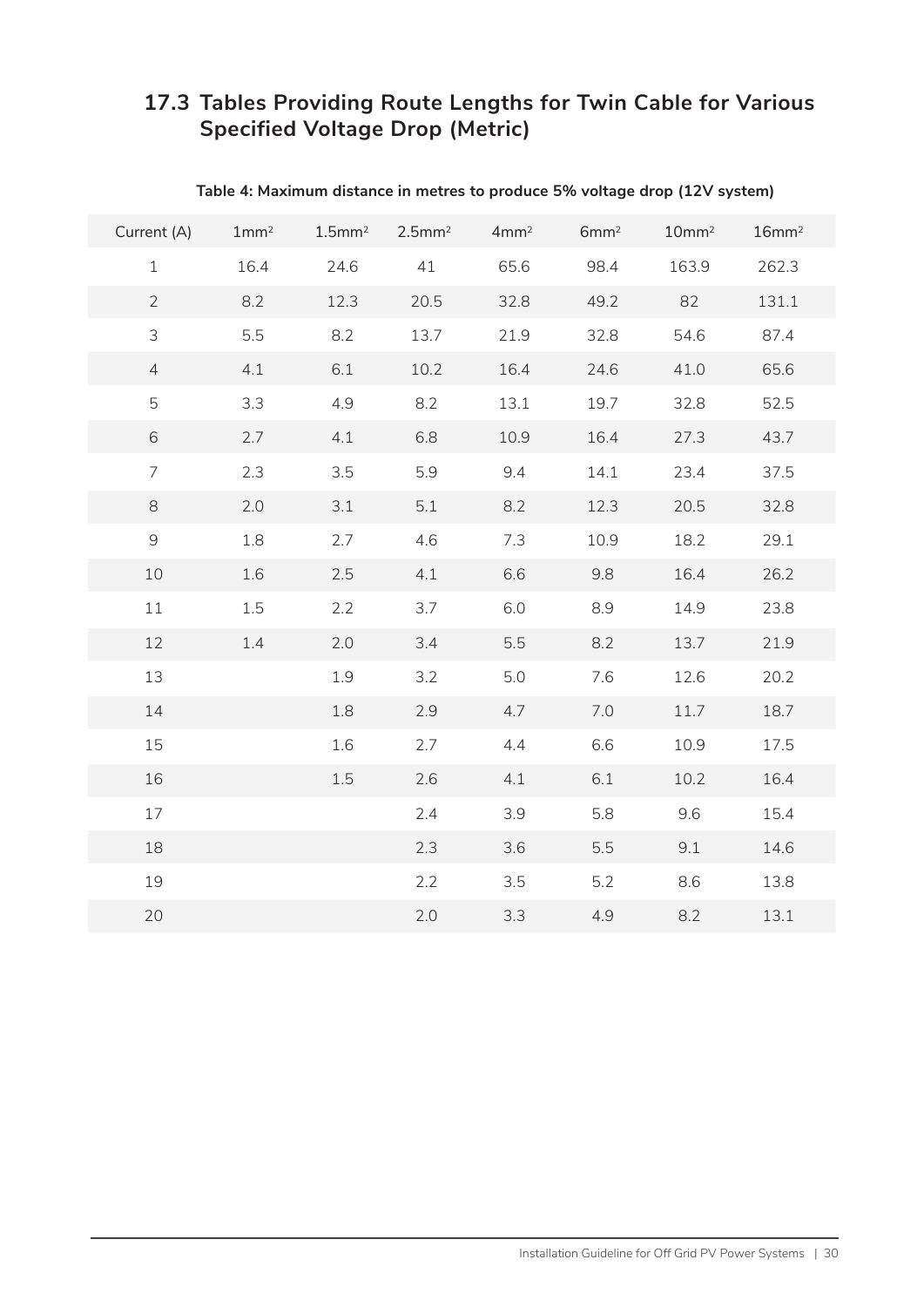| Current (A)    | 1mm <sup>2</sup> |      | $1.5$ mm <sup>2</sup> 2.5mm <sup>2</sup> | 4mm <sup>2</sup> | 6mm <sup>2</sup> | 10mm <sup>2</sup> | 16mm <sup>2</sup> |
|----------------|------------------|------|------------------------------------------|------------------|------------------|-------------------|-------------------|
|                |                  |      |                                          |                  |                  |                   |                   |
| $\mathbf{1}$   | 9.8              | 14.8 | 24.6                                     | 39.3             | 59.0             | 98.4              | 157.4             |
| $\overline{2}$ | 4.9              | 7.4  | 12.3                                     | 19.7             | 29.5             | 49.2              | 78.7              |
| 3              | 3.3              | 4.9  | 8.2                                      | 13.1             | 19.7             | 32.8              | 52.5              |
| $\overline{4}$ | 2.5              | 3.7  | 6.1                                      | 9.8              | 14.8             | 24.6              | 39.3              |
| 5              | 2.0              | 3.0  | 4.9                                      | 7.9              | 11.8             | 19.7              | 31.5              |
| 6              | 1.6              | 2.5  | 4.1                                      | 6.6              | 9.8              | 16.4              | 26.2              |
| $\overline{7}$ | 1.4              | 2.1  | 3.5                                      | 5.6              | 8.4              | 14.1              | 22.5              |
| 8              | 1.2              | 1.8  | 3.1                                      | 4.9              | 7.4              | 12.3              | 19.7              |
| $\mathsf 9$    | 1.1              | 1.6  | 2.7                                      | 4.4              | 6.6              | 10.9              | 17.5              |
| $10\,$         | 1.0              | 1.5  | 2.5                                      | 3.9              | 5.9              | 9.8               | 15.7              |
| 11             | 0.9              | 1.3  | 2.2                                      | 3.6              | 5.4              | 8.9               | 14.3              |
| 12             | 0.8              | 1.2  | 2.0                                      | 3.3              | 4.9              | 8.2               | 13.1              |
| 13             |                  | 1.1  | 1.9                                      | 3.0              | 4.5              | 7.6               | 12.1              |
| 14             |                  | 1.1  | 1.8                                      | 2.8              | 4.2              | 7.0               | 11.2              |
| 15             |                  | 1.0  | 1.6                                      | 2.6              | 3.9              | 6.6               | 10.5              |
| 16             |                  | 0.9  | 1.5                                      | 2.5              | 3.7              | 6.1               | 9.8               |
| 17             |                  |      | 1.4                                      | 2.3              | 3.5              | 5.8               | 9.3               |
| 18             |                  |      | 1.4                                      | 2.2              | 3.3              | 5.5               | 8.7               |
| 19             |                  |      | 1.3                                      | 2.1              | 3.1              | 5.2               | 8.3               |
| 20             |                  |      | 1.2                                      | 2.0              | 3.0              | 4.9               | 7.9               |

**Table 5: Maximum distance in metres to produce 3% voltage drop (12V system)**

#### **17.4 Calculating Voltage Drop (Imperial) for Systems that Include a Switching Type Solar Controller**

This section is for systems that are using switching type (e.g. PWM) solar controllers.

To determine the voltage drop the following formula is used. The equation is derived from Ohm's Law i.e. V=IR:

$$
V_d = \frac{I \times 2 \times d}{1000 \, \text{ft}/\text{kft}} \times \left(\frac{\Omega}{\text{kft}}\right)
$$

31 | Installation Guideline for Off Grid PV Power Systems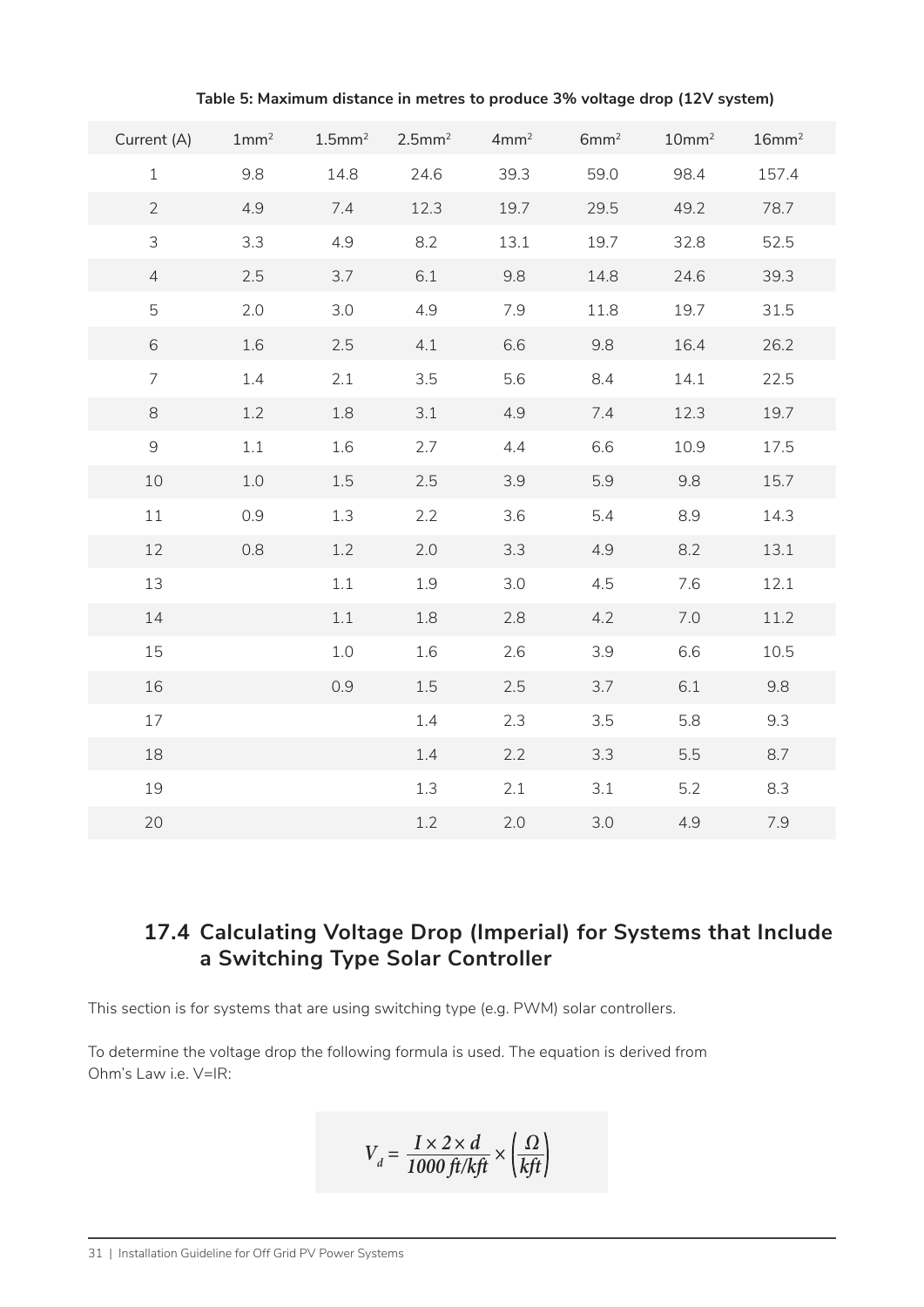Where:  $V_d$ 

 $V_d$  = voltage drop<br>d = route length

 $=$  route length of dc cable in feet (2 x adjusts for total circuit wire length)

 $I = dc$  current in amperes (commonly  $I_{mn}$ )

 $\Omega$ /kft = ohms/thousand feet (resistance)

The resistance is dependent on the type of material. The resistance also depends on whether the cable is a single strand or multi-stranded.

$$
\text{Voltage drop (in percentage)} = \frac{V_d}{V_{batt}} \times 100
$$

For PV arrays connected to a PWM controller the current is the short circuit current  $(I_{s})$ of the string, sub-array or array. The battery voltage is the nominal battery voltage of the battery bank.

Table 6 is an extract from the National Electric Code.

| <b>Wire Size</b><br>(AWG) | dc Resistance<br>(Ohms per 1000 feet) | ac Resistance<br>(Ohms to neutral<br>per 1000 feet) |
|---------------------------|---------------------------------------|-----------------------------------------------------|
| 14                        | 3.14                                  | 3.1                                                 |
| 12                        | 1.98                                  | 2.0                                                 |
| 10                        | 1.24                                  | 1.2                                                 |
| 8                         | 0.778                                 | 0.78                                                |
| 6                         | 0.491                                 | 0.49                                                |
| $\overline{4}$            | 0.308                                 | 0.31                                                |
| $\overline{2}$            | 0.194                                 | 0.20                                                |
| $\mathbf{1}$              | 0.154                                 | 0.16                                                |
| 1/0                       | 0.122                                 | 0.13                                                |
| 2/0                       | 0.0967                                | 0.10                                                |
| 4/0                       | 0.0608                                | 0.067                                               |

#### **Table 6: Cable Resistance for uncoated copper cable at 75°C (167°F)**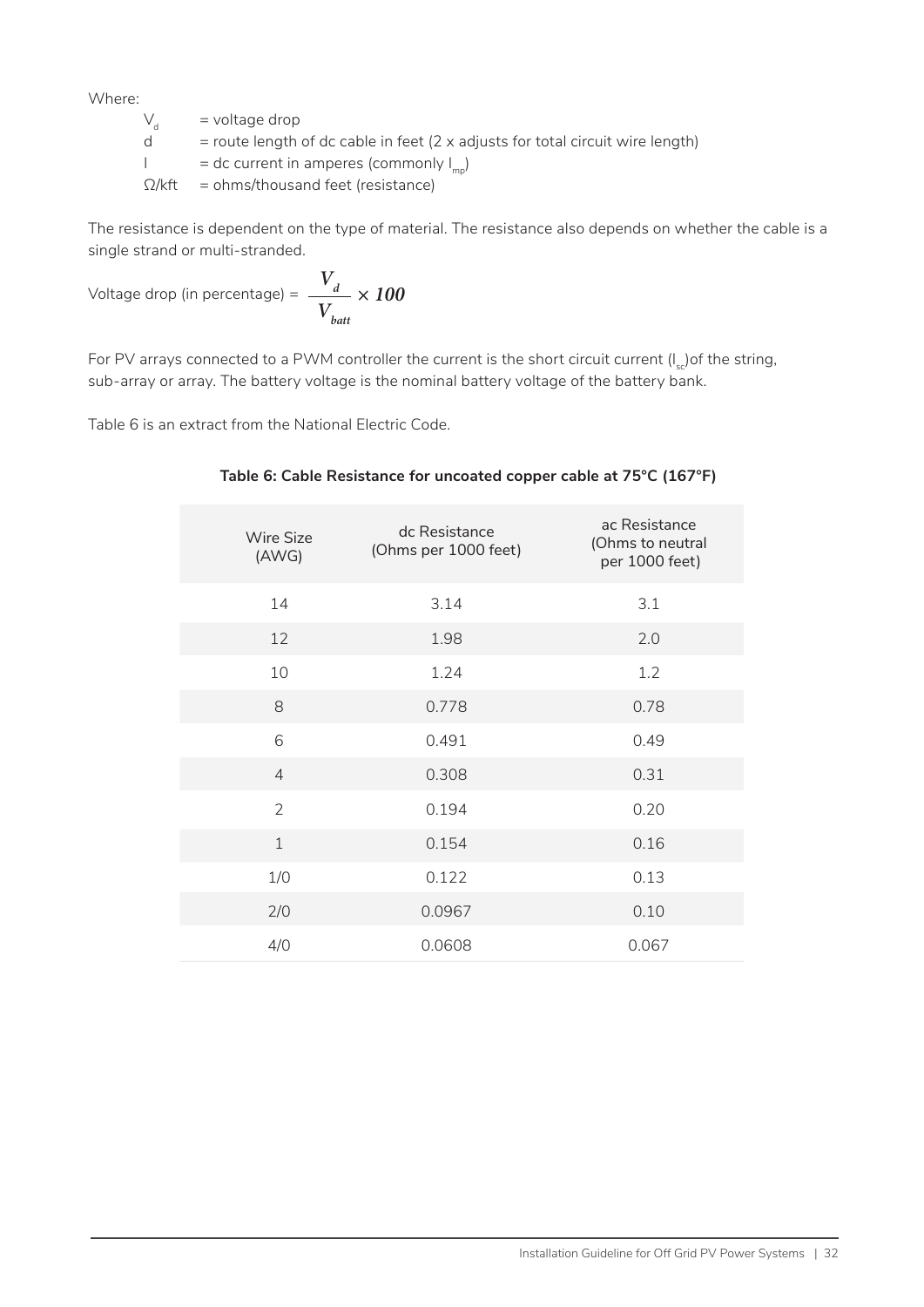#### **Worked Example 4**

A solar array has been installed and the distance between the output of the array and the inverter is 33 feet. The short circuit current of the array is 9.6A. The cable is AWG 6.

The battery voltage of the system is 12V.

From Table 6, the dc Resistance in Ohms per 1000 feet = 0.491

Therefore:

$$
V_d = \frac{I \times 2 \times d}{1000 \text{ ft/kft}} \times \left(\frac{\Omega}{\text{kft}}\right)
$$

$$
= 9.6 \times 2 \times 33 \times 0.491/1000 \text{ V}
$$

$$
= 0.311 \text{ V}
$$

Voltage Drop (in percentage) =  $\frac{V_d}{V_d}$  $= 0.311/12 \times 100$  $= 2.6%$ *Vbatt × 100*

#### **17.5 Calculating Voltage Drop (Imperial) for Systems that Include a MPPT**

This section is for systems that are using Maximum Power Point Trackers (MPPT) as the solar controller (dc bus) or a PV inverter that includes an MPPT controller (ac bus).

To determine the voltage drop the following formula is used. The equation is derived from Ohm's Law i.e. V=IR:

$$
V_d = \frac{I \times 2 \times d}{1000 \, \text{ft/kft}} \times \left(\frac{\Omega}{\text{kfft}}\right)
$$

Where:

 $V_{d}$  = voltage drop

 $d =$  route length of dc cable in feet (2 x adjusts for total circuit wire length)

 $I = dc$  current in amperes (commonly  $I_{mg}$ )

 $\Omega$ /kft = ohms/thousand feet (resistance)

The resistance is dependent on the type of material. The resistance also depends on whether the cable is a single strand or multi-stranded.

Voltage drop (in percentage) = *Vd Vbatt × 100*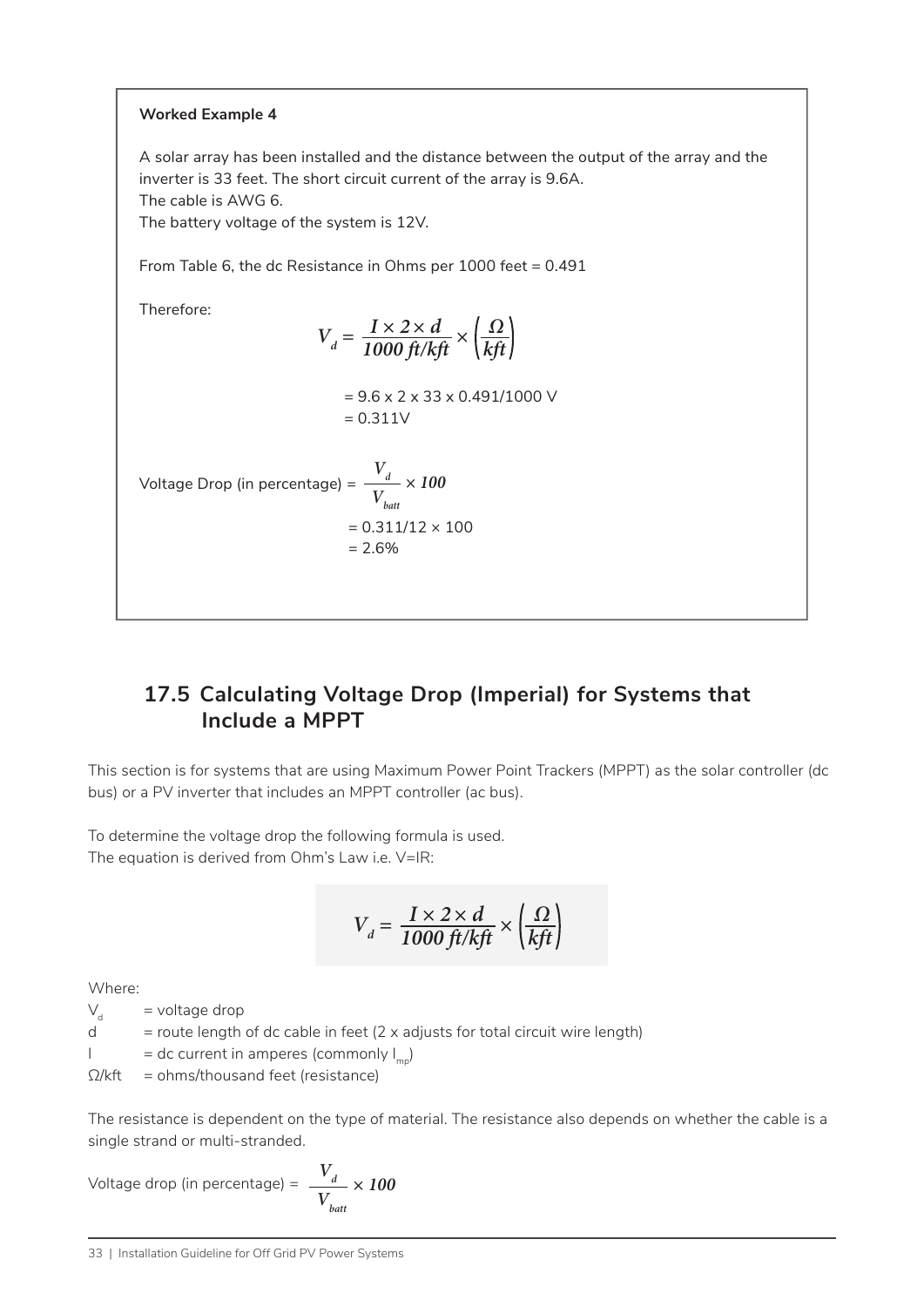For PV arrays connected to a MPPT type solar controller (dc bus) or PV inverter (ac bus) the current is the short circuit current (I<sub>sc</sub>) of the string, sub-array or array. The Maximum line voltage in volts is the maximum power point voltage of the string, sub-array or array  $(V_{mn})$ .

#### **Worked Example 5**

A solar array has been installed and the distance between the output of the array and the inverter is 33 feet. The short circuit current of the array is 9.6A. The cable is AWG 10. The array has maximum power point voltage of 154.4V.

From Table 6, the dc Resistance in Ohms per 1000 feet = 1.24

Therefore

$$
V_d = \frac{I \times 2 \times d}{1000 \text{ ft/kft}} \times \left(\frac{\Omega}{\text{kft}}\right)
$$

$$
= 9.6 \times 2 \times 33 \times 1.24/1000 \text{ V}
$$

$$
= 0.786 \text{V}
$$

Voltage Drop (in percentage) = *Vd*  $= 0.786/154.4 \times 100$  $= 0.51%$ *Vbatt × 100*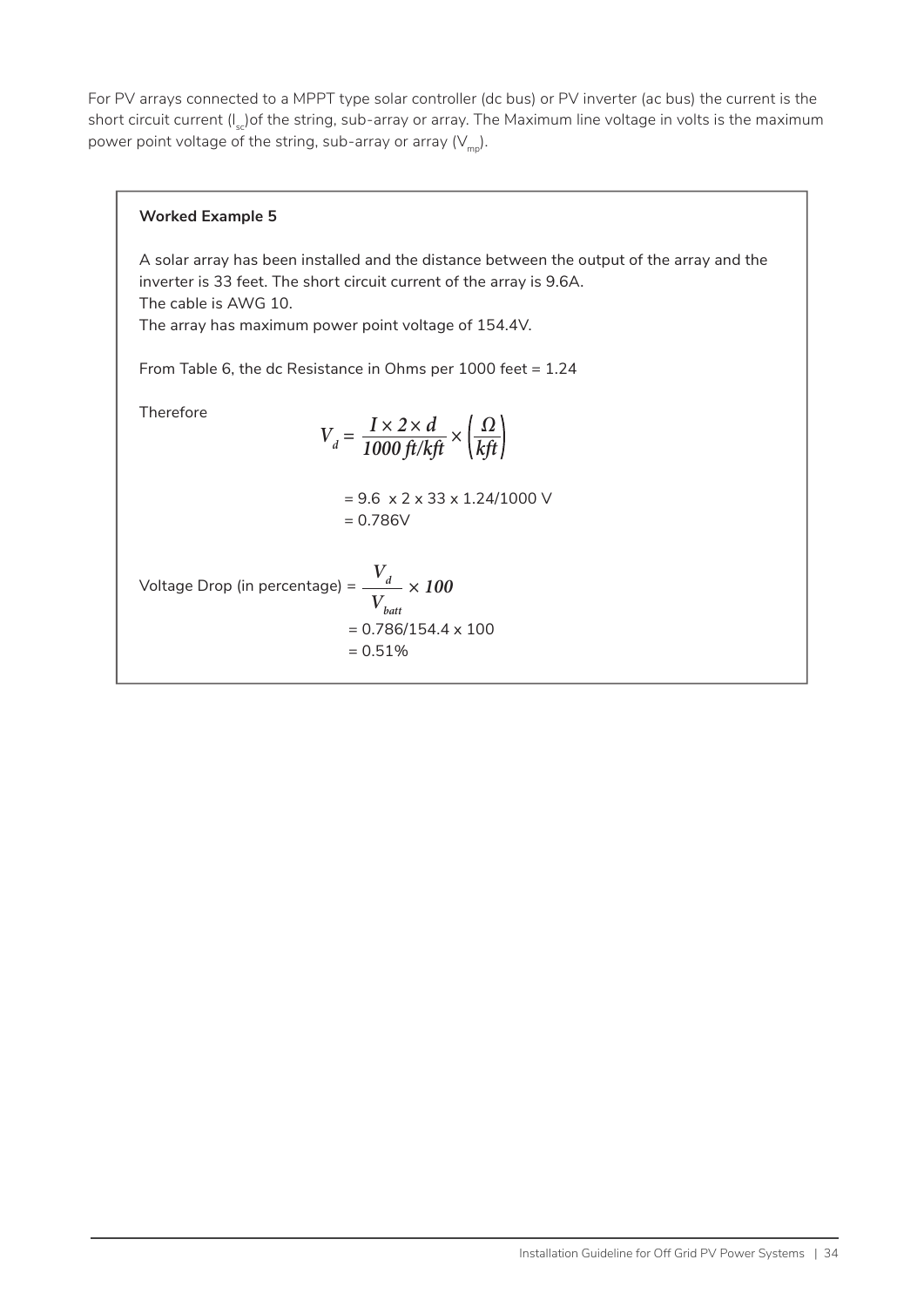#### **17.6 Tables Providing Route Lengths for Twin Cable for Various Specified Voltage Drops (Imperial)**

| Wire Size-<br>AWG (mm <sup>2</sup> ) | 14<br>(2.08) | 12<br>(3.31) | 10<br>(5.26) | 8<br>(8.36) | 6<br>(13.29) | 4<br>(21.14) | $\overline{2}$<br>(33.61) | $\mathbf{1}$<br>(42.39) |  |
|--------------------------------------|--------------|--------------|--------------|-------------|--------------|--------------|---------------------------|-------------------------|--|
| Current (A)                          |              |              |              |             |              |              |                           |                         |  |
| $\mathbf 1$                          | 34.10        | 54.26        | 86.23        | 137.05      | 217.87       | 346.56       | 550.98                    | 694.92                  |  |
| $\overline{2}$                       | 17.05        | 27.13        | 43.11        | 68.52       | 108.93       | 173.28       | 275.49                    | 347.46                  |  |
| 3                                    | 11.37        | 18.09        | 28.74        | 45.68       | 72.62        | 115.52       | 183.66                    | 231.64                  |  |
| $\overline{4}$                       | 8.52         | 13.57        | 21.56        | 34.26       | 54.47        | 86.64        | 137.75                    | 173.73                  |  |
| 5                                    | 6.82         | 10.85        | 17.25        | 27.41       | 43.57        | 69.31        | 110.20                    | 138.98                  |  |
| 6                                    | 5.68         | 9.04         | 14.37        | 22.84       | 36.31        | 57.76        | 91.83                     | 115.82                  |  |
| 7                                    | 4.87         | 7.75         | 12.32        | 19.58       | 31.12        | 49.51        | 78.71                     | 99.27                   |  |
| 8                                    | 4.26         | 6.78         | 10.78        | 17.13       | 27.23        | 43.32        | 68.87                     | 86.86                   |  |
| 9                                    | 3.79         | 6.03         | 9.58         | 15.23       | 24.21        | 38.51        | 61.22                     | 77.21                   |  |
| 10                                   | 3.41         | 5.43         | 8.62         | 13.70       | 21.79        | 34.66        | 55.10                     | 69.49                   |  |
| 11                                   | 3.10         | 4.93         | 7.84         | 12.46       | 19.81        | 31.51        | 50.09                     | 63.17                   |  |
| 12                                   | 2.84         | 4.52         | 7.19         | 11.42       | 18.16        | 28.88        | 45.92                     | 57.91                   |  |
| 13                                   | 2.62         | 4.17         | 6.63         | 10.54       | 16.76        | 26.66        | 42.38                     | 53.46                   |  |
| 14                                   | 2.44         | 3.88         | 6.16         | 9.79        | 15.56        | 24.75        | 39.36                     | 49.64                   |  |
| 15                                   | 2.27         | 3.62         | 5.75         | 9.14        | 14.52        | 23.10        | 36.73                     | 46.33                   |  |
| 16                                   | 2.13         | 3.39         | 5.39         | 8.57        | 13.62        | 21.66        | 34.44                     | 43.43                   |  |
| 17                                   | 2.01         | 3.19         | 5.07         | 8.06        | 12.82        | 20.39        | 32.41                     | 40.88                   |  |
| 18                                   | 1.89         | 3.01         | 4.79         | 7.61        | 12.10        | 19.25        | 30.61                     | 38.61                   |  |
| 19                                   | 1.79         | 2.86         | 4.54         | 7.21        | 11.47        | 18.24        | 29.00                     | 36.57                   |  |
| 20                                   | 1.70         | 2.71         | 4.31         | 6.85        | 10.89        | 17.33        | 27.55                     | 34.75                   |  |

#### **Table 7: Maximum distance in feet to produce 5% voltage drop (12V system)**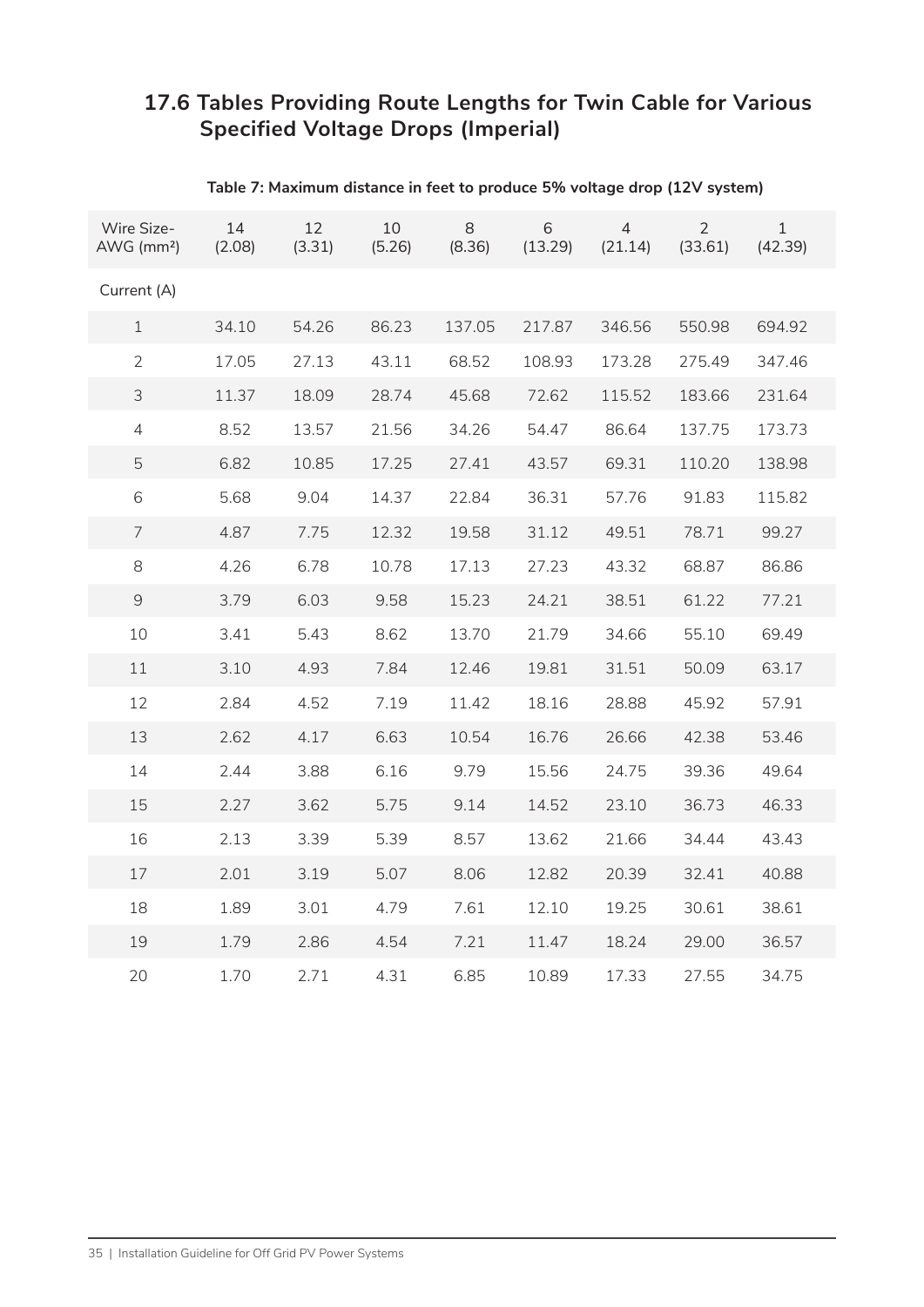| Wire Size-<br>AWG (mm <sup>2</sup> ) | 14<br>(2.08) | 12<br>(3.31) | 10<br>(5.26) | 8<br>(8.36) | 6<br>(13.29) | $\overline{4}$<br>(21.14) | $\overline{2}$<br>(33.61) | $\mathbf{1}$<br>(42.39) |
|--------------------------------------|--------------|--------------|--------------|-------------|--------------|---------------------------|---------------------------|-------------------------|
| Current (A)                          |              |              |              |             |              |                           |                           |                         |
| $\mathbf 1$                          | 20.46        | 32.56        | 51.74        | 82.23       | 130.72       | 207.93                    | 330.59                    | 416.95                  |
| $\overline{2}$                       | 10.23        | 16.28        | 25.87        | 41.11       | 65.36        | 103.97                    | 165.30                    | 208.48                  |
| $\mathfrak{Z}$                       | 6.82         | 10.85        | 17.25        | 27.41       | 43.57        | 69.31                     | 110.20                    | 138.98                  |
| $\overline{4}$                       | 5.11         | 8.14         | 12.93        | 20.56       | 32.68        | 51.98                     | 82.65                     | 104.24                  |
| 5                                    | 4.09         | 6.51         | 10.35        | 16.45       | 26.14        | 41.59                     | 66.12                     | 83.39                   |
| 6                                    | 3.41         | 5.43         | 8.62         | 13.70       | 21.79        | 34.66                     | 55.10                     | 69.49                   |
| $\overline{7}$                       | 2.92         | 4.65         | 7.39         | 11.75       | 18.67        | 29.70                     | 47.23                     | 59.56                   |
| 8                                    | 2.56         | 4.07         | 6.47         | 10.28       | 16.34        | 25.99                     | 41.32                     | 52.12                   |
| $\overline{9}$                       | 2.27         | 3.62         | 5.75         | 9.14        | 14.52        | 23.10                     | 36.73                     | 46.33                   |
| 10                                   | 2.05         | 3.26         | 5.17         | 8.22        | 13.07        | 20.79                     | 33.06                     | 41.70                   |
| 11                                   | 1.86         | 2.96         | 4.70         | 7.48        | 11.88        | 18.90                     | 30.05                     | 37.90                   |
| 12                                   | 1.70         | 2.71         | 4.31         | 6.85        | 10.89        | 17.33                     | 27.55                     | 34.75                   |
| 13                                   | 1.57         | 2.50         | 3.98         | 6.33        | 10.06        | 15.99                     | 25.43                     | 32.07                   |
| 14                                   | 1.46         | 2.33         | 3.70         | 5.87        | 9.34         | 14.85                     | 23.61                     | 29.78                   |
| 15                                   | 1.36         | 2.17         | 3.45         | 5.48        | 8.71         | 13.86                     | 22.04                     | 27.80                   |
| 16                                   | 1.28         | 2.03         | 3.23         | 5.14        | 8.17         | 13.00                     | 20.66                     | 26.06                   |
| 17                                   | 1.20         | 1.92         | 3.04         | 4.84        | 7.69         | 12.23                     | 19.45                     | 24.53                   |
| 18                                   | 1.14         | 1.81         | 2.87         | 4.57        | 7.26         | 11.55                     | 18.37                     | 23.16                   |
| 19                                   | 1.08         | 1.71         | 2.72         | 4.33        | 6.88         | 10.94                     | 17.40                     | 21.94                   |
| 20                                   | 1.02         | 1.63         | 2.59         | 4.11        | 6.54         | 10.40                     | 16.53                     | 20.85                   |

#### **Table 8: Maximum distance in feet to produce 3% voltage drop (12V system)**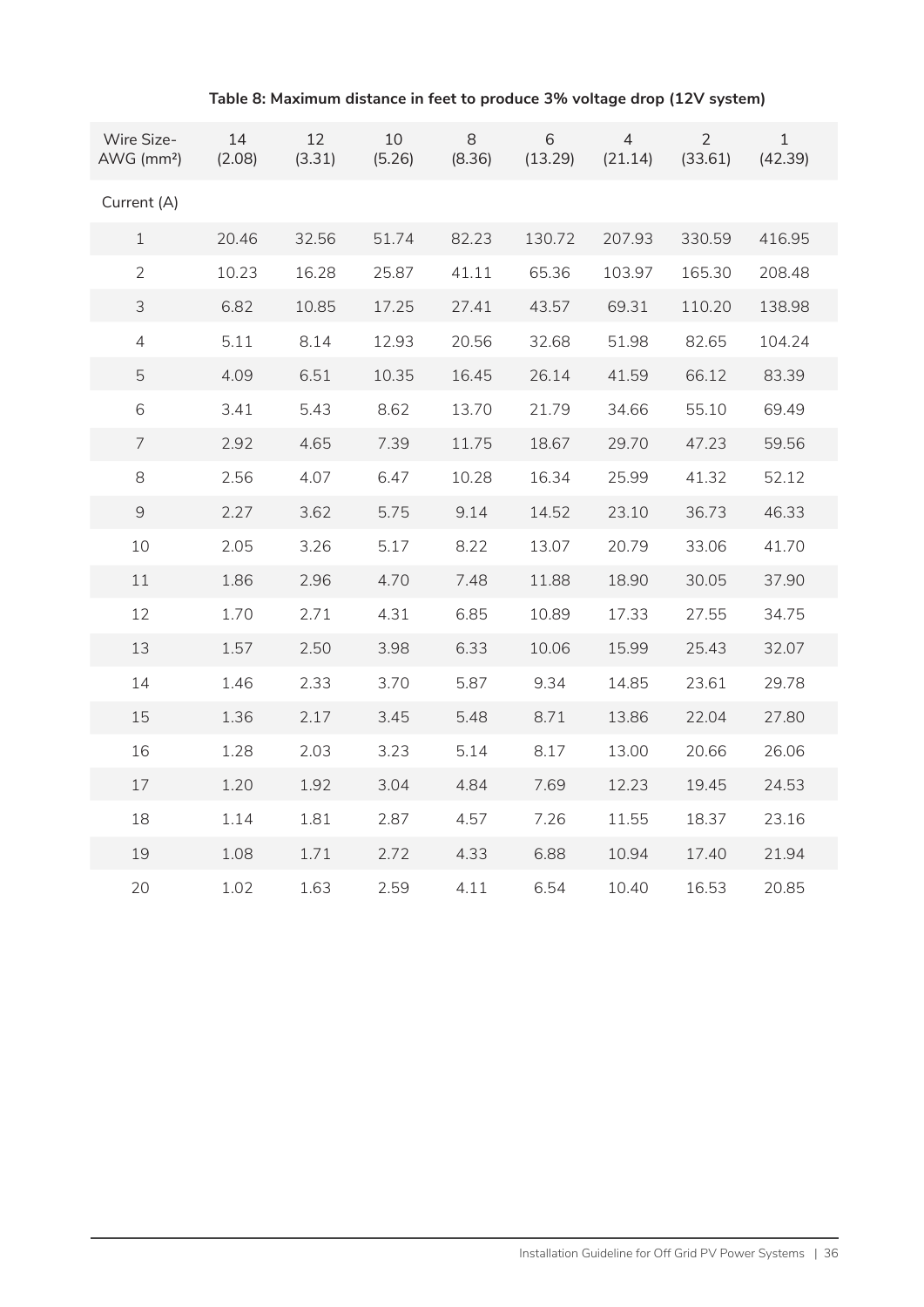### 18. Protection Requirements In System

All cables shall be electrically protected from fault currents that could occur.

Figures 18, 19, 20 and 21 show the typical protection and isolation (switch-disconnection) requirements in dc and ac bus systems.



**Figure 18: dc bus - simple dc only system (typical for rural residences)**

#### *Notes:*

1. A PV array dc switch disconnector is recommended because it helps with maintenance and troubleshooting. However many standards allow the battery bank switch fuse to meet the isolation requirement. A switch disconnector will be required to be a protection device (e.g. a non polarised dc circuit breaker) if the battery bank fuse ratings are greater than the current carrying capability of the PV array cables and the solar controller allows back feed from the battery bank.

2. A loads dc switch disconnector is recommended because it helps with maintenance and troubleshooting. However the battery bank switch-fuse can meet the isolation requirement. The switch disconnector will be required to be a protection device (e.g. a non polarised dc circuit breaker) if the battery bank fuse ratings are greater than the current carrying capability of the load cables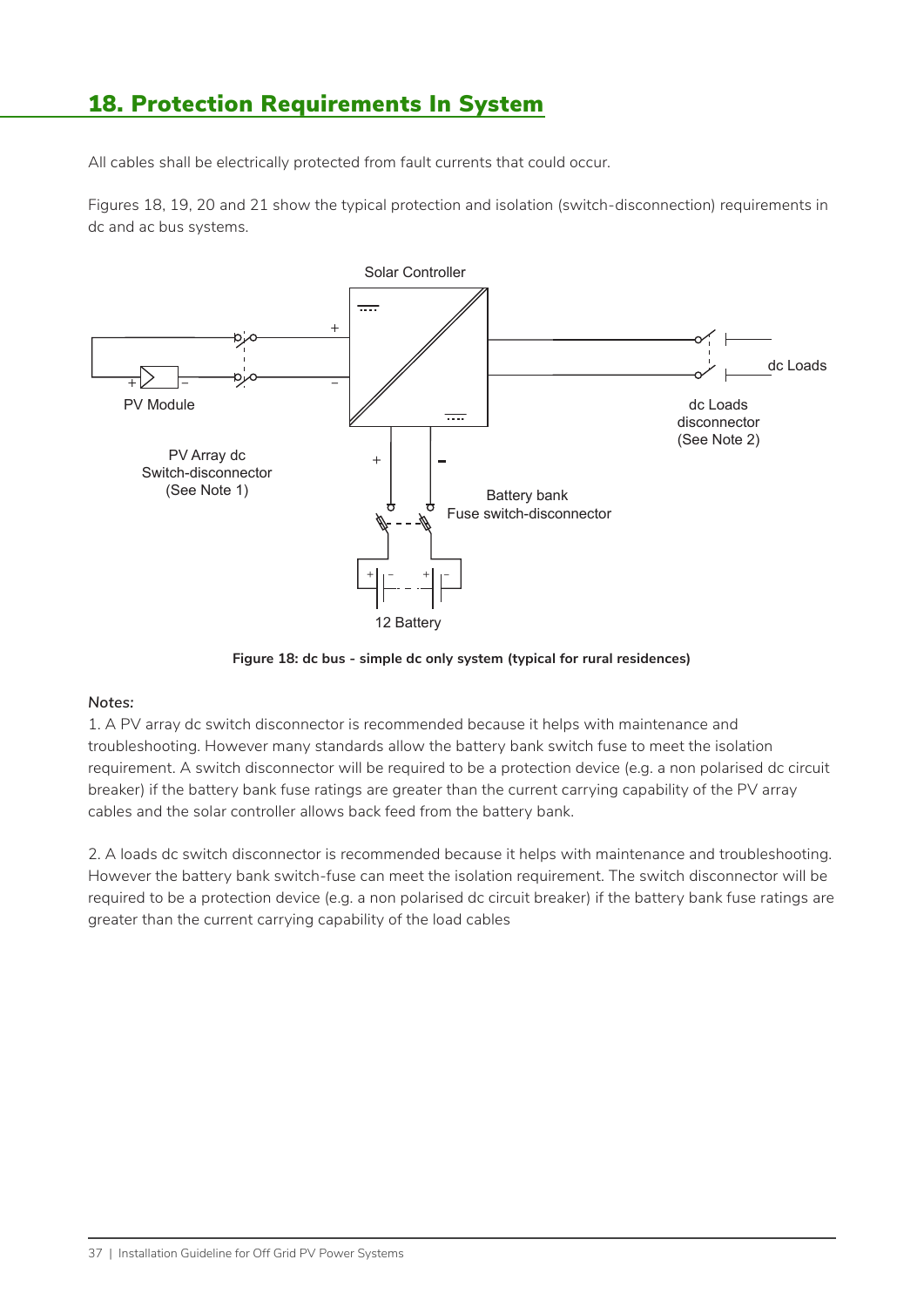

**Figure 19: dc bus - larger dc only system**

#### *Notes:*

1. String fusing is required if the potential fault current is greater than the reverse current rating of the PV module. (Refer section 18.1).

2. The PV array dc switch disconnector is recommended because it helps with maintenance and troubleshooting although many standards allow the battery bank switch fuse to meet the isolation requirement. The switch disconnector will be required to be a protection device (e.g. a non polarised dc circuit breaker) if the battery bank fuse ratings are greater than the current carrying capability of the PV array cables and the solar controller allows back feed from the battery bank.

3. Batteries in parallel each require their own isolation and protection devices. Over-current protection is required for the battery bank cable when the current-carrying capacity of the battery bank cable is less than the sum of all individual battery over-current protection devices. A battery bank switch disconnecting device is recommended because it allows the disconnection of the complete battery bank via the one switch disconnector.

4. The loads dc switch disconnector is recommended because it helps with maintenance and troubleshooting although many standards allow the battery bank switch-fuse to meet the isolation requirement. The switch disconnector will be required to be a protection device (e.g. a non polarised dc circuit breaker) if the battery bank fuse ratings are greater than the current carrying capability of the load cables.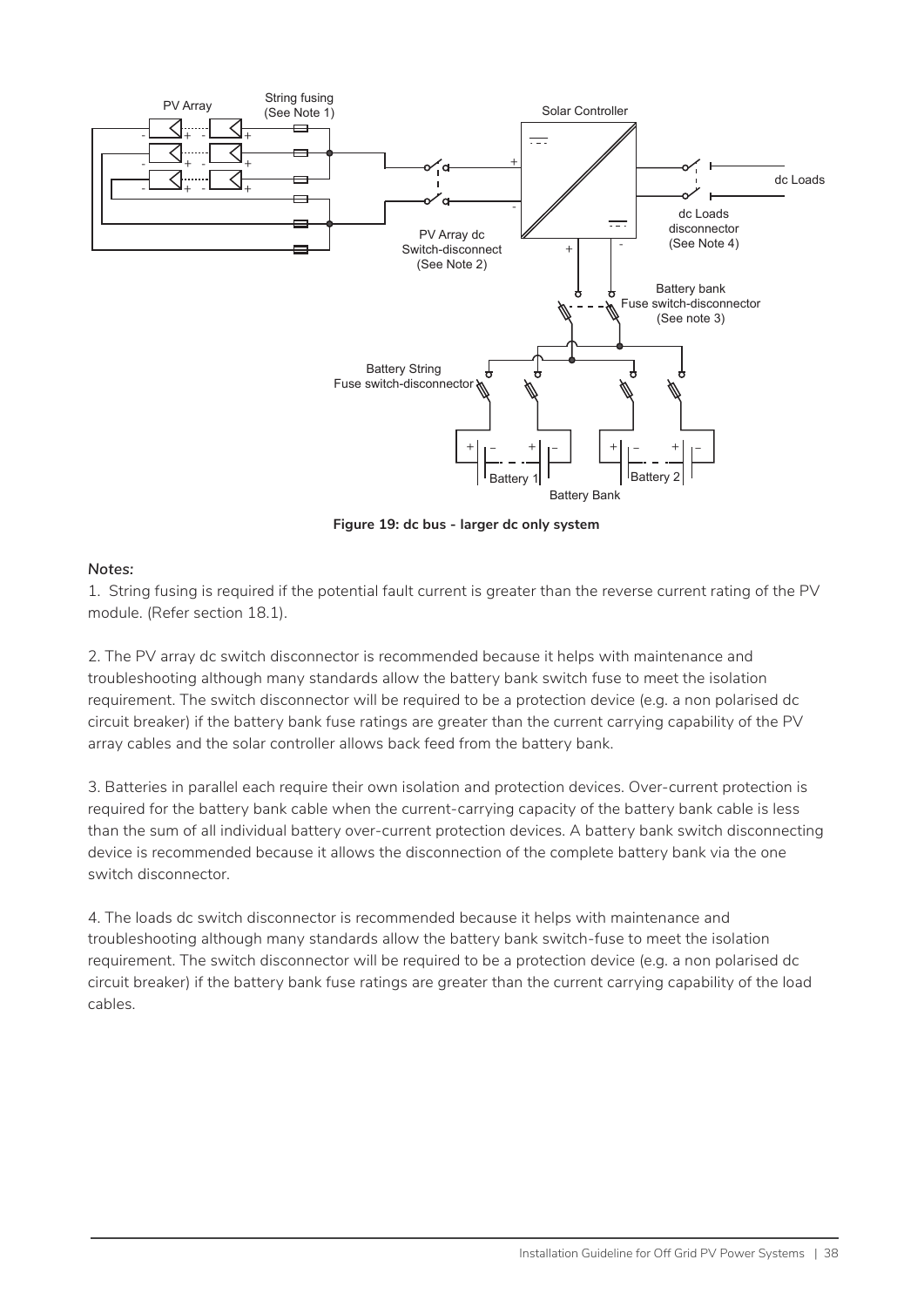

**Figure 20: dc bus with dc and ac Loads**

#### *Notes:*

1. String fusing is required if the potential fault current is greater than the reverse current rating of the PV module. (Refer section 18.1).

2. The PV array dc switch disconnector is recommended because it helps with maintenance and troubleshooting although many standards allow the battery bank switch fuse to meet the isolation requirement. The switch disconnector will be required as a protection device (e.g. a non polarised dc circuit breaker) if the battery bank fuse ratings are greater than the current carrying capability of the PV array cables and the solar controller allows backfeed from the battery bank.

3. Batteries in parallel each require their own isolation and protection devices. Over-current protection is required for the battery bank cable when the current-carrying capacity of the battery bank cable is less than the sum of all individual battery over-current protection devices. A battery bank switch disconnecting device is recommended because it allows the disconnection of the complete battery bank via the one switch disconnector. Sometimes this might be a four (4) pole device to allow different size fuses to protect the inverter cable and the solar controller cable which will be generally be different cross sectional areas (or gauges)

4. The loads dc switch disconnector is recommended because it helps with maintenance and trouble shooting although many standards allow the battery bank switch-fuse to meet the isolation requirement. The switch disconnector will be required to be a protection device (e.g. a non polarised dc circuit breaker) if the battery bank fuse ratings are greater than the current carrying capability of the load cables.

5. A separate ac load disconnector is required if the battery inverter does not have a switch disconnector on the ac output. This will be required as a protection device (e.g. an ac circuit breaker) for protecting the ac load cable.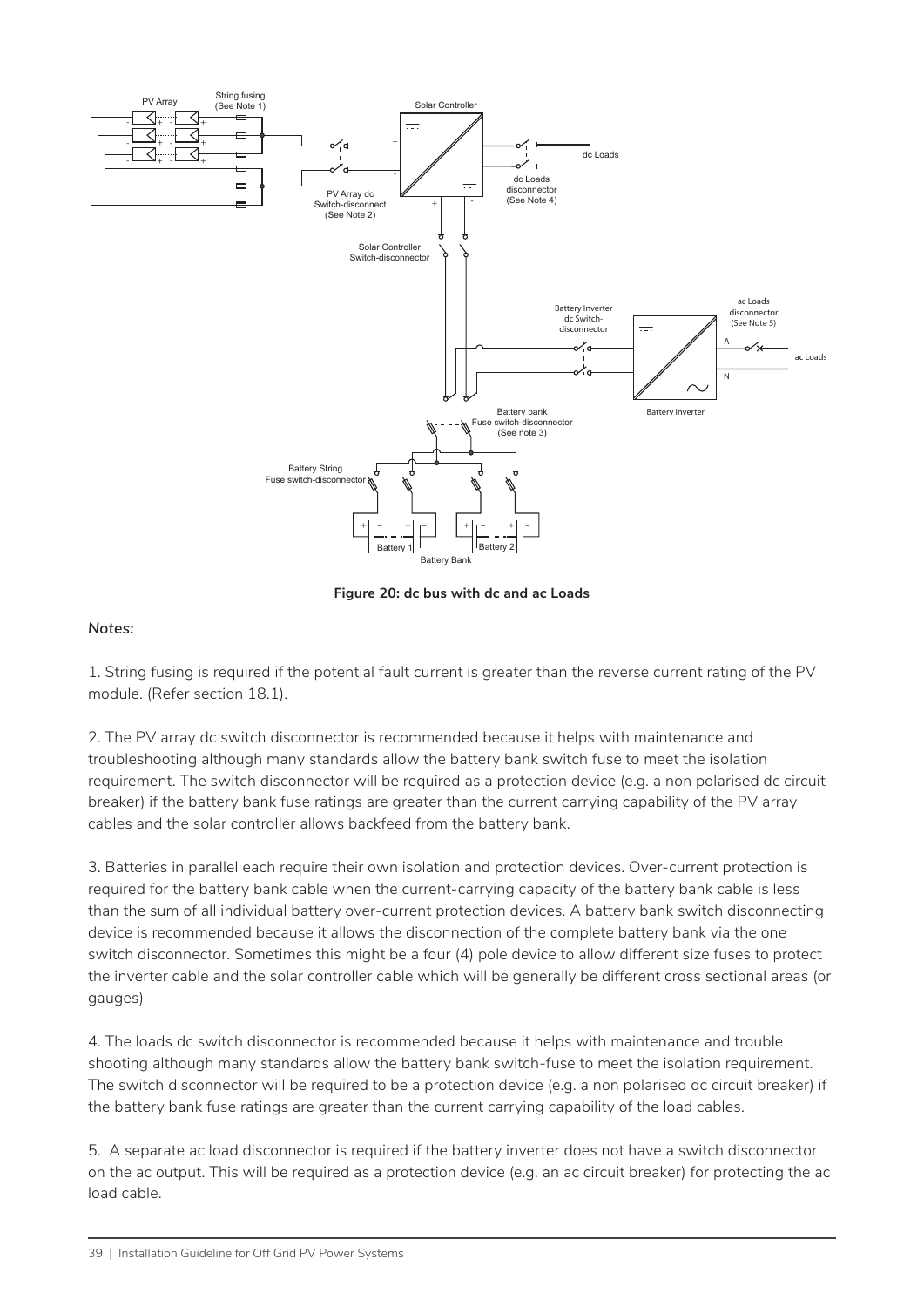

**Figure 21: ac bus with ac loads**

#### *Notes:*

1. String fusing is required if the potential fault current is greater than the reverse current rating of the PV module. (Refer section 18.1).

2. A PV array dc switch disconnector is required but it can be part of the inverter (refer to section 19.2).

3. Batteries in parallel each require their own isolation and protection devices. Over-current protection is required for the battery bank cable when the current-carrying capacity of the battery bank cable is less than the sum of all individual battery over-current protection devices. A battery bank switch disconnecting device is recommended because it allows the disconnection of the complete battery bank using only one switch disconnector.

4. A separate ac bus interactive inverter disconnector device is required if the battery inverter does not have a switch disconnector on the ac output. This will be required to be a protection device (e.g. ac circuit breaker) for protecting the ac load cable.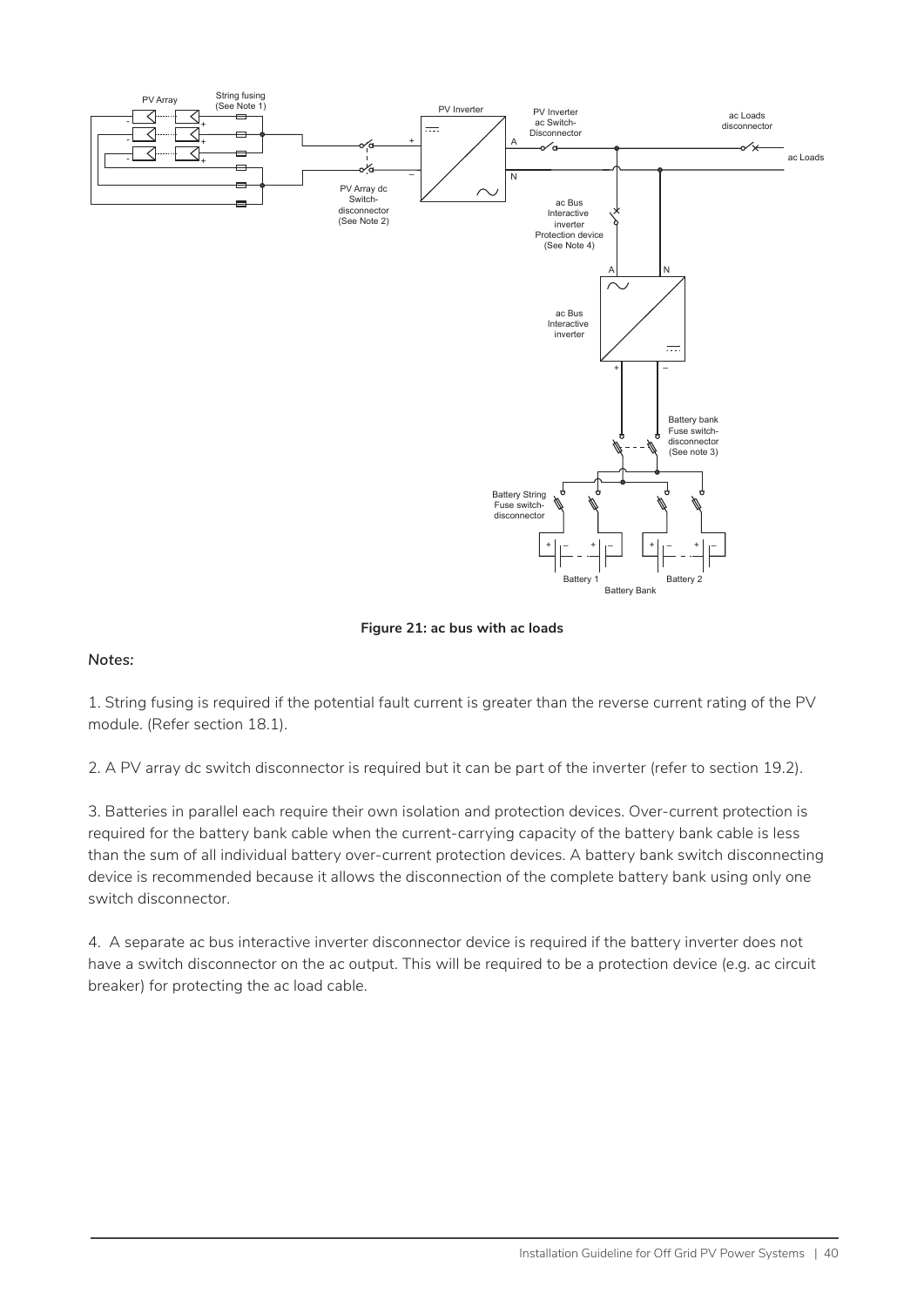### **18.1 Solar Array dc Cable Protection**

Each solar module has a maximum reverse current rating provided by the manufacturer. If the array consists of parallel strings such that the reverse current flow into a string with a fault can be greater than the maximum reverse current for the modules in that string, then protection shall be provided in each string. The protection to be used shall be dc rated fuses that meet the specification shown in 18.2.

#### **Worked Example 6**

The reverse current rating for a module is 15A while the short circuit current is 8.9A. If the array consists of two (2) parallel strings and a fault occurs in one (1) string then the potential fault current will come from the other one (1) string which is only 8.9A and is less than the reverse current rating so no protection is required. However, if the array consists of three (3) parallel strings and a fault occurs in one (1) string then the fault current could come from the other two (2) strings. This current is 17.8A (2 x 8.9A) and is now greater than the reverse current rating of the module. Protection is now required.

A formula for determining the maximum number of strings allowed before fuses are required is:

Maximum Number of Strings without string protection = reverse current rating of a module/ $I_{s}$  of the module

So in the above example; Max Number of strings  $= 15/8.9 = 1.69$  rounded up to 2.

#### **18.2 PV Fuses**

Fuses used in PV arrays shall —

- (a) be rated for dc use;
- (b) have a voltage rating equal to or greater than the PV array maximum voltage determined in section 5.2;
- (c) be rated to interrupt fault currents from the PV array; and
- (d) be of an overcurrent and short circuit current protective type suitable for PV complying with IEC 60269-6 (i.e. Type gPV) or the equivalent through the NEC.

### **18.3 String Protection**

The fuses shall have the following current rating:

$$
1.5 \times I_{\text{SC MOD}} < I_{\text{TRIP}} < 2.4 \times I_{\text{SC MOD}}
$$
\nand

Fuse Rating  $< I<sub>RC MOD</sub>$ 

#### Where

 $I_{\text{SC MOD}}$  $=$  Module short circuit current  $I_{\tau_{\sf DD}}$  $=$  Rated trip current of the fault current protection device.  $I_{RC MOD}$  $=$  Module reverse current rating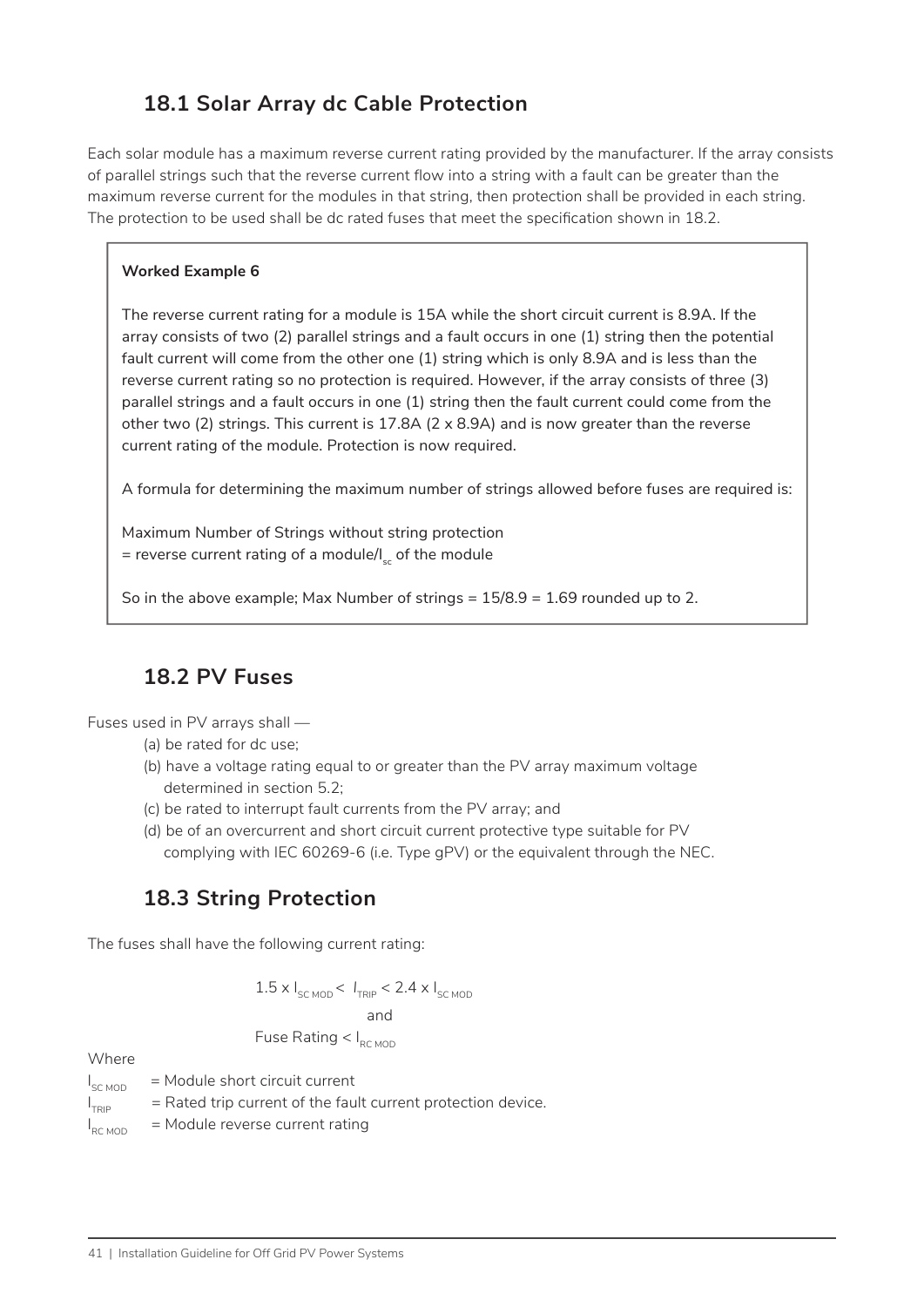*Note:* For countries following NEC the requirements are:

- Minimum fuse rating  $1.56 \times I_{\epsilon}$  of module(string)
- Maximum fuse rating less than reverse current rating of the module(string)

#### **18.4 Sub-Array Protection**

An array may be broken up into sub-arrays for several reasons; for example, if two sections of the array are installed in separate areas, have different orientations or the array consists of a number of identical sub-arrays. The need for sub-array overcurrent protection is similar in logic to that for string overcurrent protection – one sub-array could be operating differently from the other sub-arrays owing to shading or earth faults. The use of sub-array protection is to stop excessive currents from flowing into a sub-array.

#### **18.5 Requirements of Sub-Array Overcurrent Protection**

Sub-array overcurrent protection protects a sub-array made up of a group of strings. It is required if one of the following conditions is present:

- 1.25  $\times$  I<sub>SC\_ARRAY</sub> > Current carrying capacity (CCC) of any sub-array cable, switching and connection device.
- More than two sub-arrays are present within an array

*Note:* For countries following NEC the requirements are:

- Minimum fuse rating  $1.56 \times I_{\odot}$  of sub-array

#### **18.6 Sizing the Sub-Array Overcurrent Protection**

If sub-array overcurrent protection is required for a system, the nominal rated current for the overcurrent protection device will be:

 $1.25 \times I_{SC-SUB-ABBAY} \leq I_{TPID} \leq 2.4 \times I_{SC-SUB-ABBAY}$ 

Where:

 $I_{\text{\tiny{SC\_SUB-ARRAY}}}$  = short-circuit current of the sub-array.  $\vert_{\text{\tiny TDD}}$  $=$  rated trip current of the fault current protection device.

*Note:* For countries following NEC the requirements are:

- Minimum fuse rating  $1.56 \times I_{\odot}$  of sub-array

#### **18.7 Array Cable Protection**

Array overcurrent protection is designed to protect the entire PV array from external fault currents. For off grid systems this can only occur in dc bus systems when the solar controller (switching type solar controller or MPPT) allows fault current from the battery bank to back-feed through the controller.

If array overcurrent protection is required for a system, the nominal rated current for the overcurrent protection device will be as follows:

 $1.25 \times I_{\text{SCADBAY}} \leq I_{\text{TDID}} \leq 2.4 \times I_{\text{SCADBAY}}$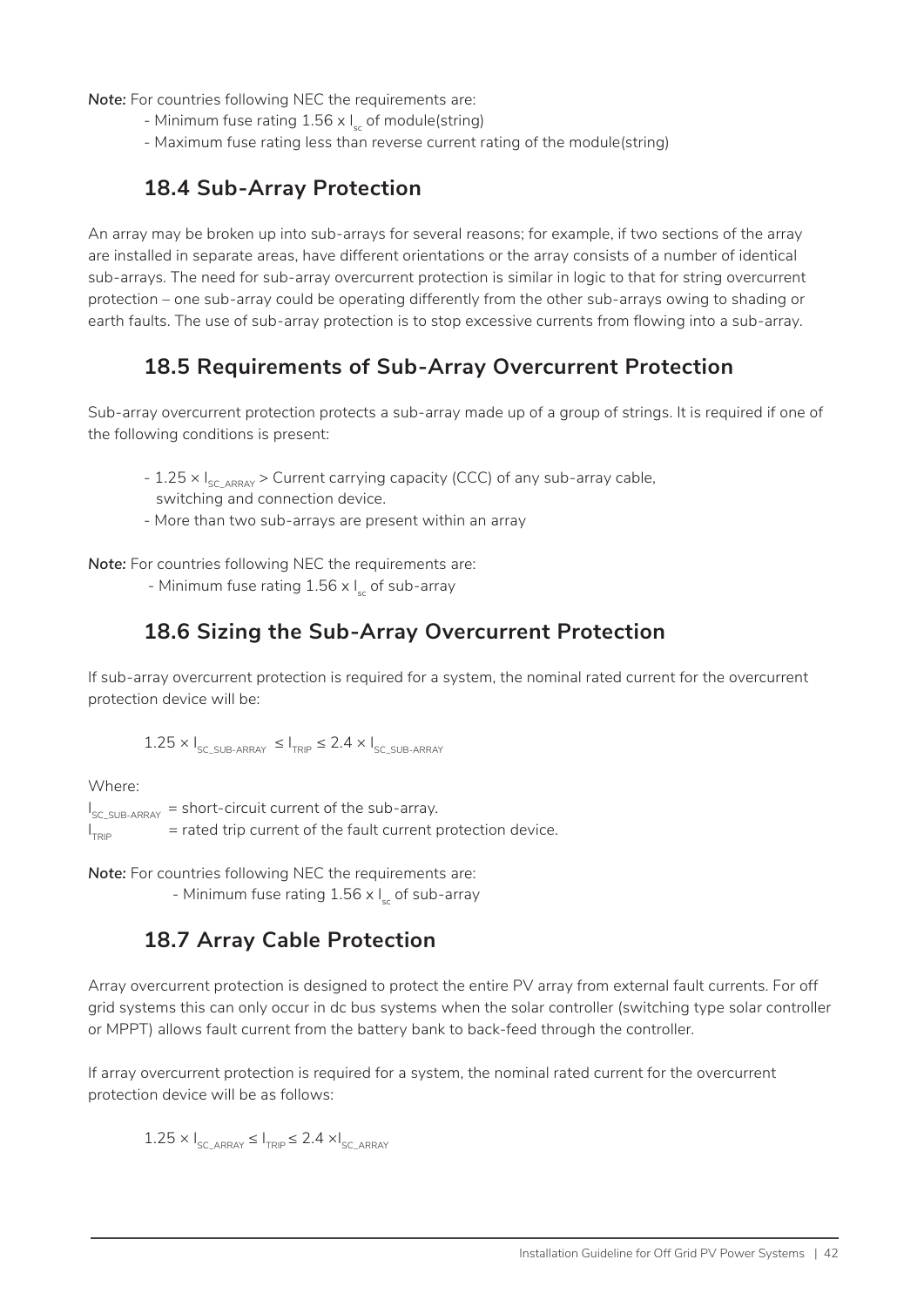Where:

 $I_{SC\_ARRAY}$  = short-circuit current of the array.

 $\vert_{\text{\tiny TDD}}$  $=$  rated trip current of the fault current protection device.

*Note:* For countries following NEC the requirements are:

- Minimum fuse rating  $1.56 \times I_{\odot}$  of array

### **18.8 Arc Fault Protection (countries following NEC requirements)**

NEC Article 690.11 requires PV systems operating at 80 V dc or greater to be protected by a listed PV arcfault circuit interrupter. The purpose is to detect and interrupt arcing faults.

There are exemptions including:

- PV systems not installed on buildings or in buildings where the building is a detached structure solely for housing PV system equipment.
- PV circuits and dc-to-dc converter output circuits that are direct buried, installed in metallic
- raceways, or installed in enclosed metallic cable trays.

Refer to the NEC for further information.

#### **18.9 Rapid Shutdown of PV Systems on Buildings (countries following NEC requirements)**

NEC Article 690.12 requires PV systems dc wiring installed on or in buildings to include a rapid shutdown device. (This would only be required for systems operating greater than 80V dc)

There is an exemption for ground mounted arrays frames where:

- the dc array cable never enters a building, or

- when the dc array cable does enter a building, the building is designed specifically to house only PV system equipment.

Refer to the NEC for further information.

#### **18.10 Battery Cable Protection- dc Bus – dc Loads Only**

For dc bus systems with dc loads only, as shown in Figures 18 and 19, the only battery cables are those between the battery bank and the controller. The protection devices will be rated to allow the maximum charge current provided by the solar controller and the maximum dc load current that is to be provided by the solar controller.

#### **18.11 Battery Cable Protection- dc Bus – ac and dc Loads**

dc bus systems with ac and dc loads as shown in Figure 20 can potentially have two different sized battery cables:

- 1. The battery cable between the battery bank and the solar controller.
- 2. The battery cable between the battery bank and the battery inverter.

The protection devices for the cable connected to the solar controller from the battery will be rated to allow the maximum charge current provided by the solar controller to the battery and the maximum dc load current that is to be provided at the output of the solar controller, whichever is larger. This protection device will need to be suited for motors of there are any dc motors connected to the system. These fuses are a specific type to allow for the motor surge capability.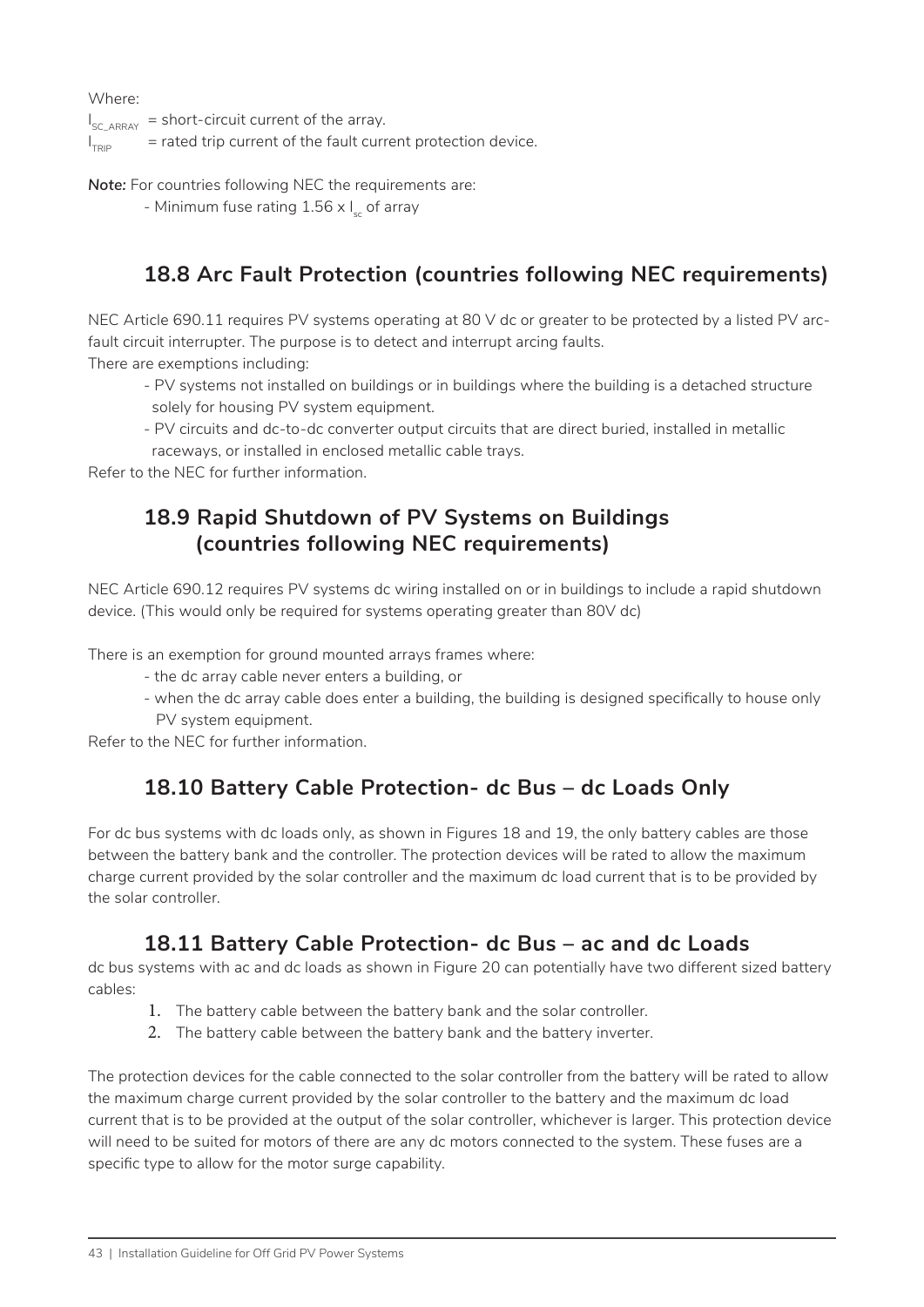The protection device for the battery cable to an inverter will be determined via the process defined in section 18.13

### **18.12 Battery Cable Protection - ac Bus**

Systems with an ac bus as shown in Figure 21 only have one set of cables from the battery bank and that is to the battery inverter.

The protection device for the battery inverter will be determined via the process defined in section 18.13

#### **18.13 Battery Cable Protection- Battery Inverter**

To select the appropriate battery protection for the cable to the battery inverter:

- 1. Obtain the battery inverter manufacturer's data of:
	- Continuous power rating (Watts)
	- 3 to 10 second surge rating (Watts)
	- Average inverter efficiency (%)
- 2. Obtain Time-Current characteristics for the overload protection to be used. [All manufacturers publish time-current information for their circuit breaker and HRC fuse ranges]
- 3. For each inverter power rating determine the current drawn from the battery bank using:

$$
I = \frac{Inverter Power Rating (W)}{(inverter efficiency \times nominal battery voltage)}
$$

4. Consult the Time-Current characteristic of available overload protection devices to determine the device with an appropriate rating that matches the maximum load and maximum load surge characteristics.

The inverter protection device (if a switch fuse or suitably rated dc circuit breaker) will typically be used as the main battery disconnection device and smaller protection devices will be needed for the protection of the solar controller (in the case of a dc bus system). These smaller would be placed on the output side of the main battery disconnection device and in the circuit for dc cable to the solar controller.

For dc bus systems where the inverter protection is being used for the main battery protection and there are dc loads (connected to the solar controller) then the sizing of the inverter cable protection device shall be sized to meet the current requirements of the inverter (as above) plus any significant dc loads being supplied by the solar controller.

For both dc and ac bus systems often the battery inverter can also act as a battery charger (such as when an ac back up generator has been connected). In that case, the battery inverter fuse is being used as a main battery fuse during charging, so the maximum charge current could be greater than the maximum load current. In this situation the larger of the load current or the charging current will be the determining factor for the protection device rating.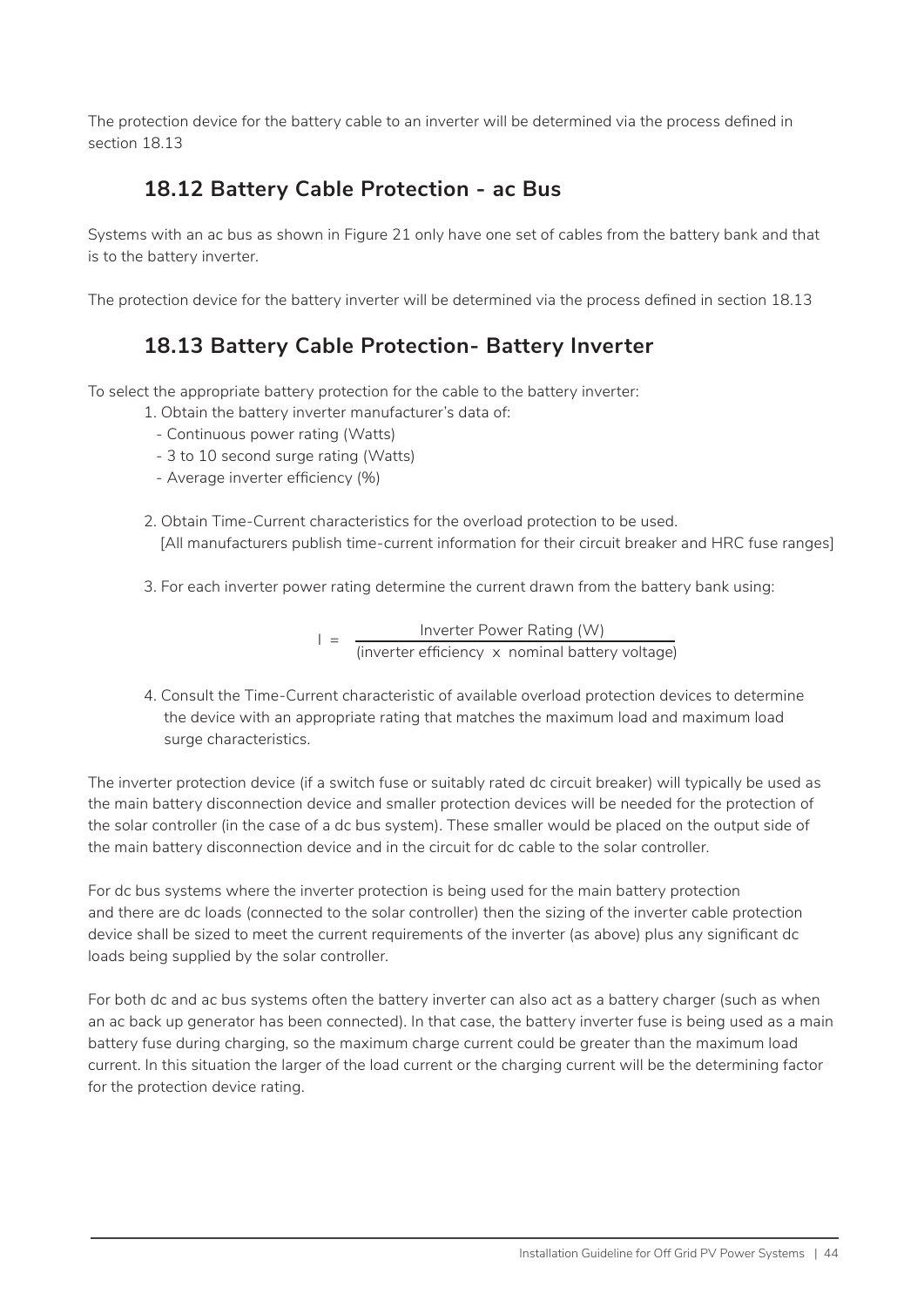# 19. Disconnection (Isolation) Requiremements

Switch disconnectors are load breaking devices and sometimes called isolators. Within the off grid PV system switch disconnectors are required as follows:

- A battery switch disconnector between the battery and the solar controller (if installed).
- A battery switch disconnector between the battery and the battery inverter (if installed).
- A PV array dc switch disconnector located near the MPPT controller when the array maximum voltage is LV,
- A PV array dc switch disconnector located near the PV inverter (ac bus).

*Note:* these dc switch disconnectors must be designed for the dc voltage being seen by the switch. Switches, relays or circuit breakers intended for ac use or for lower dc voltages must not be used as arcing and possible fire damage may result.

It is recommended that a PV array dc switch disconnector be installed near a switching type solar controller– although the battery isolator is accepted by most standards as meeting this function. This switch disconnector is invaluable when fault finding a system.

There should be a switch disconnector for the dc loads being supplied directly by the system.

Battery inverters generally have a built-in switch disconnector at the ac output. If the unit(s) that are installed do not, it is recommended to install one on the ac output of each battery inverter.

*Note:* Though the disconnection devices are switch disconnectors the signs shall use the word "isolators" for simplicity and consistency with most published standards.

#### **19.1 Disconnection Requirements Within an Array**

- Every string shall be capable of being individually disconnected (isolated) from the rest of the system. This disconnection does not have to be one rated for load breaking. The module connectors can perform this function. However, if the module connectors are used it is critical that they do say on them "Do Not Break Under Load". They can only be disconnected after the main PC array switch disconnector is opened and there is no load on the module connectors.
- Sub-arrays shall be capable of being individually disconnected (isolated) from the rest of the system. It is recommended that this uses a load-break switch disconnector.

#### **19.2 PV Array dc Switch Disconnector Near PV Inverter and MPPT (if array is LV)**

- A PV array switch-disconnector/s shall be installed adjacent to the PV inverter and/or MPPT (if Maximum PV voltage is LV (DCV-C)).
- All PV array switch-disconnectors shall be capable of being reached easily for inspection, maintenance or repairs without necessitating the dismantling of structural parts, cupboards, benches or the like.
- For PV inverters with an integrated switch-disconnector: a separate switch-disconnector is not required at the PV inverter if the switch-disconnector is mechanically interlocked with a replaceable module of the inverter and allows the module to be removed from the section containing the switch-disconnector without risk of electrical hazard.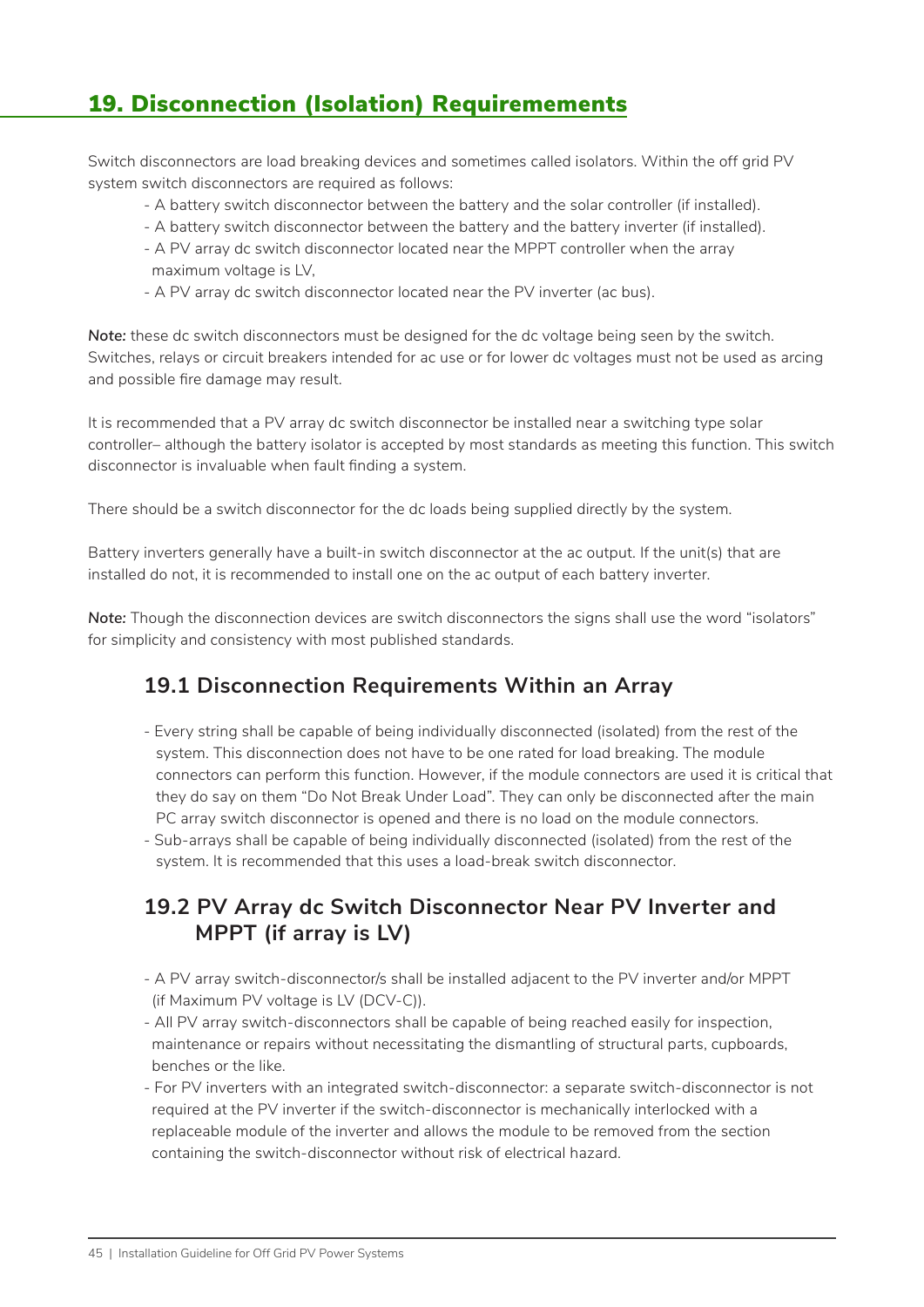- Where multiple disconnection devices are required to isolate the array(s) from the PV inverter(s) or MPPT's they shall be grouped so that they all operate simultaneously, or they shall all be grouped in a common location and have warning signs indicating the need to isolate all the multiple supplies in order to isolate the equipment.
	- Where there are more than one isolator, they shall be individually labelled e.g. "PV Array DC isolator inverter 1 and MPPT A or MPPT 1"
- Where strings are paralleled at the PV inverter or MPPT, it is recommended that this occurs on the PV inverter or MPPT side of the disconnection device or in the PV inverter/MMPT itself as shown in Figure 22.



#### **Figure 22: Paralleling strings on inverter/MPPT side of PV array disconnector devices**

*Note:* In Figure 22 the Inverter could also be an MPPT.

- Where the switch-disconnector is exposed to the weather it shall have an IP rating of at least IP 56, however it is recommended that they are rated to IP 66.
- It is recommended that there are no top cable entries into the switch-disconnector and cable drip loops are utilised at the bottom of the switch-disconnector to minimise risk of water ingress.
- PV array switch-disconnectors shall meet the requirements of section 19.6.

#### **19.3 PV Array dc Switch Disconnector Near Standard Solar Controller**

For ELV systems this is optional since the battery switch disconnector meets the requirements. However, if a switch disconnector is installed it should meet the following requirements:

- All PV array switch-disconnectors shall be capable of being reached for inspection, maintenance or repairs without necessitating the dismantling of structural parts, cupboards, benches or the like.
- Where multiple disconnection devices are required to isolate the array(s) from the solar controller(s) they shall be grouped so that they all operate simultaneously, or they shall all be grouped in a common location and have warning signs indicating the need to isolate all the multiple supplies to isolate the equipment.
	- Where there are more than one isolator, they shall be individually labelled e.g. "PV Array DC isolator Solar Controller 1".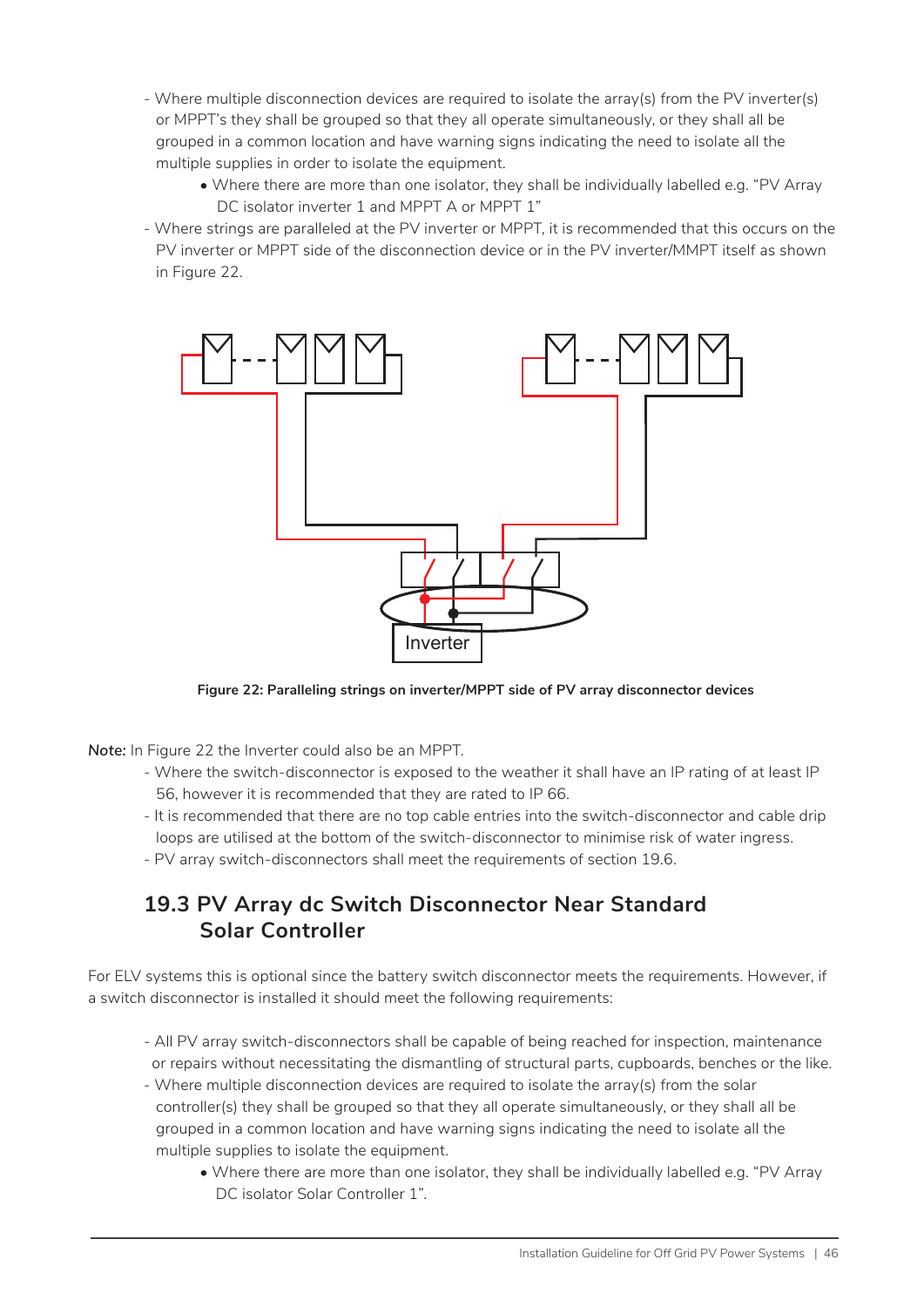- Where the switch-disconnector is exposed to the weather it shall have an IP rating of at least IP 56, however it is recommended that they are rated to IP 66.
- It is recommended that there are no top cable entries into the switch-disconnector and cable drip loops are utilised at the bottom of the switch-disconnector to minimise risk of water ingress.
- PV array switch-disconnectors shall meet the requirements of section 19.6.

#### **19.4 Battery Bank Disconnection Devices**

- All equipment connected to the battery bank shall be capable of being individually isolated from the battery bank.
- For dc bus systems with dc loads only then the only isolation requirement is for the solar controller.
- For dc bus systems with ac loads then two isolating devices are required:
	- One for the solar controller
	- One for the battery inverter.
- For ac bus systems with ac loads then two isolating devices are required:
	- One for the PV inverter. (which in some cases may be a component in the inverter)
		- One for the battery inverter.
- All battery isolating devices shall be dc switch disconnectors capable of breaking the maximum current for the particular equipment the battery is connected to.
- All battery switch-disconnectors shall be capable of being reached for inspection, maintenance or repairs without necessitating the dismantling of structural parts, cupboards, benches or the like.
- Where the switch-disconnector is exposed to the weather it shall have an IP rating of at least IP 56, however it is recommended that they are rated to IP 66.
- Battery switch-disconnectors shall meet the requirements of section 19.6.

#### **19.5 Load Disconnection Requirements**

- All dc and ac load circuits shall be capable of being isolated.
- For dc loads this could be performed by the controller and for dc only systems this could be the battery switch disconnector. However, it is recommended that a separate dc switch disconnector is located in the load output cables from the solar controller.
- For dc bus systems with ac loads, ac switch disconnectors should be located in the output cables from battery inverter unless there is an ac switch disconnector included on the inverter.
- For ac bus systems, ac switch disconnectors should be located in the output cables from
	- a battery inverter.
	- a PV inverter.
- dc load switch disconnectors shall meet the requirements of 19.6
- ac load switch disconnectors shall meet the standard requirements for ac switch disconnectors as required in the country of installation and have minimum current ratings equivalent to the rated output current of the battery inverter and/or PV inverter.

#### **19.6 dc Switch-Disconnector Requirements**

dc switch-disconnectors shall:

- be rated for dc use.
- be rated to interrupt the full load and prospective fault currents.
- not be polarity sensitive.
- interrupt all live conductors simultaneously.
- shall not have exposed live parts in the connected or disconnected state.
- Shall comply with the requirements of IEC 60947-3 and shall have a utilization category of at least DC-21B (as per IEC 60947-3)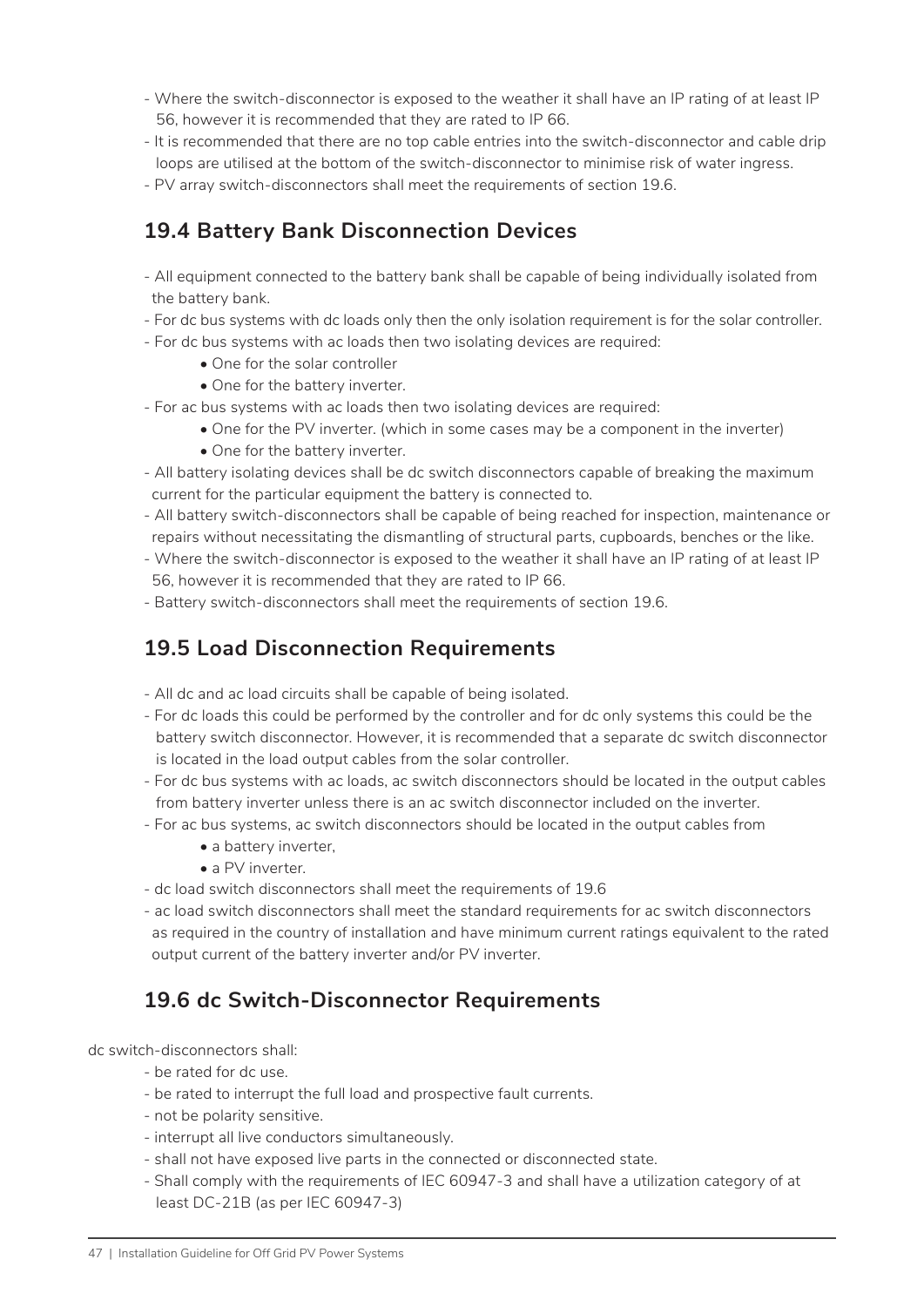- For PV array switch connectors, the switch disconnectors shall have voltage ratings as follows:
	- For non-functionally earthed systems with separated PV inverter (transformer based) or separated MPPT: the sum of the voltage rating of both poles together of the switch disconnector shall be at least the PV array maximum voltage  $(V_{\alpha})$  of the array adjusted for the lowest ambient temperature at site)
	- For non-separated inverter (transformerless based) or non-separated MPPT: the voltage rating of each pole of the disconnector shall be at least the PV array maximum voltage  $(V_{\infty})$  of the array adjusted for the lowest ambient temperature at site)
- For battery switch disconnectors, the switch disconnectors shall have voltage ratings as follows:
	- For non-separated MPPT: the voltage rating of each pole of the disconnector shall be at least the PV array maximum voltage  $(V_{\alpha})$  of the array adjusted for the lowest ambient temperature at site)
	- For all switch type controllers and battery inverters connected to battery banks that are not earthed/grounded the voltage rating of the sum of the two poles (positive and negative) of the switch-disconnector shall be at least the maximum battery voltage expected when under charge
	- For all switching type controllers and battery inverters connected to battery banks that are earthed/grounded the voltage rating of each pole of the switch disconnector shall be at least the maximum battery voltage expected under charge.

- Battery switch disconnectors shall be rated to withstand the prospective fault current for a time at least equal to the operating time of the associated over-current protective device.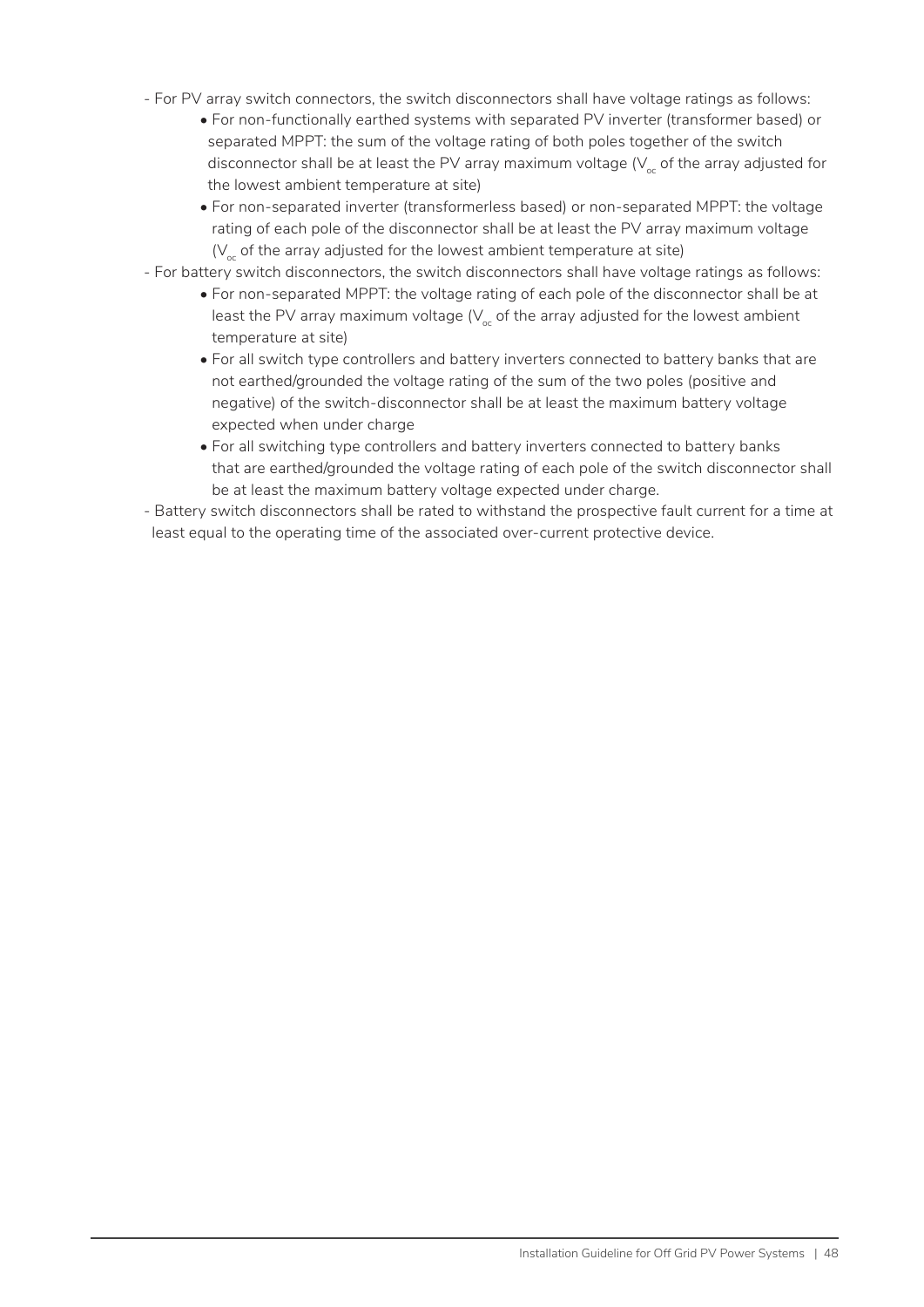### 20. Earthing (Grounding) of Array Frames for a PV Array With Maximum Voltage Greater Than ELV (including AC modules and micro-inverter systems)

- All exposed metal module frames and array mounting frames shall be earthed (grounded) if the PV array has a PV array maximum voltage greater than ELV (DVC-C) or when ac modules or micro inverters with LV outputs are installed.
- Minimum cable size of 4 mm<sup>2</sup> (NEC states it shall be no smaller than 14 AWG) shall be used but if the array structure is to be earthed (grounded) for lightning protection then it should be minimum 16 mm2 (6 AWG).
- Earth/ground connection shall be:
	- by a purpose-made fitting providing earthing/grounding or bonding connections for dissimilar metals and fitted to the manufacturer's instructions, or
	- by purpose-made washers with serrations or teeth for the connection between the PV module and mounting frame fitted to the manufacturer's instructions, and
	- arranged so that the removal of a single module earth connection will not affect the continuity of the earthing/grounding or bonding connections to any other module.
- Self-tapping screws shall not be used.
- Ensure that rail joiners (splices) provide earth (ground) continuity. Some rail manufacturers state that the use of a rail joiner (splice) provides earth continuity between rails. If the manufacturer does not provide this information, a conductive earthing strap or shall be installed across the joint.
- The earth/grounding cable can be insulated unsheathed cable. If exposed to direct sunlight the cable shall have a physical barrier to prevent exposure to direct sunlight.
- The earth/grounding cable should be installed in parallel with and in close proximity to the PV array cable (both positive and negative), the inverter and then inverter ac cables going to the switchboard or distribution board.
- The earthing/grounding conductor from the PV array can connect to inverter's main earth conductor in the ac output cable provided the following conditions are met:
	- Installation is not subject to lightning
	- Inverter ac earth is of an appropriate size
- Earth cable cannot pass through a tile or steel roof without additional mechanical protection (conduit) and an appropriate collar flashing (e.g. Dektite). The same conduit used for PV array cable can also be used for the earth cable.
- All grounding cables will be connected to the same earth grounding point. If multiple grounding points are used, all ground points will be connected together with a grounding cable.

### 21. Installation of Combiner Boxes

- Combiner boxes (PV string or PV array) installed outside shall be at least IP65 and shall be UV resistant.
- PV array and PV string combiner boxes which contain fuses or switch disconnectors shall be located where they can be reached without having to dismantle any structure such as cupboards, structural framing etc.
- Any cable entries into combiner boxes via cable glands or conduit glands should maintain the IP rating of the combiner box.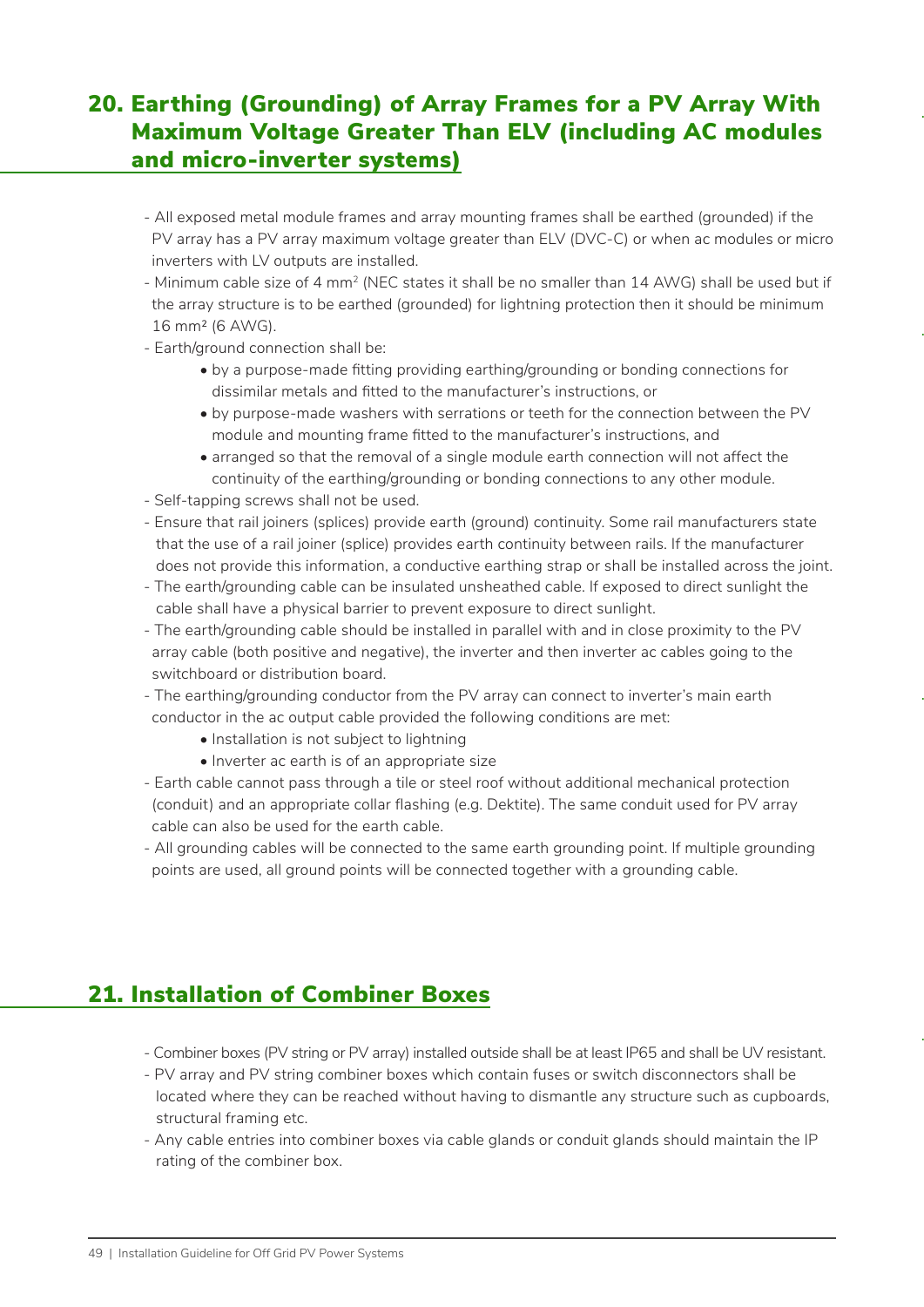### 22. Segregation of dc and ac Circuits

- Within enclosures, segregation shall be provided between dc and ac circuits by insulation barriers.
- Where switches for dc and ac circuits are mounted on a common mounting rail the mounting rail shall not be conductive (e.g. a non-metallic material).
- dc and ac circuits should be clearly marked.

#### 23. Plugs and Sockets

Plugs, sockets and connectors for the PV array shall:

- comply with EN 50521 or UL equivalent;
- be protected from contact with live parts in connected and disconnected states (e.g. shrouded);
- have a current rating equal to or greater than the current carrying capacity for the
- circuit to which they are fitted;
- require a deliberate force to separate;
- have a temperature rating suitable for their installation location;
- if multi-polar, be polarized;
- comply with Class II;
- if exposed to the environment, be rated for outdoor use, be of a UV-resistant type and be of an IP rating suitable for the location;

### 24. Shutdown Procedure

- A shutdown procedure is required to ensure safe de-energisation of the system.
- The shutdown procedure shall reflect the specific requirements of the individual system.
- All isolating switches (switch-disconnectors) referred to in the shutdown procedure shall correspond to individual switch-disconnector (isolator) labels. e.g "PV array dc isolator 2", "Battery Isolator 3".
- In general the shutdown procedure shall require the system to be shut down in the following order:
	- Isolation of PV input. (locations should be specified)
	- Isolation of the AC loads and also DC loads
	- Isolation of the battery bank by disconnecting battery fuses or opening battery circuit breakers.

### 25. Metering

As a minimum each system should have meters showing:

- battery voltage.
- charge current from solar.
- load current from the battery bank.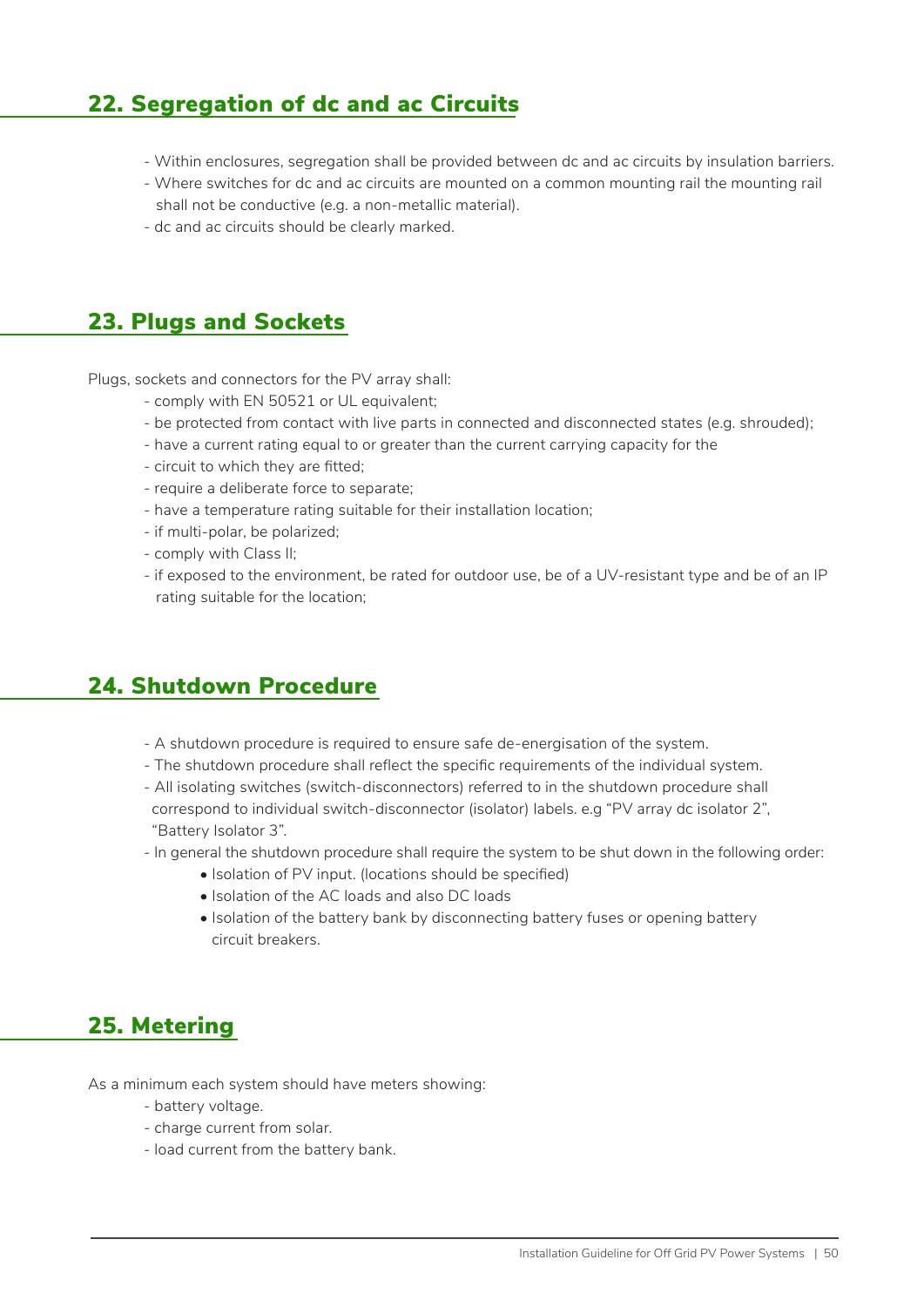### 26. Signage

- All battery systems that can emit explosive gases shall have a "No Smoking, No Spark, No Flames" Warning sign. (Example provided in Figure 23)
- All battery systems that contain chemicals which could burn the eyes or skin shall have a warning sign prominently displayed. (Example provided in figure 24)
- All disconnectors shall be labelled and where there is more than one, numbered. For example:
	- Battery dc disconnector 2
	- PV array dc disconnector
	- Solar controller dc disconnector
	- dc load disconnector
	- ac load disconnector 3
- A sign showing the proper Shutdown Procedure shall be located near the system.
- Solar cables shall be labelled every 2 metres where exposed.
- Any solar array combiner box should be labelled warning that it is dc supply and if LV (DCV-C) than a prominent sign should warn of hazardous voltages.



**Figure 23: Example of Risk of Battery Explosion Warning Sign**



**Figure 24: Electrolyte Burns Sign**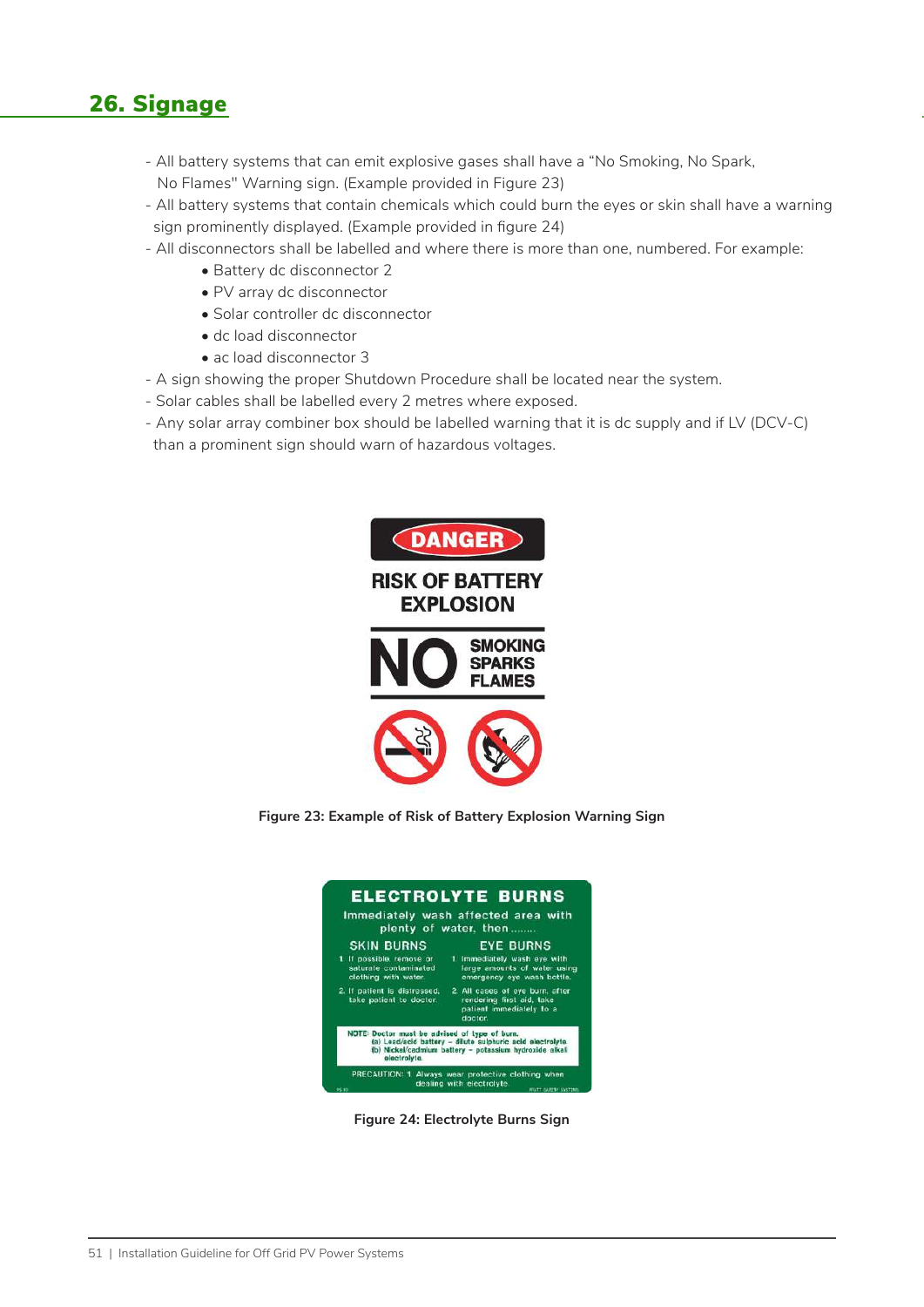## 27. Commissioning

The commissioning sheets provided with these guidelines (Appendix 2) should be completed by the installer. A completed copy shall be provided to the customer as part of the system documentation and a copy retained by the installer that has been initialled by the customer showing it to be a true copy of the commissioning sheets provided to the customer.

#### **27.1 PV Array Short Circuit Current Measurement for arrays Greater than DVC-A**

Where short circuit currents are required to be measured, undertake the following steps to measure the short circuit current safely as shown in Figure 25.

- Ensure each string fuse (where required) is not connected or that any LV array is disconnected somewhere in each string as shown in Figure 11 of these guidelines.
- Leave the solar array cable connected to the PV array switch disconnector.
- Remove the cable from the PV array switch disconnector to the inverter.
- With the PV array switch disconnector off put a link or small cable between the positive and negative outputs of the PV array switch disconnector.
- Install the string fuse for string 1 or connect the string disconnect (figure 11) to complete the wiring of the string. Turn on PV array switch disconnector and using a dc. clamp meter, measure the dc short circuit current for String 1. Turn off the PV array switch disconnector. Disconnect the string fuse for string 1 or remove the disconnector to break the string circuit.
- Repeat for each string



**Figure 25: Measuring Short Circuit current**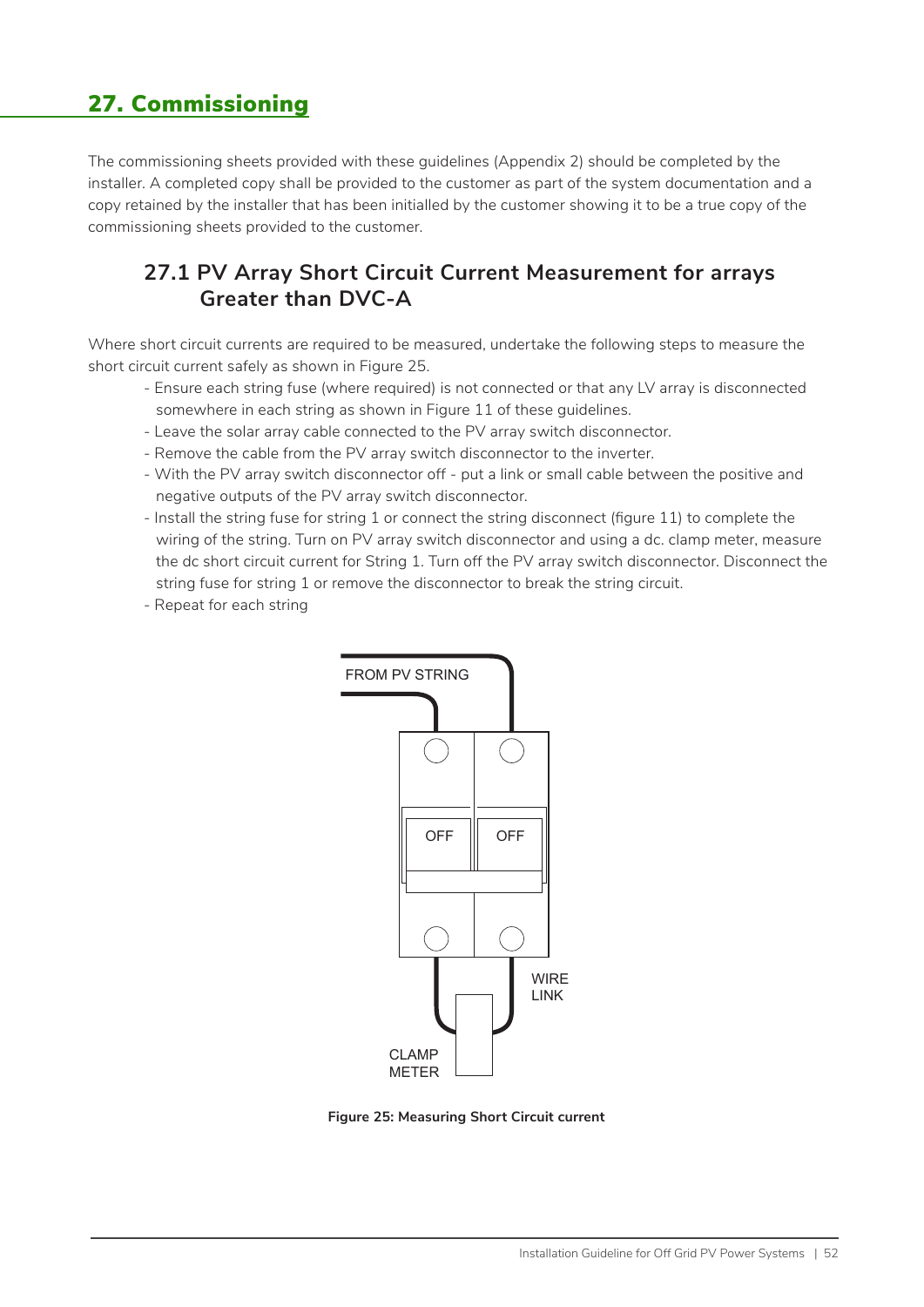### **27.2 PV Array Insulation Resistance Measurement**

Warning: PV array dc circuits are live during daylight and unlike conventional ac circuits cannot be isolated before performing this test.

This test is required for all arrays where the maximum array voltage is LV, that is, greater than DVC-C. The insulation resistance test should be undertaken when all the system wiring has been completed.

The insulation resistance test shall be carried out with an insulation test device connected between earth and the PV array positive connection, and then the test repeated with the test device connected between earth and PV array negative connection. Test leads should be made secure before carrying out the test. The values of insulation resistance shall be recorded. Table 9 shows the minimum values that should be achieved for different array voltages.

| ARRAY VOLTAGE<br>$(V \times 1.25)$ | <b>TEST VOLTAGE</b> | MINIMUM INSULATION<br>RESISTANCE, MΩ |
|------------------------------------|---------------------|--------------------------------------|
| < 120                              | 250                 | 0.5                                  |
| $120 - 500$                        | 500                 |                                      |
| > 500                              | 1000                |                                      |

#### **Table 9: Minimum Insulation Resistance**

#### 28. Documentation

All complex systems require a user manual for the customer. Off Grid PV power systems are no exception. The documentation for system installation that shall be provided includes:

- List of equipment supplied with each item's model, description and serial number
- List of action to be taken in the event of an earth fault alarm
- Shutdown and isolation procedures for emergencies and for maintenance
- Maintenance procedures and timetable
- Commissioning sheet and installation checklist
- Warranty information
- A basic connection diagram that includes electrical ratings of the PV array, the battery bank, the solar controllers, battery inverters, PV inverters and the ratings of all overcurrent devices and switches as installed
- System performance estimate including completed load assessment forms.
- Recommended maintenance procedures and timetable for the installed system
- Equipment manufacturer's documentation and handbooks for all equipment supplied
- Array frame engineering certificate for wind and mechanical loading
- Installer/designer's declaration of compliance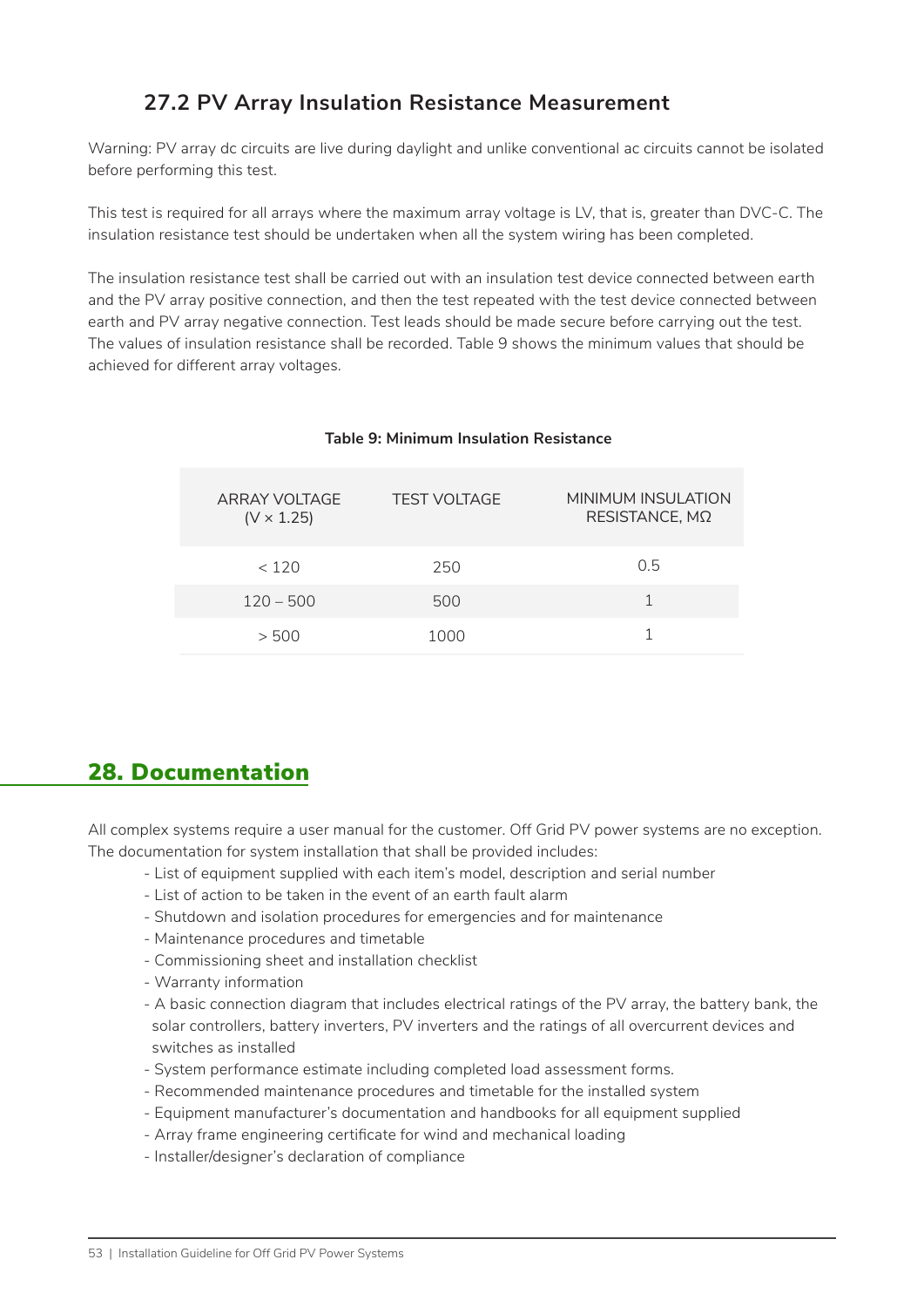# Appendix 1: Temperature Conversion Tables

| $\overline{F}$ | $\rm ^{\circ}C$ | $\overline{F}$ | $\rm ^{\circ}C$ | °F  | $\rm ^{\circ}C$ |
|----------------|-----------------|----------------|-----------------|-----|-----------------|
| 32             | 0               | 64             | 18              | 96  | 36              |
| 33             | 1               | 65             | 18              | 97  | 36              |
| 34             | 1               | 66             | 19              | 98  | 37              |
| 35             | $\overline{2}$  | 67             | 19              | 99  | 37              |
| 36             | $\overline{2}$  | 68             | 20              | 100 | 38              |
| 37             | 3               | 69             | 21              | 101 | 38              |
| 38             | 3               | 70             | 21              | 102 | 39              |
| 39             | $\overline{4}$  | 71             | 22              | 103 | 39              |
| 40             | 4               | 72             | 22              | 104 | 40              |
| 41             | 5               | 73             | 23              | 105 | 41              |
| 42             | 5               | 74             | 23              | 106 | 41              |
| 43             | 6               | 75             | 24              | 107 | 42              |
| 44             | 6               | 76             | 24              | 108 | 42              |
| 45             | 7               | 77             | 25              | 109 | 43              |
| 46             | 8               | 78             | 26              | 110 | 43              |
| 47             | 8               | 79             | 26              | 111 | 44              |
| 48             | $\mathcal{Q}$   | 80             | 27              | 112 | 44              |
| 49             | $\Theta$        | 81             | 27              | 113 | 45              |
| 50             | 10              | 82             | 28              | 114 | 46              |
| 51             | 11              | 83             | 28              | 115 | 46              |
| 52             | 11              | 84             | 29              | 116 | 47              |
| 53             | 12              | 85             | 29              | 117 | 47              |
| 54             | 12              | 86             | 30              | 118 | 48              |
| 55             | 13              | 87             | 31              | 119 | 48              |
| 56             | 13              | 88             | 31              | 120 | 49              |
| 57             | 14              | 89             | 32              | 121 | 49              |
| 58             | 14              | 90             | 32              | 122 | 50              |
| 59             | 15              | 91             | 33              | 123 | 51              |
| 60             | 16              | 92             | 33              | 124 | 51              |
| 61             | 16              | 93             | 34              | 125 | 52              |
| 62             | 17              | 94             | 34              | 126 | 52              |
| 63             | 17              | 95             | 35              | 127 | 53              |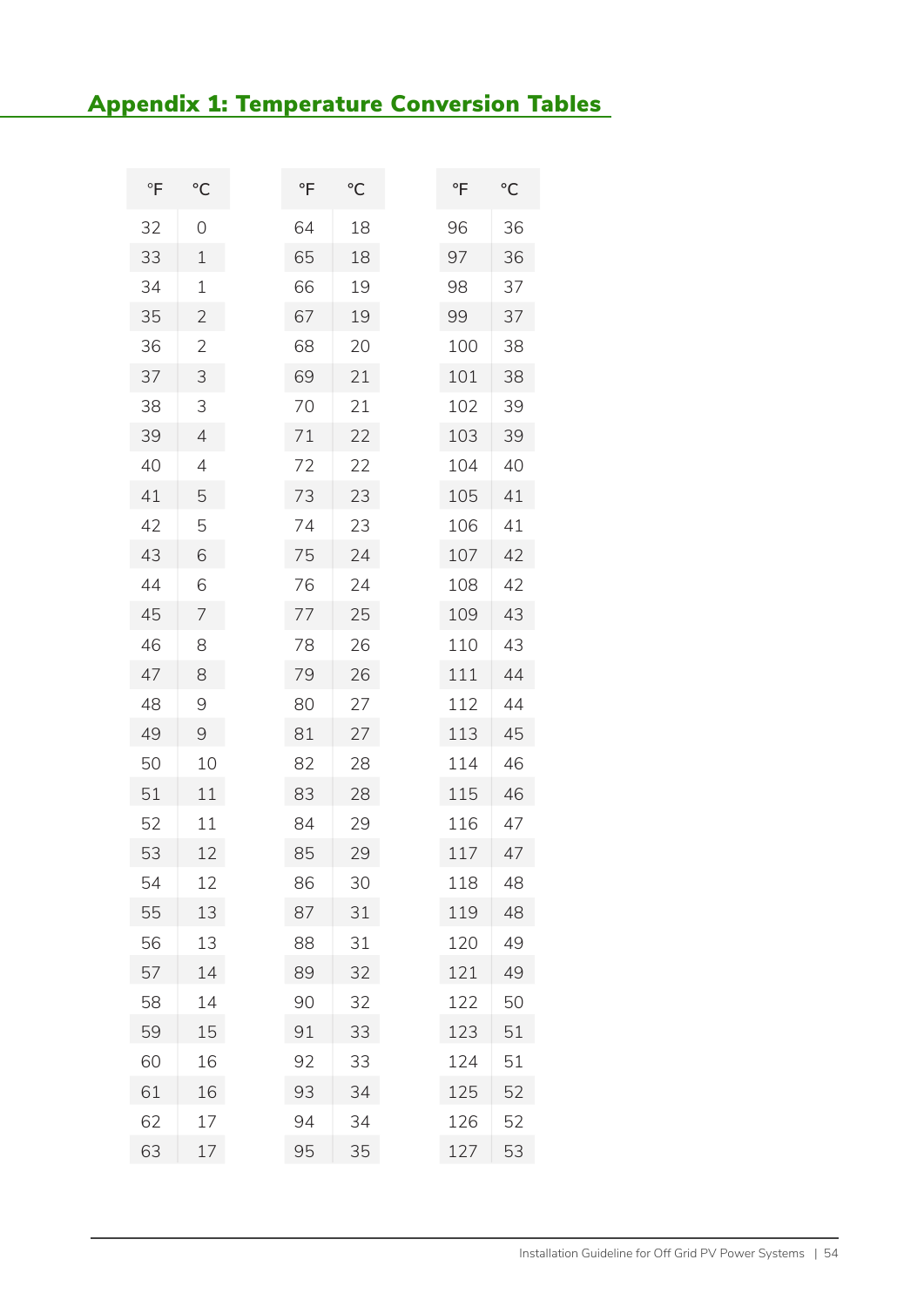# Appendix 2: Installation and Commissioning Sample

| This is just a sample for a small system.                |         |
|----------------------------------------------------------|---------|
| Installer name:                                          |         |
| Installer signature:                                     |         |
| Testing and Commissioning date:                          |         |
| System Location                                          |         |
| <b>Equipment Data</b>                                    |         |
| PV module manufacturer:                                  |         |
| PV module model number:                                  |         |
| PV module peak power rating:                             | $W_{n}$ |
| PV Module rated short circuit current (I <sub>sc</sub> ) | A       |
| PV Module rated maximum power current $(I_{\text{mo}})$  | А       |
| PV Module rated open circuit voltage $(V_{\alpha})$      | $\vee$  |
| PV Module rated maximum power voltage $(V_{\text{mp}})$  | $\vee$  |
| Number of Modules:                                       |         |
| Battery manufacturer:                                    |         |
| Battery model:                                           |         |
| <b>Battery Voltage</b>                                   | $\vee$  |
| <b>Battery Capacity</b>                                  | Ah      |
| Solar controller manufacturer                            |         |
| Solar controller model                                   |         |
| Solar controller input and output current rating.        | A       |
| Solar controller voltage ratings                         | $\vee$  |
| Battery Inverter manufacturer                            |         |
| Battery Inverter model                                   |         |
| Battery Inverter Input current ratings                   | A       |
| Inverter Input dc voltage rating                         | $\vee$  |
| Inverter Power Rating                                    | W or VA |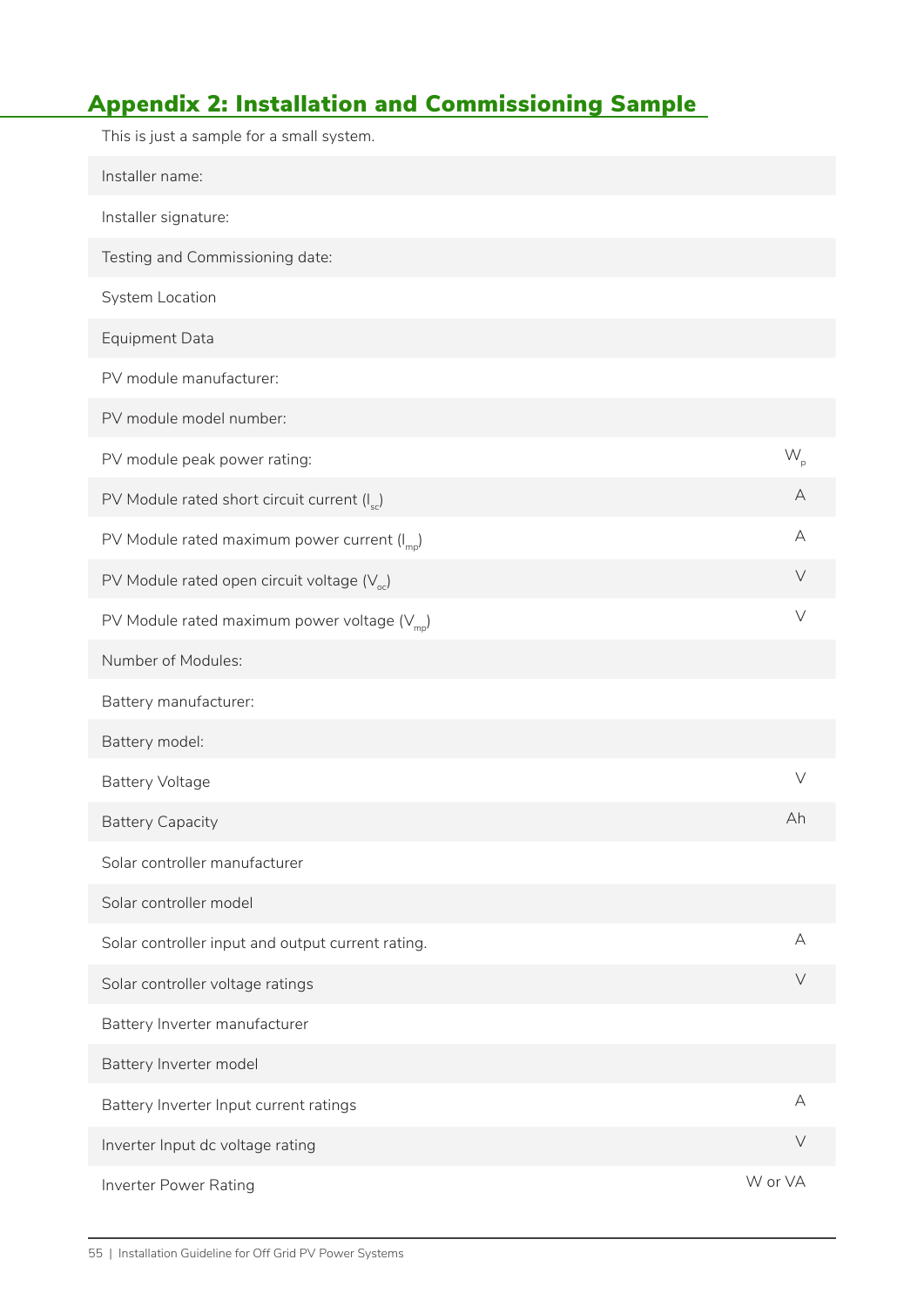| Switch disconnector manufacturer                                                     |                  |
|--------------------------------------------------------------------------------------|------------------|
| Switch disconnector model                                                            |                  |
| Switch disconnector current rating                                                   | A                |
| Switch disconnector voltage rating                                                   | $\vee$           |
| Solar battery fuse current rating                                                    | A                |
| Solar battery fuse voltage rating                                                    | V                |
| Inverter battery fuse current rating (if there are a separate fuses for inverter and | А                |
| solar)                                                                               | $\vee$           |
| Inverter battery fuse voltage Rating (if there are a separate fuses for inverter and |                  |
| solar)                                                                               | W/m <sup>2</sup> |
| Testing of System (System Not On Yet)                                                | A                |
| Solar Irradiance at same angle of solar module                                       | $\vee$           |
| Module No 1: I <sub>sc</sub>                                                         | A                |
| Module No 1: $V_{\text{oc}}$                                                         | V                |
| Module No 2: $I_{sc}$                                                                |                  |
| Module No 2: $V_{\text{oc}}$                                                         |                  |
| Continuity between PV array, dc switch-disconnector and controller:                  |                  |
| Array Positive (Tick if correct)                                                     |                  |
| Array Negative (tick if correct)                                                     |                  |
| Correct polarity between PV array and solar controller                               |                  |
| Continuity between controller, fuse holders and battery                              |                  |
| Battery Positive (Tick if correct)                                                   |                  |
| Battery Negative (tick if correct)                                                   |                  |
| Correct polarity between controller and battery                                      |                  |
| Continuity between battery, fuse holders and inverter                                |                  |
| Battery Positive (Tick if correct)                                                   |                  |
| Battery Negative (tick if correct)                                                   |                  |
| Correct polarity between inverter and battery                                        |                  |